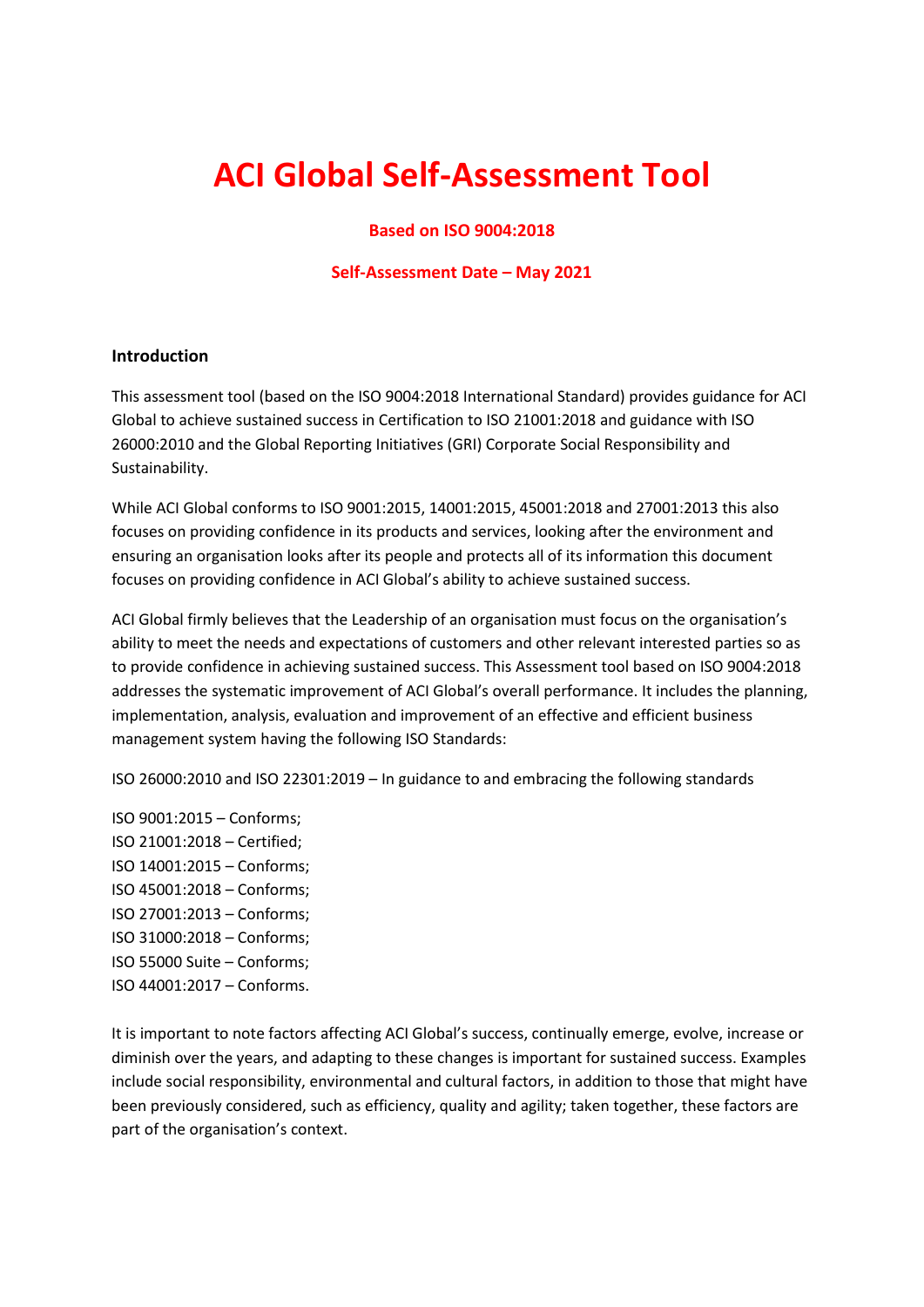The ability to achieve sustained success is enhanced by Leaders at all levels of ACI Global, learning about and understanding the organisation's evolving context. Improvement and innovation also support sustained success based on an organisations Values and Culture.

This document promotes self-assessment and provides a self-assessment tool for reviewing the extent to which the organisation has adopted the concepts in this ISO 9004:2018 Standard.

A representation of the structure of ISO 9004:2018, incorporating the elements essential to achieve sustained success of an organisation as covered in this assessment tool, is presented in Figure 1.



**Figure 1 (ISO 9004:2018)**

# **Quality of an organisation and sustained success**

# **Quality of an organisation**

The quality of an organisation is the degree to which the inherent characteristics of the organisation fulfils the needs and expectations of its customers and other interested parties, in order to achieve sustained success. It is up to the organisation to determine what is relevant to achieve sustained success.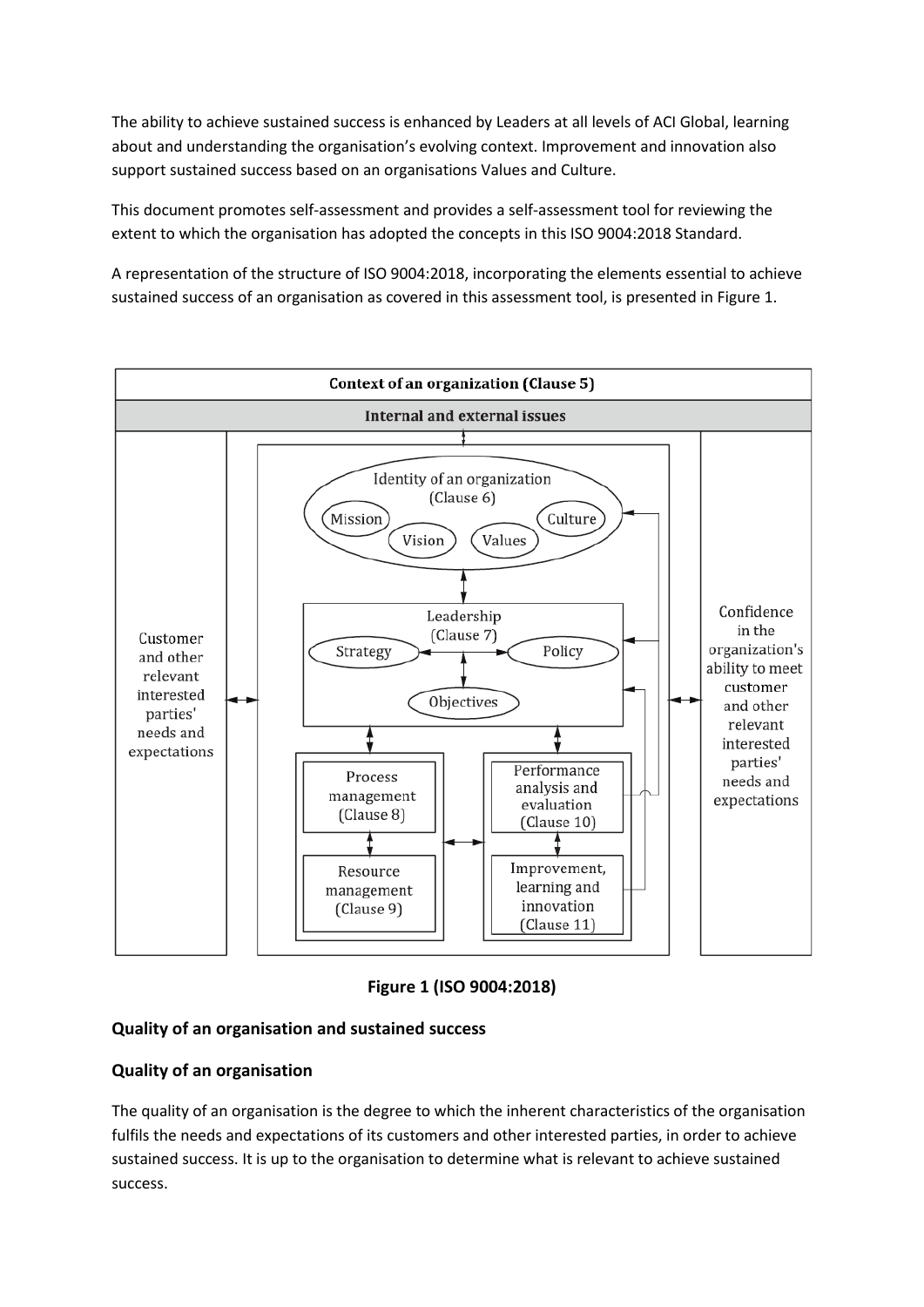The organisation should go beyond the quality of its products and services and the needs and expectations of its customers. To achieve sustained success, the organisation should focus on anticipating and meeting the needs and expectations of its interested parties, with the intent of enhancing their satisfaction and overall experience.

The organisation should apply all of the quality management principles (see ISO 9000:2015) to achieve sustained success. Particular attention should be given to the principles of "customer focus" and "relationship management" to meet the different needs and expectations of interested parties.

The needs and expectations of individual interested parties can be different, aligned to, or in conflict with those of other interested parties, or can change quickly. The means by which the needs and expectations of interested parties are expressed and met can take a wide variety of forms, for example co-operation, negotiation, outsourcing, or by terminating an activity; consequently, the organisation should give consideration to the interrelationships of its interested parties when addressing their needs and expectations.

The composition of interested parties can differ significantly over time and between organisations, industries, cultures and nations; the following Figure 2 provides examples of interested parties and their needs and expectations.



# **Figure 2 (ISO 9004:2018)**

## **Managing for the sustained success of an organisation**

The quality of an organisation is enhanced and sustained success in accordance to the organisations "Values and Culture" can be achieved by consistently meeting the needs and expectations of its interested parties over the long term. Short- and medium-term objectives based on an organisations Mission and Vision or its Capability Statement should support this long-term strategy.

As the context of an organisation will be ever-changing, to achieve sustained success the Leadership Team should:

a) regularly monitor, analyse, evaluate and review the organisation's context in order to identify all interested parties, determine their needs and expectations and their individual potential impacts on the organisation's performance;

b) determine, implement and communicate the organisation's mission, vision, values, and promote an aligned culture;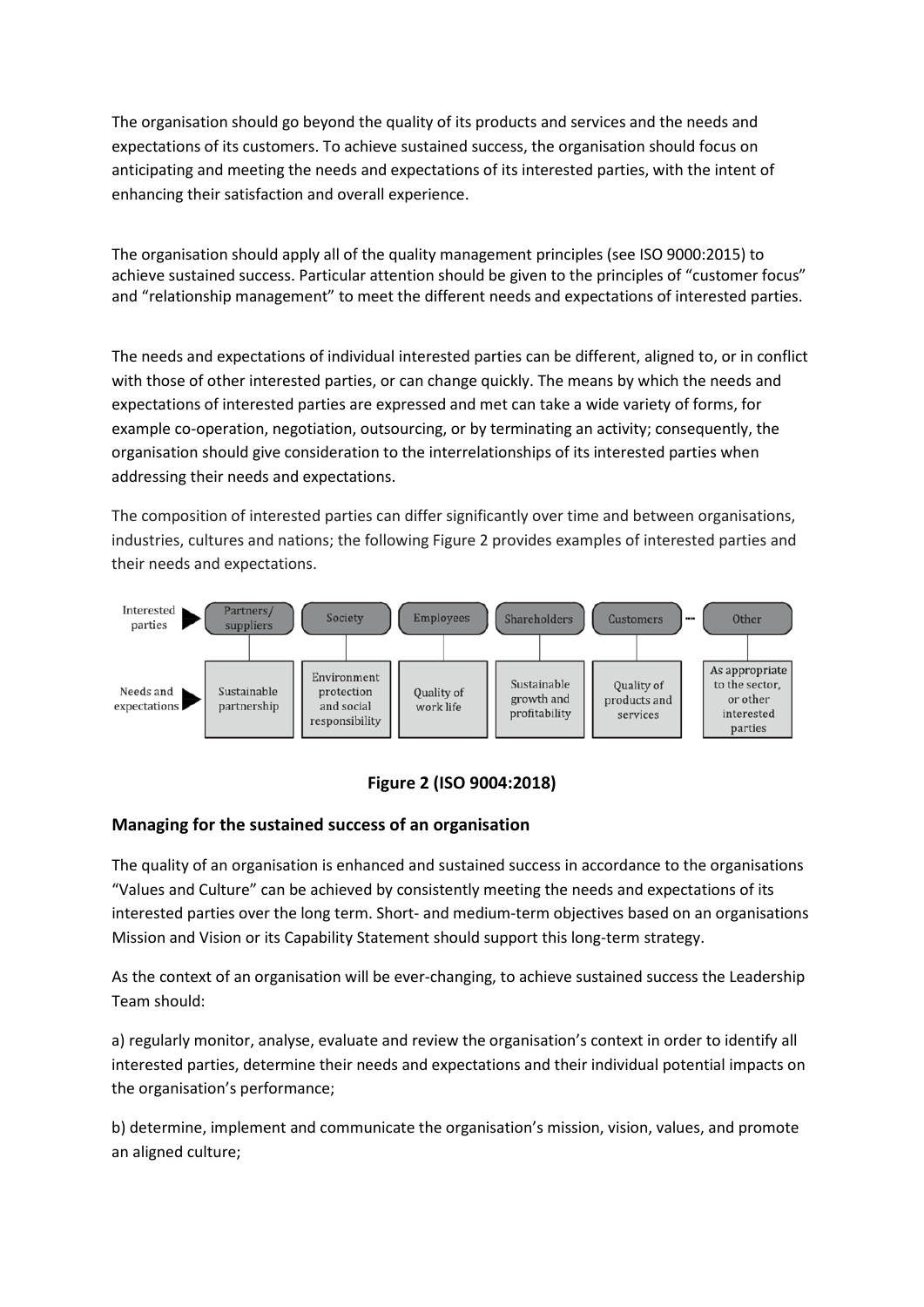c) determine short- and long-term risks and opportunities;

d) determine, implement and communicate the organisation's policies, strategy and objectives;

e) determine the relevant processes and manage them so that they function within a coherent system;

f) manage the organisation's resources to enable its processes to achieve their intended results;

g) monitor, analyse, evaluate and review the organisation's performance;

h) establish a process for improvement, learning and innovation in order to support the organisation's ability to respond to changes in the context of the organisation.

# **Consideration of the needs and expectations of interested parties can enable the organisation:**

- a) to achieve objectives effectively and efficiently;
- b) to eliminate conflicting responsibilities and relationships;
- c) to harmonise and optimise practices including the health and wellbeing of its people;
- d) to create consistency;
- e) to improve communication;
- f) to facilitate training, learning, personal development and capability and maturity;
- g) to facilitate focus on the most important characteristics of the organisation;
- h) to manage risks and opportunities to its brand or reputation;
- i) to acquire and share knowledge.

#### **Key Business Processes to be assessed**

- **1 - Context of the Organisation**
- **2 - Identity of the organisation**
- **3 - Leadership**
- **4 - Process Management**
- **5 – Resource Management**
- **6 – Analysis and evaluation of the organisation's performance**
- **7 – Improvement, Learning and innovation**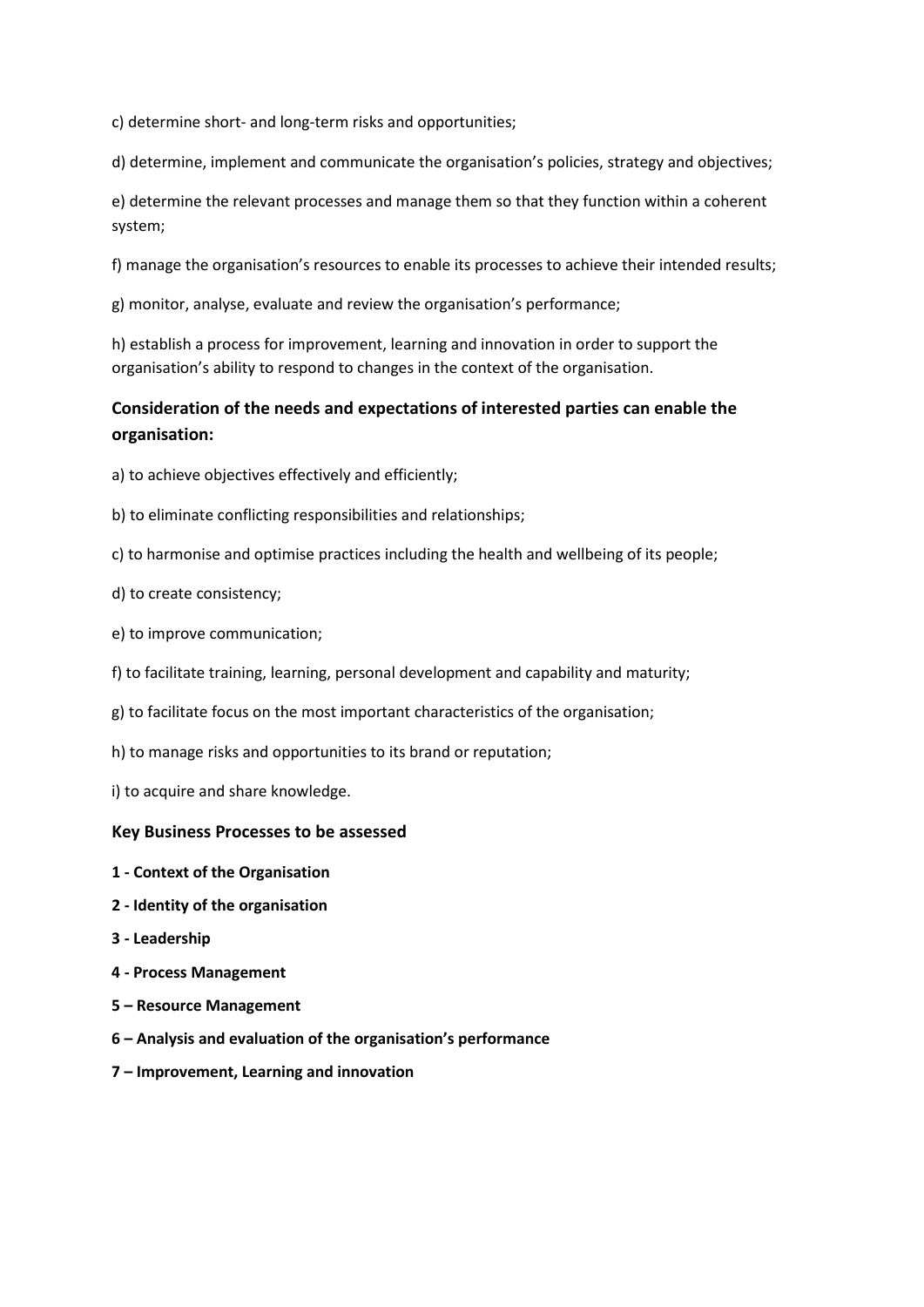## **Self-assessment tool - explained**

Self-assessment will provide an overall view of the performance of your organisation and the degree of maturity of its business management system. It will help to identify areas for improvement and/or innovation and to determine priorities for subsequent actions.

Whilst you will continue to undertake Audits to determine the extent to which, for example, requirements related to a business management system are fulfilled (against a defined standard, or your organisation's own strategic plans and or criteria). Your audit findings will continue to be used to assess the effectiveness of, your business management system, and to continue to identify risks and opportunities for improvement.

For Business best practice you should use self-assessment to identify improvement and innovation opportunities, set priorities and establish action plans, with the objective of sustained and ethical success. The output of self-assessment will show strengths and weaknesses, the related risks and opportunities for improvement, the maturity level of your organisation and, when repeated, the organisation's accelerating continuous improvement and progress over time.

The results of your organisation's self-assessments will be a valuable input into management "Business" reviews. Self-assessment will also provide the potential for it to be a used as a learning tool, which can provide an improved overview of your organisation, promote the involvement of interested parties and support the overall planning activities of the organisation.

The self-assessment tool is based on the guidance detailed in ISO 9004:2018 and provides a framework for accelerating continuous improvement (ACI). It can be used as given, or it can be customised to suit.

## **Maturity model**

A mature organisation performs effectively and efficiently and achieves sustained success by:

- a) understanding and satisfying the needs and expectations of interested parties;
- b) monitoring changes in the context of the organisation;
- c) identifying possible areas for improvement, learning, capability and innovation;
- d) defining and deploying policies, strategy and objectives;
- e) managing its processes and resources;
- f) demonstrating confidence in its people, leading to increased engagement;

g) establishing beneficial relationships with interested parties, such as external providers and other partners.

This self-assessment tool uses five maturity levels as outlined in ISO 9004:2018, which can be extended to include additional levels or otherwise customised as needed.

The following table (A1) gives a generic framework for setting out how performance criteria can be related to the levels of maturity in a tabular format. The organisation should review its performance against the specified criteria, identify its current maturity levels, and determine its strengths and weaknesses and the related risks and opportunities for improvement.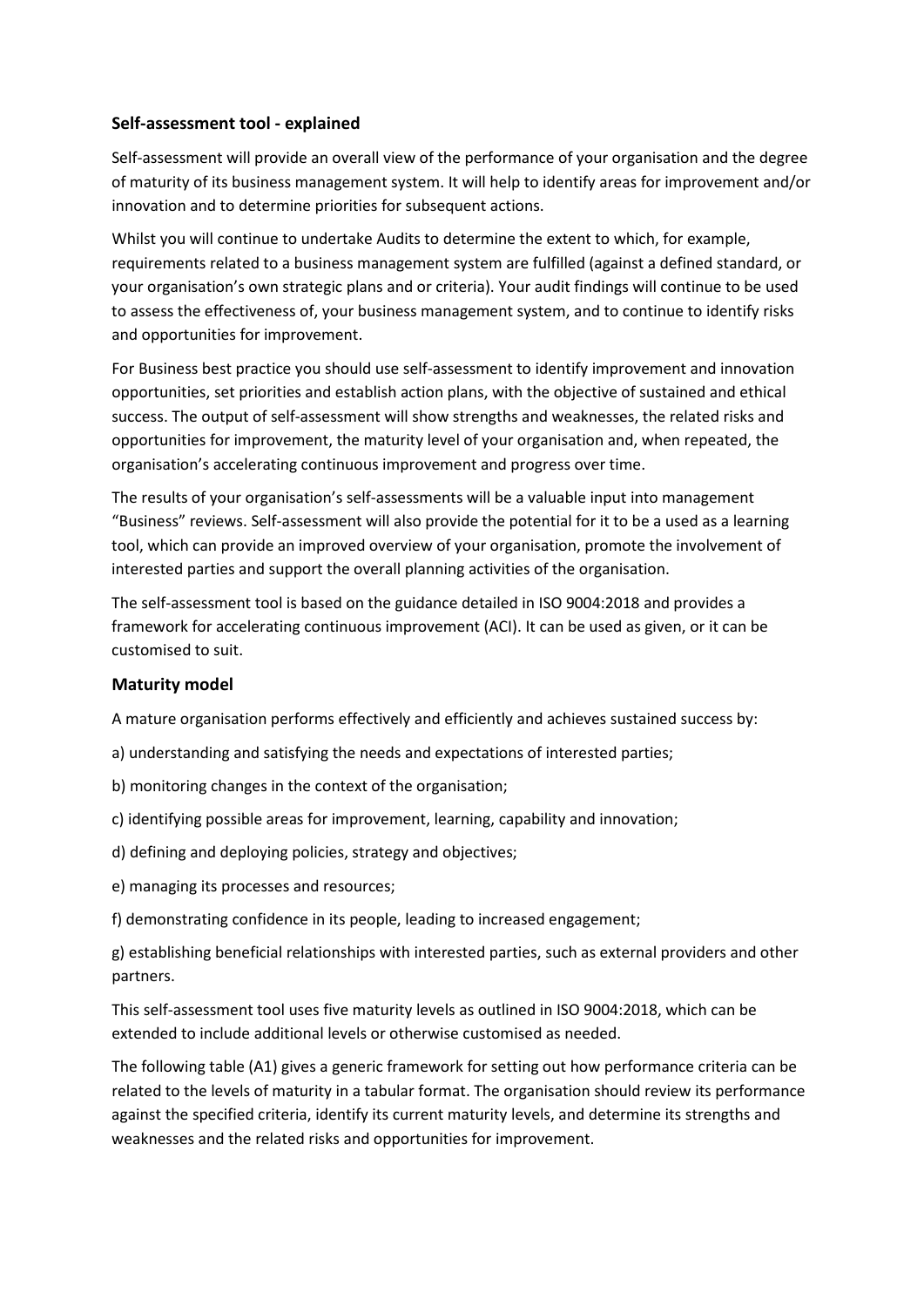The criteria given for the higher levels can help the organisation to understand the issues it needs to consider and to determine the improvements needed to reach higher levels of maturity.

| Maturity level towards sustained success |                   |         |         |         |                      |  |
|------------------------------------------|-------------------|---------|---------|---------|----------------------|--|
| Key<br>element                           | <b>Level 1</b>    | Level 2 | Level 3 | Level 4 | Level 5              |  |
| Element 1                                | Criteria 1        |         |         |         | Criteria 1           |  |
|                                          | <b>Base level</b> |         |         |         | <b>Best practice</b> |  |
| Element 2                                | Criteria 2        |         |         |         | Criteria 2           |  |
|                                          | Base level        |         |         |         | <b>Best practice</b> |  |
| Element 3                                | Criteria 3        |         |         |         | Criteria 3           |  |
|                                          | <b>Base level</b> |         |         |         | Best practice        |  |

## **Table A1 (ISO 9004:2018)**

#### **Self-assessment**

This self-assessment (Based on ISO 9004:2018) is intended to be performed by process owners and team leaders at all levels within the organisation to obtain an in-depth overview of the organisation and its current performance.

The elements or processes of this self-assessment are contained in Tables A.2 to A.32 and relate to the subclauses of ISO 9004:2018; however, the organisation can define additional or different criteria to fulfil its own specific needs. If appropriate, the self-assessment can be limited to any of the tables in isolation.

## **Using the self-assessment tools**

The purposes of a step-by-step methodology for an organisation to conduct a self-assessment are:

a) to define the scope of the self-assessment in terms of the parts of the organisation to be assessed and the type of the assessment, such as:

1) a self-assessment of key elements or processes of the organisation based on ISO 9004:2018 or the organisations own strategic plans or criteria;

2) a self-assessment of detailed elements or processes, based on ISO 9004:2018 or the organisations own strategic plans or criteria;

3) a self-assessment of detailed elements or processes, based on ISO 9004:2018 with additional or new criteria or levels as suits;

b) to identify who will be responsible for the self-assessment and when it will be carried out;

c) to determine how the self-assessment will be carried out, either by a team (cross-functional or other appropriate team) or by individuals (the appointment of a facilitator or mentor can assist the process);

d) to identify the maturity level for each of the organisation's individual processes, which should be done by: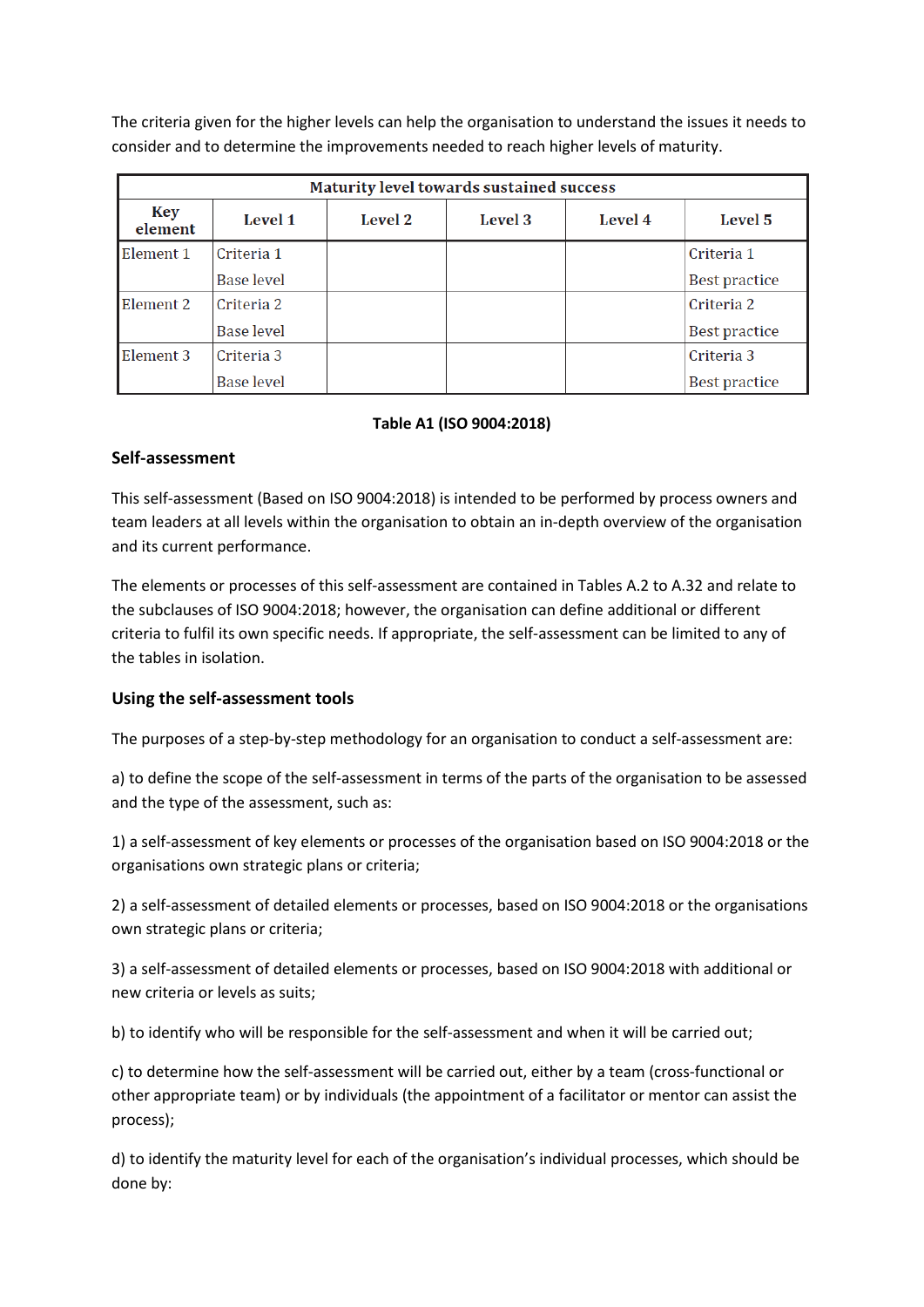1) comparing the present situation in the organisation to the scenarios that are listed in the tables;

2) marking the elements or processes that the organisation is already applying, i.e. start at level 1 and build on progress, to attain maturity level 5 by incorporating the criteria identified in levels 3 and 4;

3) establishing the current maturity level;

e) to consolidate the results into a report, which this provides a record of progress over time and can facilitate the communication of information, both externally and internally (the use of graphics in such a report can aid the communication of the results);

f) to assess the current performance of the organisation's processes and identify areas for improvement and/or innovation (these opportunities should be identified through the selfassessment process and an action plan developed as a result of the assessment).

An organisation can be at different maturity levels for the different elements or processes. A review of the gaps can help the leadership team in planning and prioritising the improvement and/or innovation activities needed to move individual elements or processes to a higher level.

The completion of a self-assessment should result in an action plan for improvement and/or innovation that should be used as an input to the Leadership Team for planning and review, based on the elements or processes of your organisation.

## **The information gained from the self-assessment can also be used:**

a) to stimulate comparisons and share learning throughout the organisation (the comparisons can be between the organisation's processes and, where applicable, between its different units);

b) to benchmark with other organisations;

c) to monitor progress of the organisation over time, by conducting periodic self-assessments.

Following the reviews, the organisation should assign responsibilities for the chosen actions, estimate and provide the resources needed, and determine the expected benefits and any perceived risks associated with them.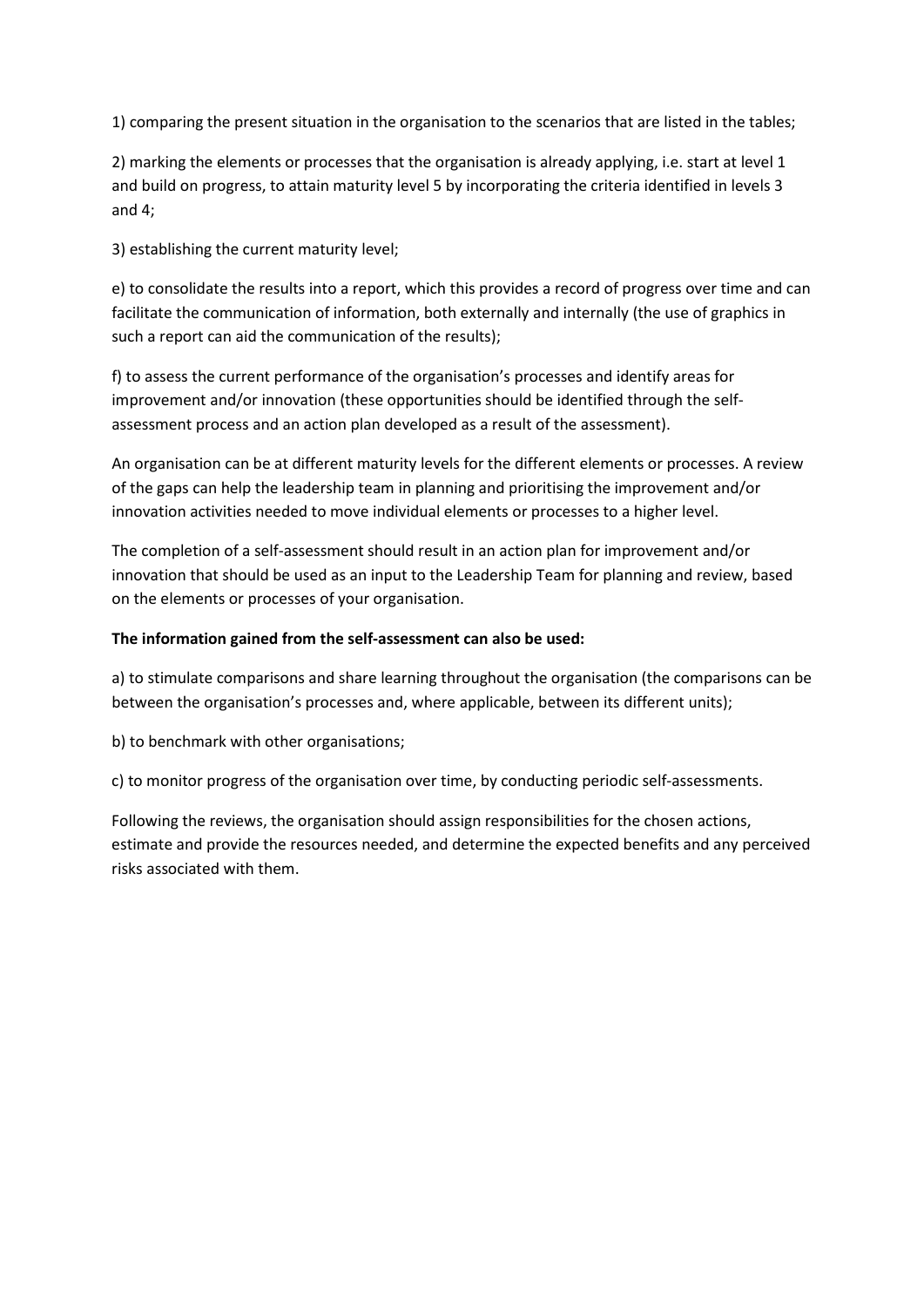|                                          |                | <b>Maturity level</b>                                                                                                                                                                                                                                                                                                                                                                                                                                                                        |            | Conclusion       |
|------------------------------------------|----------------|----------------------------------------------------------------------------------------------------------------------------------------------------------------------------------------------------------------------------------------------------------------------------------------------------------------------------------------------------------------------------------------------------------------------------------------------------------------------------------------------|------------|------------------|
| <b>Subclause</b>                         | Level          | Itema                                                                                                                                                                                                                                                                                                                                                                                                                                                                                        | <b>YES</b> | Results/commentb |
| 5.2<br>Relevant<br>interested<br>parties | 1              | The interested parties are determined, including<br>their needs and expectations and whether the<br>associated risks and opportunities are informal or<br>ad hoc.                                                                                                                                                                                                                                                                                                                            |            |                  |
|                                          | $\overline{2}$ | Processes to meet the needs of some interested<br>parties are established.                                                                                                                                                                                                                                                                                                                                                                                                                   |            |                  |
|                                          |                | Ongoing relationships with interested parties are<br>established as informal or ad hoc.                                                                                                                                                                                                                                                                                                                                                                                                      |            |                  |
|                                          | 3              | Processes for determining which interested parties<br>including employees are relevant are in place.                                                                                                                                                                                                                                                                                                                                                                                         |            |                  |
|                                          |                | Processes for<br>determining the relevance of<br>interested parties include consideration of those<br>that are a risk to sustained success if their needs and<br>expectations are not met and those that can pro-vide<br>opportunities to enhance sustained success.                                                                                                                                                                                                                         |            |                  |
|                                          |                | The needs and expectations of the relevant<br>interested parties including employees are<br>identified.                                                                                                                                                                                                                                                                                                                                                                                      |            |                  |
|                                          |                | Processes to fulfil the needs and expectations of the<br>interested parties including employees are<br>established.                                                                                                                                                                                                                                                                                                                                                                          |            |                  |
|                                          | $\overline{4}$ | Processes for assessing the relevance of the needs<br>and expectations for relevant interested parties<br>including employees are in place and are used to<br>determine which ones need to be addressed.                                                                                                                                                                                                                                                                                     |            |                  |
|                                          |                | The needs and expectations of key interested<br>parties including employees are addressed and<br>reviewed such that improved performance,<br>common understanding of objectives and values,<br>and enhanced stability have been realized in some<br>of these ongoing relationships.                                                                                                                                                                                                          |            |                  |
|                                          | 5              | Processes and relationships with relevant interested<br>parties including employees are fulfilled according to<br>the relevant needs and expectations determined. This<br>has been done as part of understanding the benefits,<br>risks and opportunities of ongoing relationships.                                                                                                                                                                                                          | Yes        | Audit May 2021   |
|                                          |                | The needs and expectations of all relevant<br>interested parties including interested parties are<br>addressed, analysed, evaluated and reviewed, such<br>that there is improved and sustained performance,<br>common understanding of objectives and values, and<br>enhanced stability, including recognition of the<br>benefits derived from these ongoing relationships.<br>(a) Items outlined in levels 3 to 5 are intended to be a progression of thought that is based on the guidance |            |                  |

# **Table A.2 9004:2018 — Self-assessment of the detailed elements of 5.2**

(a) Items outlined in levels 3 to 5 are intended to be a progression of thought that is based on the guidance provided in the applicable subclause.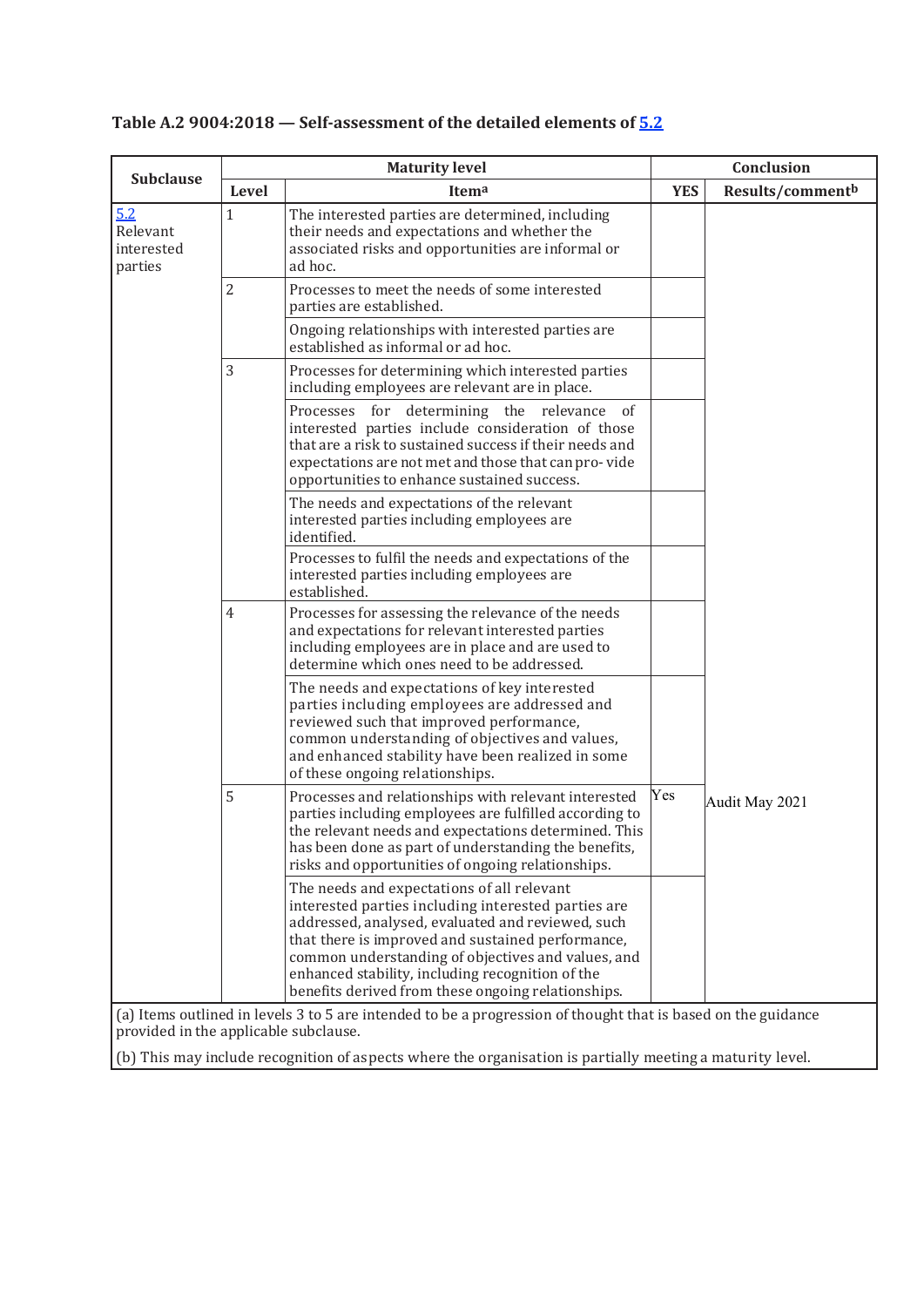|                                        | <b>Maturity level</b> |                                                                                                                                                                                                                                                                                               |            | Conclusion       |  |  |
|----------------------------------------|-----------------------|-----------------------------------------------------------------------------------------------------------------------------------------------------------------------------------------------------------------------------------------------------------------------------------------------|------------|------------------|--|--|
| <b>Subclause</b>                       | Level                 | Itema                                                                                                                                                                                                                                                                                         | <b>YES</b> | Results/commentb |  |  |
| 5.3<br>External and<br>internal issues | $\mathbf{1}$          | Processes for determining and addressing<br>external and internal issues are informal or<br>ad hoc.                                                                                                                                                                                           |            |                  |  |  |
|                                        | $\overline{2}$        | Processes for determining and addressing issues<br>are in place.                                                                                                                                                                                                                              |            |                  |  |  |
|                                        |                       | The risks and opportunities related to the issues<br>identified are determined as informal or ad hoc.                                                                                                                                                                                         |            |                  |  |  |
|                                        | 3                     | Processes to determine internal issues that can<br>affect the organisation's ability to achieve<br>sustained success are identified.                                                                                                                                                          |            |                  |  |  |
|                                        |                       | Processes to determine external issues that can<br>affect the organisation's ability to achieve<br>sustained success are identified.                                                                                                                                                          |            |                  |  |  |
|                                        | $\overline{4}$        | External and internal issues are determined and<br>show consideration for factors such as statutory,<br>regulatory and sector specific requirements,<br>globalisation, innovation, activities and associated<br>processes, strategy and levels of competence and<br>organisational knowledge. |            |                  |  |  |
|                                        |                       | Risks and opportunities are determined and<br>show consideration for information from the<br>organisation's past and its current situation.                                                                                                                                                   |            |                  |  |  |
|                                        |                       | Processes to address issues considered to be<br>risks to sustained success, or opportunities to<br>enhance sustained success, are established,<br>implemented and maintained.                                                                                                                 | Yes        | Audit May 2021   |  |  |
|                                        | 5                     | Processes for the ongoing monitoring, reviewing<br>and evaluation of external and internal issues are<br>established, implemented and maintained, with<br>actions arising from this process acted on.                                                                                         |            |                  |  |  |
| provided in the applicable subclause.  |                       | (a) Items outlined in levels 3 to 5 are intended to be a progression of thought that is based on the guidance                                                                                                                                                                                 |            |                  |  |  |
|                                        |                       | (b) This may include recognition of aspects where the organisation is partially meeting a maturity level.                                                                                                                                                                                     |            |                  |  |  |

#### **Table A.3 — Self-assessment of the detailed elements of 5.3**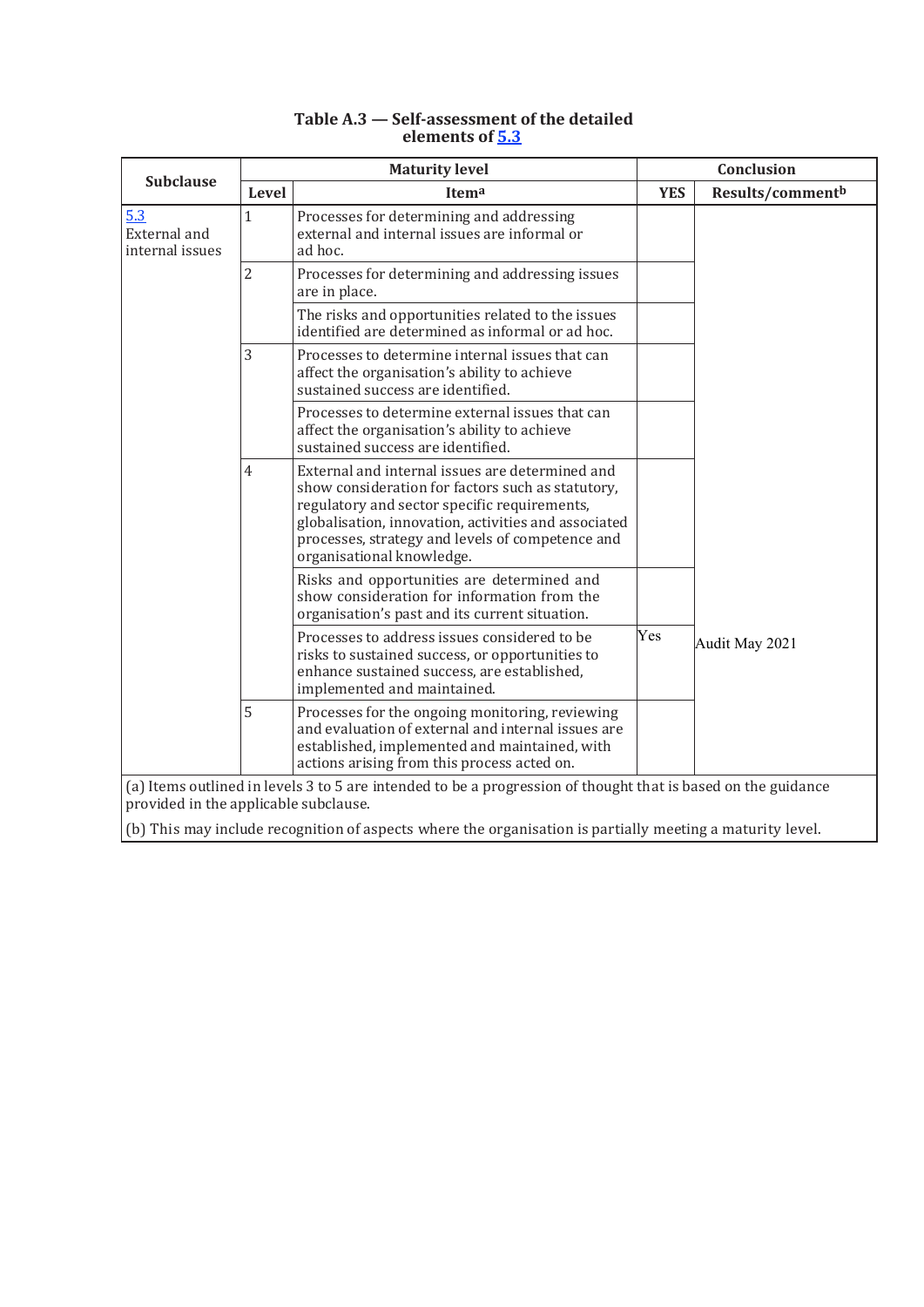|                | <b>Maturity level</b>                                                                                                                                                                                                                                                                                                                                        | Conclusion |                  |
|----------------|--------------------------------------------------------------------------------------------------------------------------------------------------------------------------------------------------------------------------------------------------------------------------------------------------------------------------------------------------------------|------------|------------------|
| Level          | Itema                                                                                                                                                                                                                                                                                                                                                        | <b>YES</b> | Results/commentb |
| $\mathbf{1}$   | Processes for determining the identity of the<br>organisation, along with the establishment of<br>mission, vision, values and culture, are informal<br>or ad hoc.                                                                                                                                                                                            |            |                  |
| $\overline{2}$ | A basic understanding of the organisation's<br>mission, vision and values exists.                                                                                                                                                                                                                                                                            |            |                  |
|                | An understanding of the current culture, and<br>whether there is a need to change it, is informal<br>or ad hoc.                                                                                                                                                                                                                                              |            |                  |
| 3              | The Leadership Team is involved in determining<br>the mission, vision and values, based on processes<br>that account for the definition and sustainment of<br>the context of the organisation in relation to its<br>defined identity.                                                                                                                        |            |                  |
|                | An understanding of the current culture, along<br>with a process for considering the need for a<br>change to that culture, is in place.                                                                                                                                                                                                                      |            |                  |
|                | Changes to the organisation's identity are<br>communicated informally to perceived interested<br>parties.                                                                                                                                                                                                                                                    |            |                  |
| 4              | The organisation's culture is aligned with its<br>mission, vision and values.                                                                                                                                                                                                                                                                                |            |                  |
|                | A clearly defined understanding of the current<br>culture, along with a process for considering the<br>need for a change to that culture, is implemented<br>and maintained.                                                                                                                                                                                  |            |                  |
|                | The strategic direction of the organisation and its<br>policy are aligned with its mission, vision, values<br>and culture.                                                                                                                                                                                                                                   |            |                  |
|                | Changes to any of these identity elements are<br>communicated within the organisation and to its<br>interested parties, as appropriate.                                                                                                                                                                                                                      | Yes        | Audit May 2021   |
| 5              | A process for reviewing these elements at planned<br>intervals by the Leadership Team is well<br>established and maintained. This includes<br>consideration of external and internal issues as<br>part of the verification of alignment between the<br>elements of the identity of the organisation, its<br>context, its strategic direction and its policy. |            |                  |
|                |                                                                                                                                                                                                                                                                                                                                                              |            |                  |

# **Table A.4 — Self-assessment of the detailed elements of 6.2**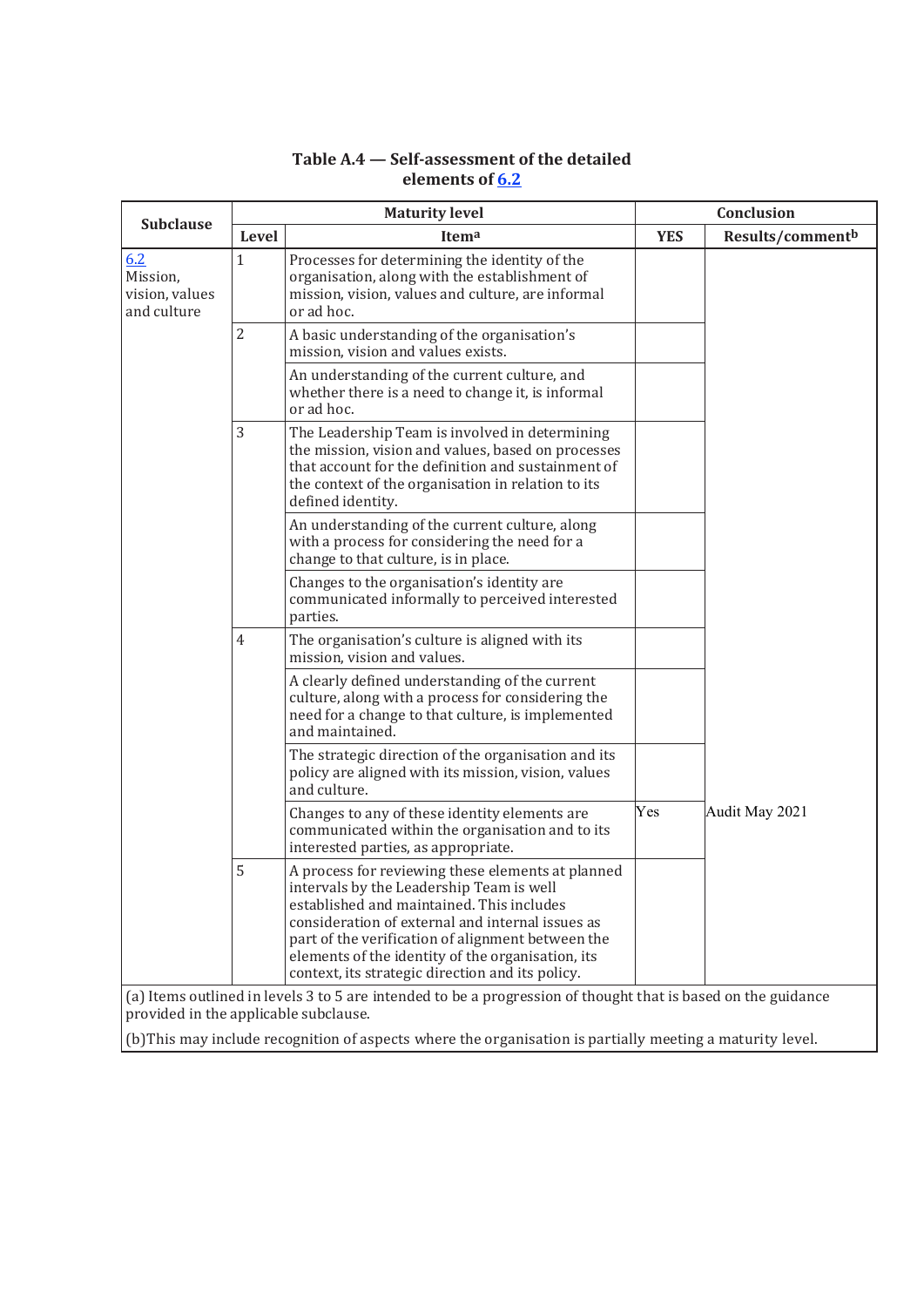# **Table A.5 — Self-assessment of the detailed elements of 7.1**

| <b>Subclause</b>               |                | <b>Maturity level</b>                                                                                                                                                                                                                                                                                                                                                                                                | Conclusion |                              |  |
|--------------------------------|----------------|----------------------------------------------------------------------------------------------------------------------------------------------------------------------------------------------------------------------------------------------------------------------------------------------------------------------------------------------------------------------------------------------------------------------|------------|------------------------------|--|
|                                | Level          | Itema                                                                                                                                                                                                                                                                                                                                                                                                                | <b>YES</b> | Results/comment <sup>b</sup> |  |
| 7.1<br>Leadership<br>— General | $\mathbf 1$    | Processes for defining, maintaining and<br>communicating the leadership's vision, mission<br>and values, and for promoting an internal<br>environment in which people are engaged and<br>committed to the achievement of the organisation's<br>objectives are carried out in an informal or ad hoc<br>manner.                                                                                                        |            |                              |  |
|                                | $\overline{2}$ | Key processes, such as those related to establishing<br>the organisation's identity, a culture of trust,<br>health and wellbeing, integrity and teamwork, the<br>necessary resources, training and authority to act<br>ensuring behavioural attributes are defined, and<br>supporting leadership development, are<br>determined.                                                                                     |            |                              |  |
|                                |                | Only some interrelationships between leadership<br>and commitment, including the maintenance of a<br>competitive organisational structure, maintaining<br>unity of purpose and direction, and reinforcement<br>of values and expectations are determined.                                                                                                                                                            |            |                              |  |
|                                | 3              | Processes and the interactions of activities related<br>to the organisation's identity, health & wellbeing of<br>its people, cultural aspects, the provision of<br>resources, training, the authority to act and<br>behavioural factors are accounted for.<br>A competitive organisational structure and unity                                                                                                       |            |                              |  |
|                                |                | of purpose are established.<br>Values and expectations are established and<br>communicated.                                                                                                                                                                                                                                                                                                                          |            |                              |  |
|                                |                | Leadership development is defined.<br>Processes to maintain the culture and promote<br>accountability are acted on.                                                                                                                                                                                                                                                                                                  |            |                              |  |
|                                |                | Maintenance of the organisational structure, health<br>and wellbeing of its people and unity of purpose in<br>relation to the context of the organisation,<br>personally and/or regularly rein-forcing values<br>and expectations, are included in process<br>determination.                                                                                                                                         |            |                              |  |
|                                | $\overline{4}$ | Processes and their interactions are systematically<br>determined in such a way that outputs and out-<br>comes are concise and create an internal<br>environment in which people are engaged and<br>committed to the achievement of the<br>organisation's objectives, and in a way that<br>promotes understanding of a healthy workplace<br>and supports the organisation's ability to achieve<br>sustained success. |            |                              |  |
|                                |                | All relevant factors and their interrelationships<br>are considered in process determination.                                                                                                                                                                                                                                                                                                                        | Yes        | Audit May 2021               |  |
|                                | 5              | Processes and the interactions of leadership with<br>all levels of the organisation are dynamically<br>determined and used to establish and sustain the<br>success of the organisation.                                                                                                                                                                                                                              |            |                              |  |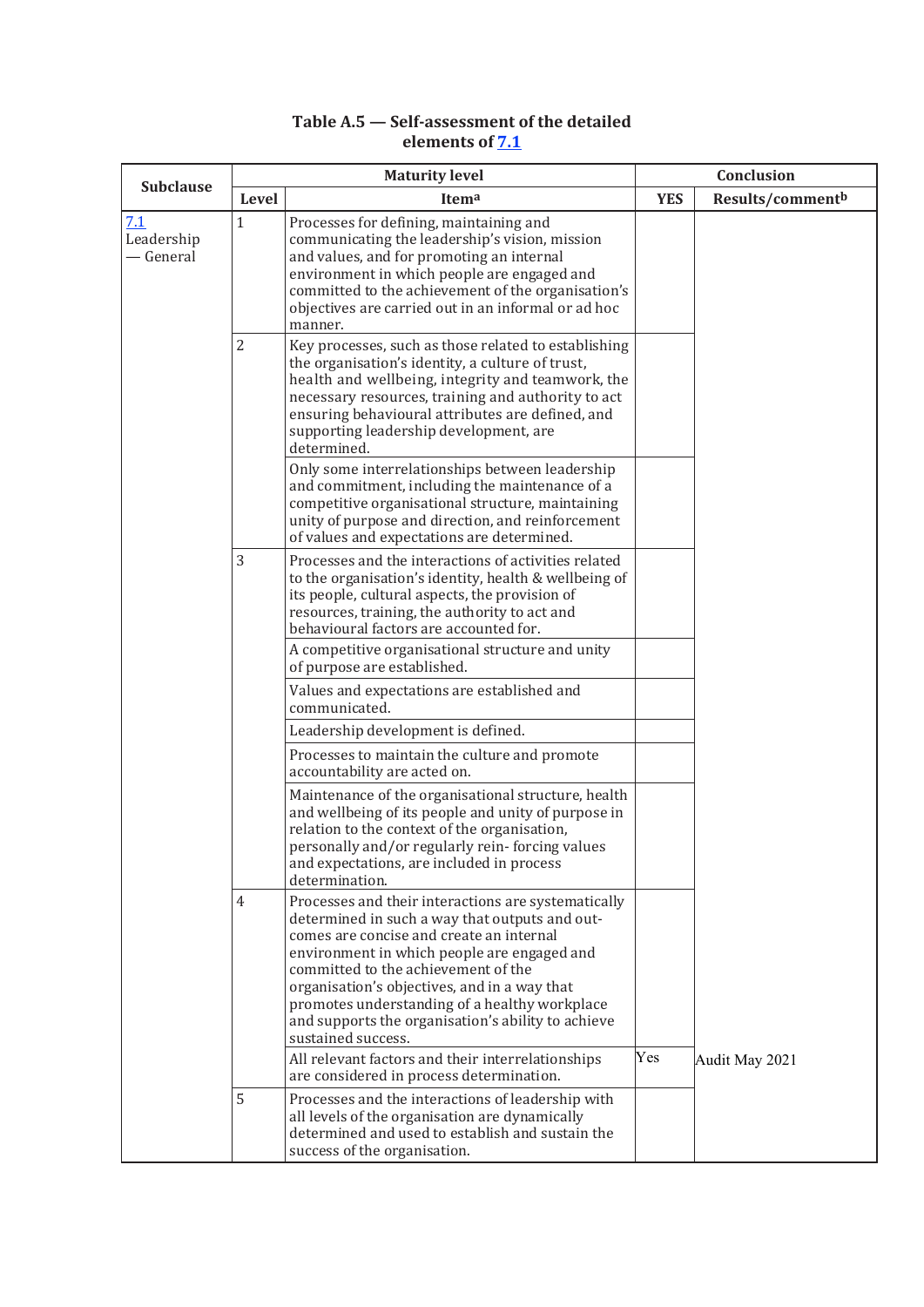(a) Items outlined in levels 3 to 5 are intended to be a progression of thought that is based on the guidance provided in the applicable subclause.

(b)This may include recognition of aspects where the organisation is partially meeting a maturity level.

| <b>Subclause</b>              |                | <b>Maturity level</b>                                                                                                                                                                                                                                                                                                                    |            | Conclusion       |
|-------------------------------|----------------|------------------------------------------------------------------------------------------------------------------------------------------------------------------------------------------------------------------------------------------------------------------------------------------------------------------------------------------|------------|------------------|
|                               | Level          | Itema                                                                                                                                                                                                                                                                                                                                    | <b>YES</b> | Results/commentb |
| 7.2<br>Policy and<br>strategy | $\mathbf{1}$   | Processes for determining the organisation's policy and<br>strategy are done in an informal or ad hoc manner.                                                                                                                                                                                                                            |            |                  |
|                               | $\overline{2}$ | The policy and strategy, and the basic strategy frame-<br>work, are determined.                                                                                                                                                                                                                                                          |            |                  |
|                               | 3              | Processes and the interactions related to the policy,<br>strategy and legal compliance are defined to address all<br>applicable effects, hazards, aspects, risk models and<br>factors.                                                                                                                                                   |            |                  |
|                               |                | The organisation's identity, the context of the organisation<br>and long-term perspective, a competitive profile and<br>consideration of competitive factors are determined in<br>accordance to their risk profile.                                                                                                                      |            |                  |
|                               |                | The policy and strategy, legal compliance and risk appetite<br>decisions are reviewed for continuing suitability and<br>changed as deemed necessary by the leadership team.                                                                                                                                                              |            |                  |
|                               | $\overline{4}$ | Processes and their interactions are systematically<br>determined to ensure the policy, strategy and legal<br>compliance provide a comprehensive framework for<br>process management, to support deployment and facilitate<br>changes, as well as to effectively account for applicable<br>effects, hazards, aspects and risk factors.   |            |                  |
|                               |                | The processes for maintaining a standardised or custom<br>model for a strategy, legal compliance and risk framework<br>and the policy are determined and address and aid in the<br>mitigation of risks, while taking advantage of<br>opportunities.                                                                                      | Yes        | Audit May 2021   |
|                               | 5              | Processes and the relationships between the policy and<br>strategic direction are dynamically determined, with all<br>applicable effects, hazards, aspects, and Risk factors<br>accounted for, such that a comprehensive business<br>continuity framework exists to support the establishment,<br>maintenance and managing of processes. |            |                  |
|                               |                | The needs of all interested parties including regulators<br>are addressed and the policy and business continuity<br>strategy are utilized to manage the business in a<br>comprehensive and sustainable way.<br>(a) Items outlined in levels 3 to 5 are intended to be a progression of thought that is based on the guidance             |            |                  |

## **Table A.6 — Self-assessment of the detailed elements of 7.2**

(a) Items outlined in levels 3 to 5 are intended to be a progression of thought that is based on the guidance provided in the applicable subclause.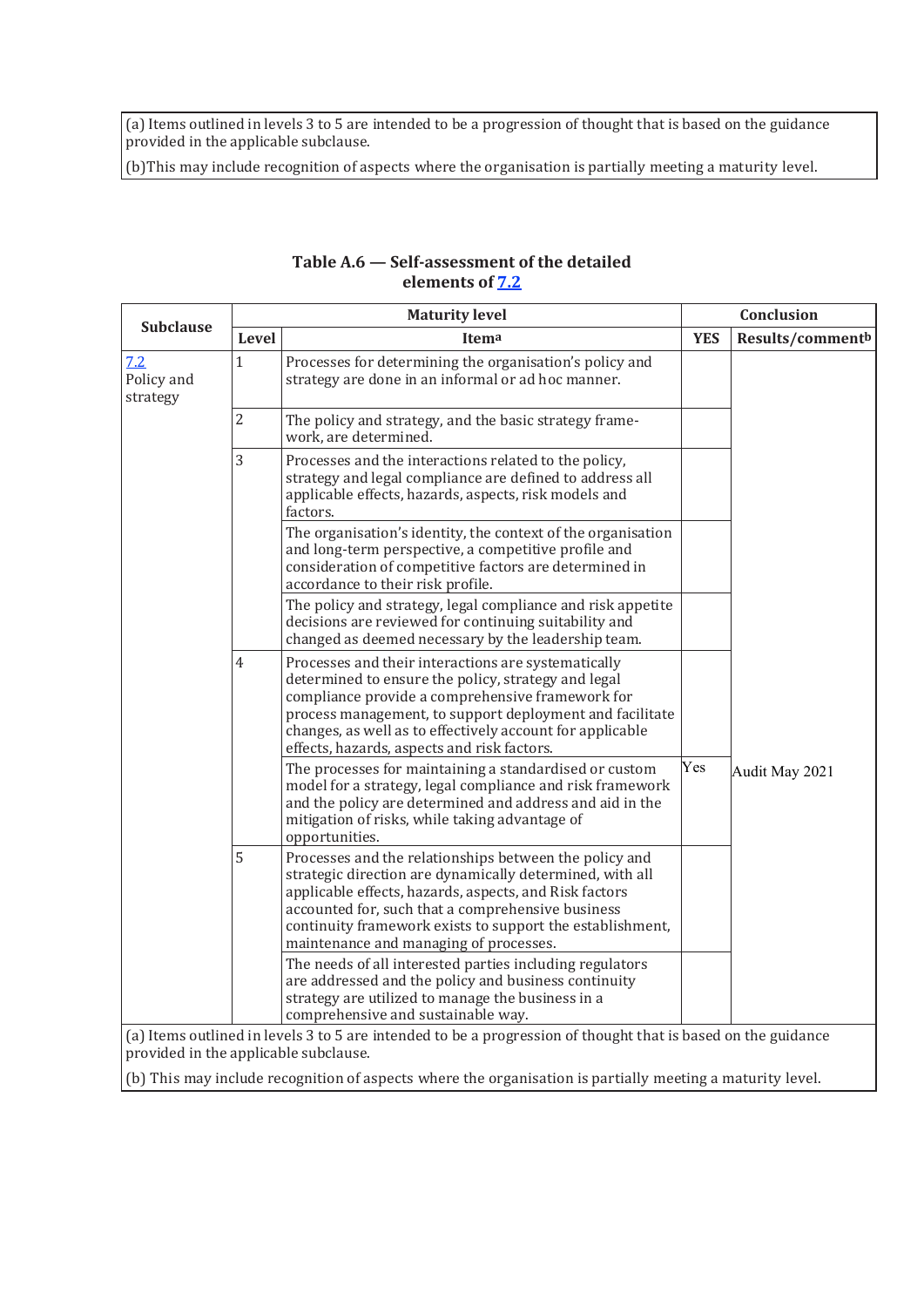# **Table A.7 — Self-assessment of the detailed elements of 7.3**

| <b>Subclause</b>                      |                | <b>Maturity level</b>                                                                                                                                                                                                                                                                                                                                                        |            | Conclusion       |  |  |
|---------------------------------------|----------------|------------------------------------------------------------------------------------------------------------------------------------------------------------------------------------------------------------------------------------------------------------------------------------------------------------------------------------------------------------------------------|------------|------------------|--|--|
|                                       | Level          | Itema                                                                                                                                                                                                                                                                                                                                                                        | <b>YES</b> | Results/commentb |  |  |
| 7.3<br>Objectives                     | $\mathbf{1}$   | Processes for determining the organisation's objectives<br>are done in an informal or ad hoc manner.                                                                                                                                                                                                                                                                         |            |                  |  |  |
|                                       |                | Only the short-term objectives are defined.                                                                                                                                                                                                                                                                                                                                  |            |                  |  |  |
|                                       | $\overline{2}$ | Processes for determining the objectives are defined and<br>the objectives show some interrelationship with policy,<br>strategy and legal, regulatory and statutory requirements.                                                                                                                                                                                            |            |                  |  |  |
|                                       |                | The objectives are quantifiable, where possible, but are<br>not clearly understood.                                                                                                                                                                                                                                                                                          |            |                  |  |  |
|                                       |                | Processes and the interactions of short- and long-term<br>objectives with the policy and strategy are defined,<br>including the ability to demonstrate leadership,<br>accountability and commitment outside the organisation.                                                                                                                                                |            |                  |  |  |
|                                       | 3              | Processes for defining, maintaining and deploying the<br>objectives, including the relationship with the policy and<br>strategy and legal obligations, are in place and maintained,<br>including the need to establish clearly understood and<br>quantifiable short and long-term objectives that also<br>demonstrate leadership and commitment outside the<br>organisation. |            |                  |  |  |
|                                       |                | The short- and long-term objectives are defined, and the<br>relationship with the policy and strategy is evident.                                                                                                                                                                                                                                                            | Yes        |                  |  |  |
|                                       | $\overline{4}$ | Processes and the relationship between the policy,<br>strategy, legal and legislative obligations, chain of<br>responsibility and the demonstrated leadership and<br>commitment both inside outside the organisation are<br>dynamically determined and maintained.                                                                                                           | Yes        | Audit May 2021   |  |  |
|                                       | 5              | Short- and long-term objectives are quantifiable, clearly<br>understood, deployed and updated to maintain the<br>relationship with the policy, strategy, legal and legislative<br>compliance such that the Leadership teams empowerment<br>and commitment are demonstrated both internally and<br>outside the organisation.                                                  |            |                  |  |  |
| provided in the applicable subclause. |                | (a) Items outlined in levels 3 to 5 are intended to be a progression of thought that is based on the guidance                                                                                                                                                                                                                                                                |            |                  |  |  |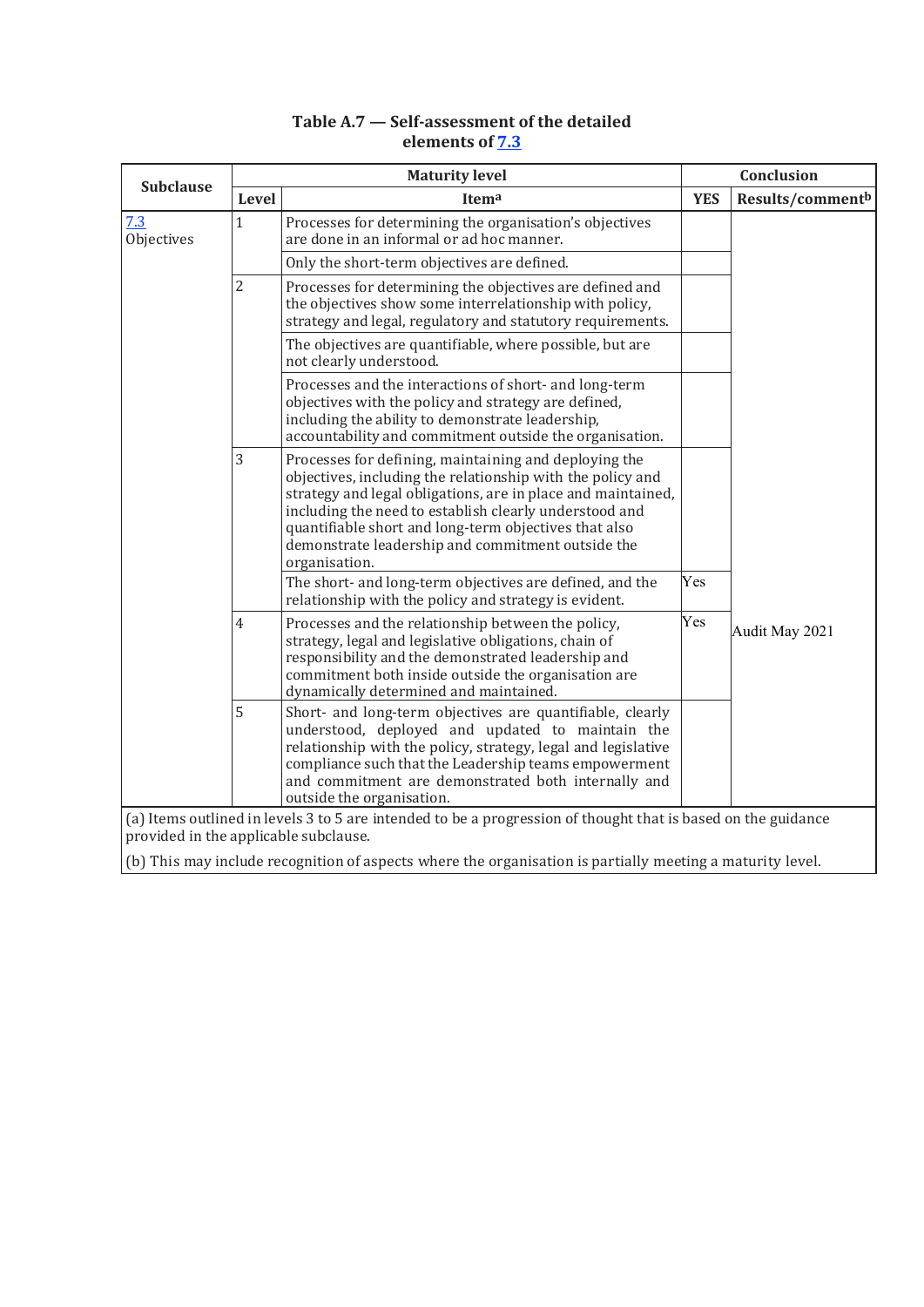# **Table A.8 — Self-assessment of the detailed elements of 7.4**

| <b>Subclause</b>                        | <b>Maturity level</b> |                                                                                                                                                                                                                                                                                                                                                                                                                                   |            | Conclusion       |  |
|-----------------------------------------|-----------------------|-----------------------------------------------------------------------------------------------------------------------------------------------------------------------------------------------------------------------------------------------------------------------------------------------------------------------------------------------------------------------------------------------------------------------------------|------------|------------------|--|
|                                         | Level                 | Itema                                                                                                                                                                                                                                                                                                                                                                                                                             | <b>YES</b> | Results/commentb |  |
| 7.4<br>Communication,<br>Consultation & | $\mathbf{1}$          | The processes for communicating the policy, strategy and<br>objectives including consultation and Participation are<br>done in an informal or ad hoc manner.                                                                                                                                                                                                                                                                      |            |                  |  |
| Participation of<br>workers             | $\overline{2}$        | The processes for determining the types and degree of<br>communication, consultation & participation is needed<br>are defined.                                                                                                                                                                                                                                                                                                    |            |                  |  |
|                                         | 3                     | Communication, Consultation and Participation processes<br>are defined and facilitate meaningful, timely and continual<br>communication tailored to the differing needs of<br>recipients, as it relates to the policy, strategy and relevant<br>objectives.                                                                                                                                                                       |            |                  |  |
|                                         |                       | The interrelationships of this communication,<br>Consultation & Participation process are clear with regard<br>to the differing needs of recipients and how the policy,<br>strategy and relevant objectives are used to aid in the<br>sustained success of the organisation.                                                                                                                                                      |            |                  |  |
|                                         |                       | A feedback mechanism is in place and incorporates<br>provisions to proactively address changes resulting from<br>Communication, Consultation & Participation in the<br>organisation's context.                                                                                                                                                                                                                                    |            |                  |  |
|                                         | 4                     | The communication, Consultation & Participation<br>processes systematically facilitate communication,<br>consultation & Participation regarding the policy,<br>strategy and objectives to all relevant interested parties,<br>in support of the organisation's sustained success, while<br>also accounting for the need to apply additional<br>resources or planed changes to activities when change is<br>required and realised. |            |                  |  |
|                                         |                       | Communication, Consultation & Participation methods<br>show a direct relationship to the context of the<br>organisation and its stakeholders and the feedback<br>mechanism is well defined and effectively deployed.                                                                                                                                                                                                              | Yes        | Audit May 2021   |  |
|                                         | 5                     | The processes for communicating the policy, strategy and<br>objectives are dynamic, with the interrelationships of the<br>policy, strategy and objectives being clearly conveyed to<br>all recipients, such that the differing needs of each are<br>accounted for.                                                                                                                                                                |            |                  |  |
| provided in the applicable subclause.   |                       | (a) Items outlined in levels 3 to 5 are intended to be a progression of thought that is based on the guidance                                                                                                                                                                                                                                                                                                                     |            |                  |  |
|                                         |                       | (b) This may include recognition of aspects where the organisation is partially meeting a maturity level.                                                                                                                                                                                                                                                                                                                         |            |                  |  |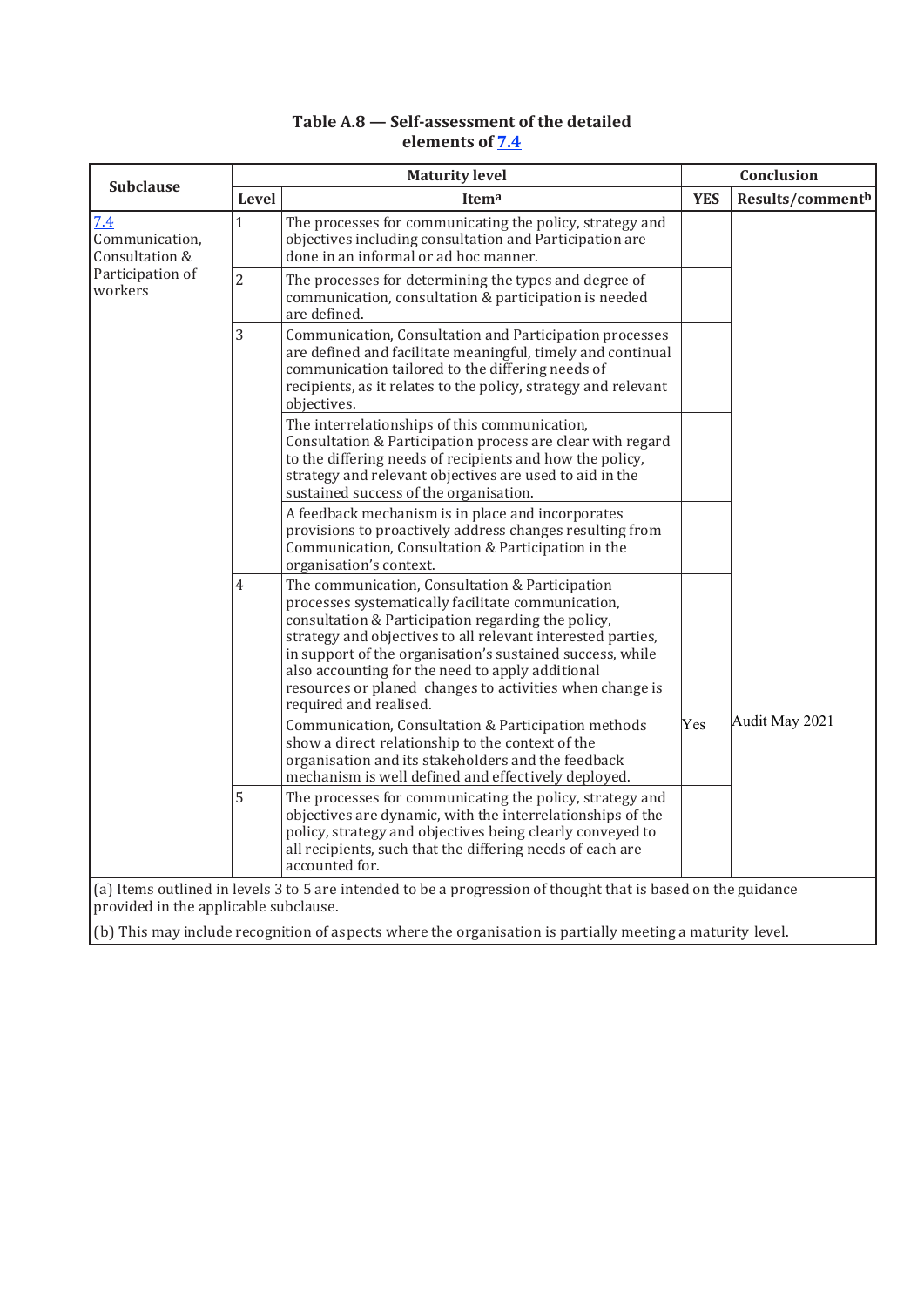# **Table A.9 — Self-assessment of the detailed elements of 8.1**

| <b>Subclause</b>                      | <b>Maturity level</b> |                                                                                                                                                                                                                                                 |            | Conclusion                   |  |
|---------------------------------------|-----------------------|-------------------------------------------------------------------------------------------------------------------------------------------------------------------------------------------------------------------------------------------------|------------|------------------------------|--|
|                                       | Level                 | Itema                                                                                                                                                                                                                                           | <b>YES</b> | Results/comment <sup>b</sup> |  |
| 8.1                                   | $\mathbf{1}$          | Processes are managed in an informal or ad hoc manner.                                                                                                                                                                                          |            |                              |  |
| Process<br>management<br>— General    | $\overline{2}$        | Key processes, such as those relating to legal and<br>legislative requirements, customer satisfaction, health<br>and wellbeing of employees and operations related to<br>product and service, are managed.                                      |            |                              |  |
|                                       |                       | The effectiveness of the processes is individually<br>measured and acted upon. Interactions between<br>processes are not well managed.                                                                                                          |            |                              |  |
|                                       | 3                     | Processes and their interactions are managed as a<br>system. Interaction conflicts between processes are<br>identified and resolved in a systematic way.                                                                                        |            |                              |  |
|                                       |                       | Processes are delivering predictable results.                                                                                                                                                                                                   |            |                              |  |
|                                       |                       | Process performance has reached that of average<br>organisations in the sector where the organisation<br>operates.                                                                                                                              |            |                              |  |
|                                       | $\overline{4}$<br>5   | Process management is integrated with the deployment<br>of the organisation's policies, strategy and objectives.                                                                                                                                |            |                              |  |
|                                       |                       | The effectiveness and efficiency of processes and their<br>interactions are systematically reviewed and improved.                                                                                                                               |            |                              |  |
|                                       |                       | Process performance has exceeded that of average<br>organisations in the sector where the organisation<br>operates.                                                                                                                             |            |                              |  |
|                                       |                       | All relevant processes and their interactions are pro-<br>actively managed, including outsourced processes, to<br>ensure that they are effective and efficient, in order<br>to achieve the organisation's policies, strategy and<br>objectives. | Yes        | Audit May 2021               |  |
|                                       |                       | Processes and their interactions are adapted and<br>optimized to the context of the organisation.                                                                                                                                               |            |                              |  |
|                                       |                       | Process performance has reached that of leading<br>organisations in the sector where the organisation<br>operates.                                                                                                                              |            |                              |  |
| provided in the applicable subclause. |                       | (a) Items outlined in levels 3 to 5 are intended to be a progression of thought that is based on the guidance                                                                                                                                   |            |                              |  |
|                                       |                       | (b) This may include recognition of aspects where the organisation is partially meeting a maturity level.                                                                                                                                       |            |                              |  |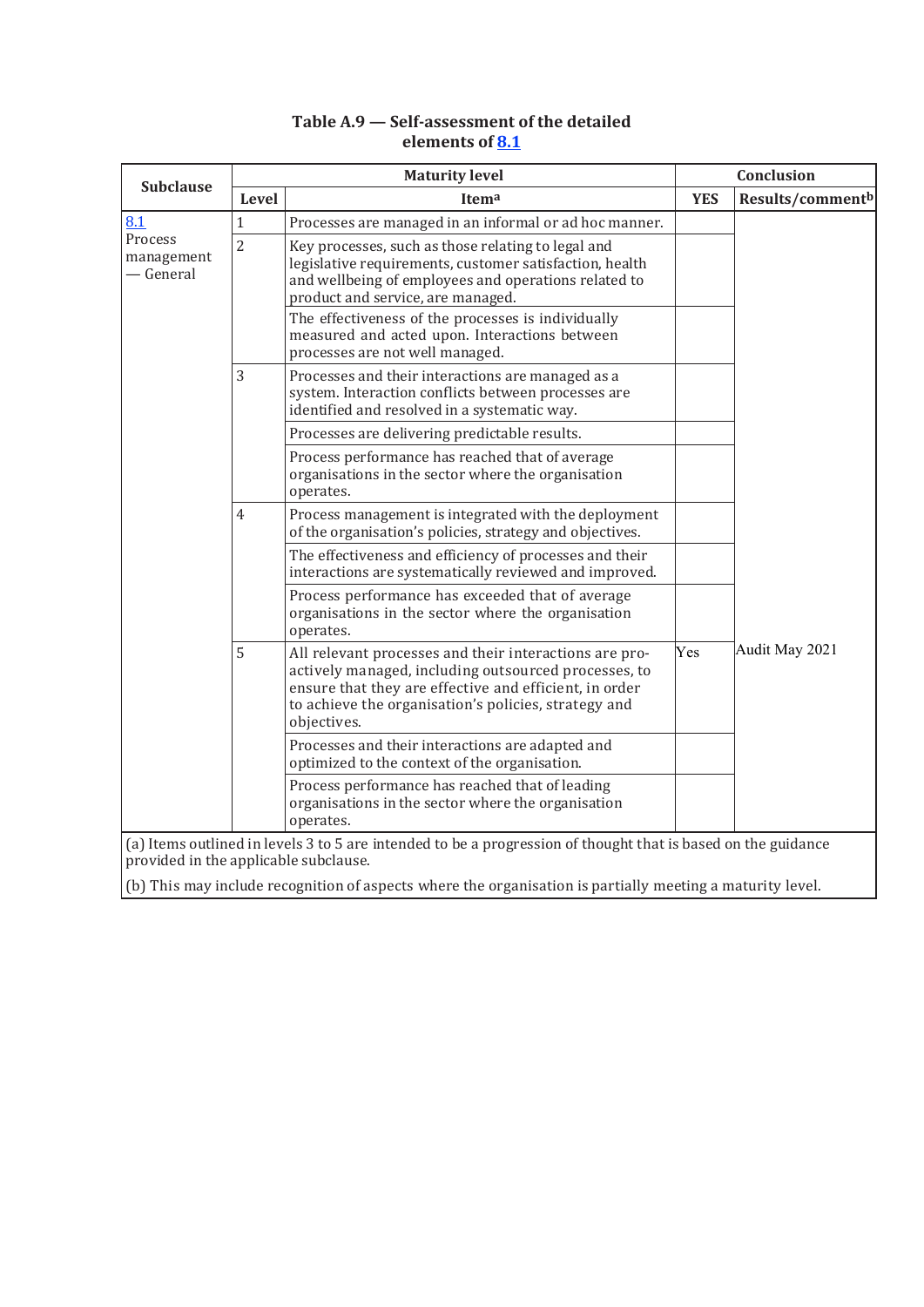|                                                                                                                                                        |                | <b>Maturity level</b>                                                                                                                                                                                                                                                            |            | Conclusion       |  |
|--------------------------------------------------------------------------------------------------------------------------------------------------------|----------------|----------------------------------------------------------------------------------------------------------------------------------------------------------------------------------------------------------------------------------------------------------------------------------|------------|------------------|--|
| <b>Subclause</b>                                                                                                                                       | <b>Level</b>   | Itema                                                                                                                                                                                                                                                                            | <b>YES</b> | Results/commentb |  |
| 8.2<br>Determination                                                                                                                                   | $\mathbf{1}$   | Processes are determined in an informal or ad hoc<br>manner.                                                                                                                                                                                                                     |            |                  |  |
| of processes                                                                                                                                           | $\overline{2}$ | Key processes, such as those relating to customer<br>satisfaction, resulting from effects, hazards and aspects<br>and operations related to product and service and risks<br>are determined.                                                                                     |            |                  |  |
|                                                                                                                                                        |                | Interactions between processes are not well determined.                                                                                                                                                                                                                          |            |                  |  |
|                                                                                                                                                        | 3              | Processes and their interactions are determined to ad-<br>dress not only operations related to product and service<br>including effects, hazards and aspects, but also provision<br>of resources and managerial activities (e.g. planning,<br>measuring, analysis, improvement). |            |                  |  |
|                                                                                                                                                        |                | The needs and expectations of identified interested<br>parties including employees are used as inputs into<br>process determination of effects, hazards and aspects.                                                                                                             |            |                  |  |
|                                                                                                                                                        | 4              | Processes and their interactions are systematically<br>determined to ensure that their outputs including the<br>health and wellbeing of employees continue to meet the<br>needs and expectations of the organisations, customers<br>and other interested parties.                |            |                  |  |
|                                                                                                                                                        |                | All interested parties including employees are<br>considered in process determination.                                                                                                                                                                                           | Yes        | Audit May 2021   |  |
|                                                                                                                                                        | 5              | Processes and their interactions are determined and<br>changed flexibly according to the organisation's policies,<br>strategy and objectives.                                                                                                                                    |            |                  |  |
| (a) Items outlined in levels 3 to 5 are intended to be a progression of thought that is based on the guidance<br>provided in the applicable subclause. |                |                                                                                                                                                                                                                                                                                  |            |                  |  |
|                                                                                                                                                        |                | (b) This may include recognition of aspects where the organisation is partially meeting a maturity level.                                                                                                                                                                        |            |                  |  |

# **Table A.10 — Self-assessment of the detailed elements of 8.2**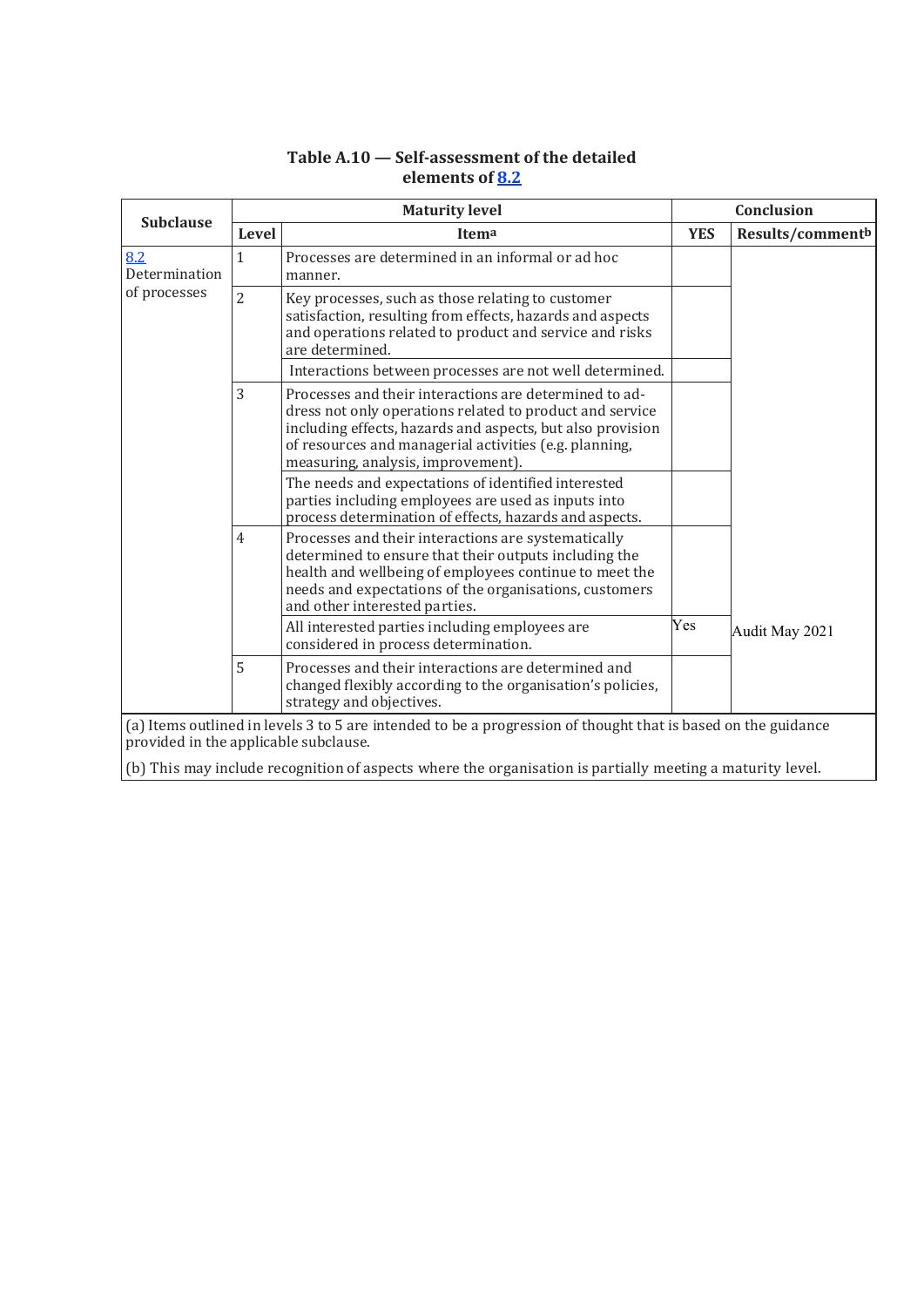# **Table A.11 — Self-assessment of the detailed elements of 8.3**

| <b>Subclause</b>                      | <b>Maturity level</b> |                                                                                                                                                                                                                                |            | Conclusion       |  |
|---------------------------------------|-----------------------|--------------------------------------------------------------------------------------------------------------------------------------------------------------------------------------------------------------------------------|------------|------------------|--|
|                                       | Level                 | Itema                                                                                                                                                                                                                          | <b>YES</b> | Results/commentb |  |
| 8.3<br>Process                        | $\mathbf{1}$          | Process responsibilities are defined in an informal or<br>ad hoc manner.                                                                                                                                                       |            |                  |  |
| responsibility<br>and authority       | $\overline{2}$        | A process owner is appointed for each process.                                                                                                                                                                                 |            |                  |  |
|                                       |                       | The competences and capabilities required for the<br>people associated with the individual processes are<br>not defined.                                                                                                       |            |                  |  |
|                                       | 3                     | For each process, a process owner is appointed, who<br>has defined responsibilities and authorities to establish,<br>maintain, control and improve the process.                                                                |            |                  |  |
|                                       |                       | A policy to avoid and resolve potential disputes in<br>managing processes exists.                                                                                                                                              |            |                  |  |
|                                       |                       | The competences and capabilities required for process<br>owners are defined.                                                                                                                                                   |            |                  |  |
|                                       | 4                     | A process owner is appointed for each process, with<br>sufficient responsibility, authority, competence and<br>capability to establish, maintain, control and improve the<br>process and its interaction with other processes. |            |                  |  |
|                                       |                       | The competences required for the people associated<br>with individual processes are well defined and<br>continually improved.                                                                                                  |            |                  |  |
|                                       | 5                     | Responsibilities, authorities and roles of process owners<br>are recognized throughout the organisation.                                                                                                                       | Yes        | Audit May 2021   |  |
|                                       |                       | Responsibilities and authorities for interactions<br>between processes are well defined.                                                                                                                                       |            |                  |  |
|                                       |                       | The people associated with individual processes have<br>sufficient competences and capabilities for the tasks and<br>activities involved.                                                                                      |            |                  |  |
|                                       |                       | (a) Items outlined in levels 3 to 5 are intended to be a progression of thought that is based on the guidance                                                                                                                  |            |                  |  |
| provided in the applicable subclause. |                       |                                                                                                                                                                                                                                |            |                  |  |
|                                       |                       | (b) This may include recognition of aspects where the organisation is partially meeting a maturity level.                                                                                                                      |            |                  |  |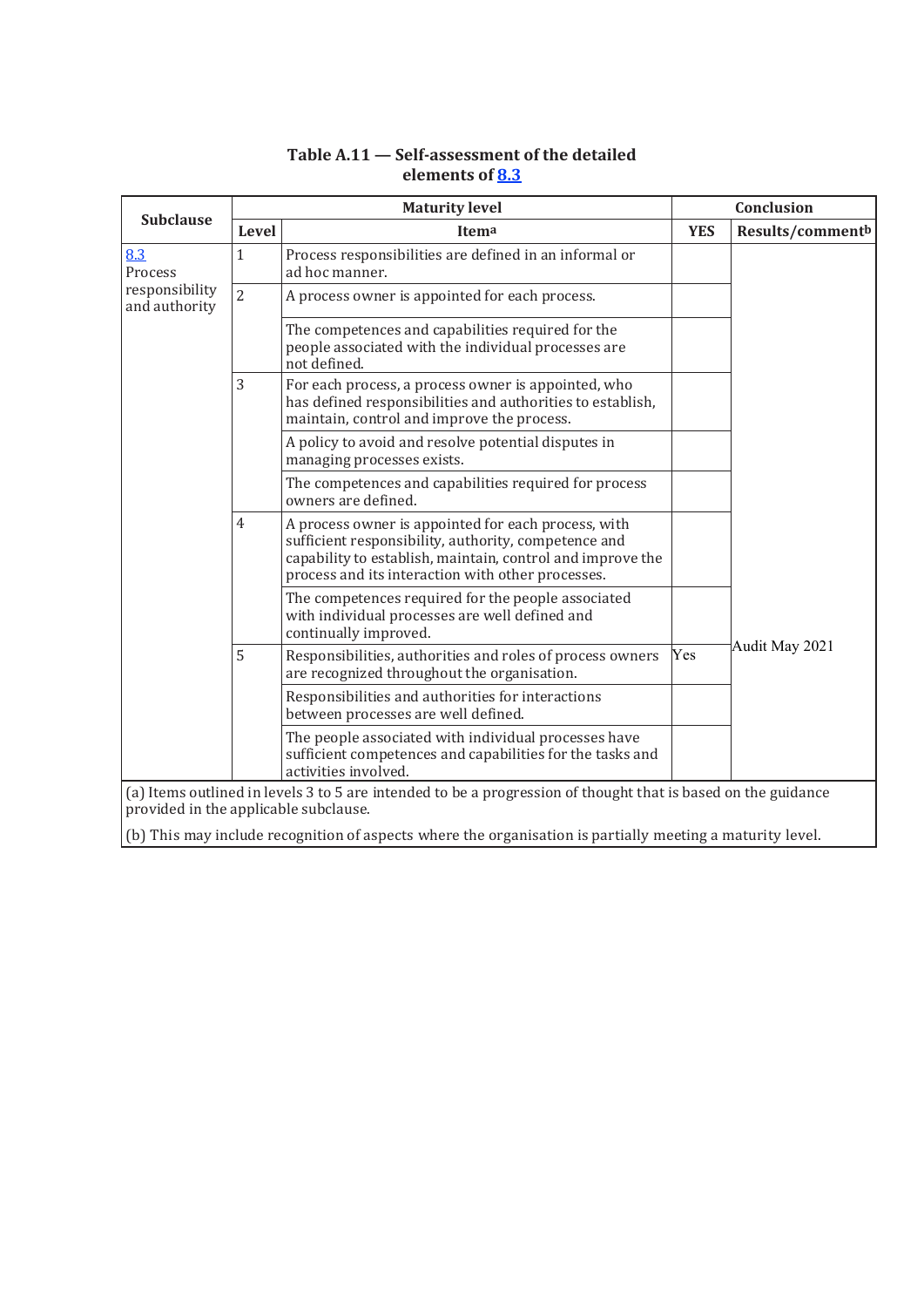| <b>Subclause</b>                                                                                |                     | <b>Maturity level</b>                                                                                                                                                                                    |            | <b>Conclusion</b> |  |  |
|-------------------------------------------------------------------------------------------------|---------------------|----------------------------------------------------------------------------------------------------------------------------------------------------------------------------------------------------------|------------|-------------------|--|--|
|                                                                                                 | Level               | Itema                                                                                                                                                                                                    | <b>YES</b> | Results/commentb  |  |  |
| 8.4<br>Managing<br>processes<br>(managing<br>alignment/<br>linkage<br>between the<br>processes) | $\mathbf{1}$        | Processes are aligned and linked in an informal or<br>ad hoc manner.                                                                                                                                     |            |                   |  |  |
|                                                                                                 | $\overline{2}$      | Alignment/linkage between processes is discussed but<br>major concerns of managers are on individual processes.                                                                                          |            |                   |  |  |
|                                                                                                 | 3                   | The network of processes, their sequence and inter-<br>actions are visualized in a graphic to understand the<br>roles of each process in the system and its effects on the<br>performance of the system. |            |                   |  |  |
|                                                                                                 |                     | Processes and their interactions are managed as a<br>system to enhance alignment/linkage between the<br>processes.                                                                                       |            |                   |  |  |
|                                                                                                 | $\overline{4}$<br>5 | Criteria for the outputs of processes are determined.<br>The capability and performance of processes are<br>evaluated and improved.                                                                      |            |                   |  |  |
|                                                                                                 |                     | The risks and opportunities associated with processes<br>are assessed and necessary actions are implemented to<br>prevent, detect or mitigate undesired events.                                          |            |                   |  |  |
|                                                                                                 |                     | Processes and their interactions are reviewed on a<br>regular basis and suitable actions are taken for their<br>improvement to support sustained and effective<br>processes.                             |            |                   |  |  |
|                                                                                                 |                     | The capability and performance of processes are<br>sufficient to effectively and efficiently achieve the<br>performance expected by the system.                                                          | Yes        | Audit May 2021    |  |  |
|                                                                                                 |                     | Cross-functional teams or committees under top<br>management's leadership facilitate their review and<br>improvement of the processes.                                                                   |            |                   |  |  |
|                                                                                                 |                     | (a) Items outlined in levels 3 to 5 are intended to be a progression of thought that is based on the<br>guidance provided in the applicable subclause.                                                   |            |                   |  |  |
|                                                                                                 |                     | (b) This may include recognition of aspects where the organisation is partially meeting a maturity level.                                                                                                |            |                   |  |  |

# **Table A.12 — Self-assessment of the detailed elements of 8.4 (alignment/linkage)**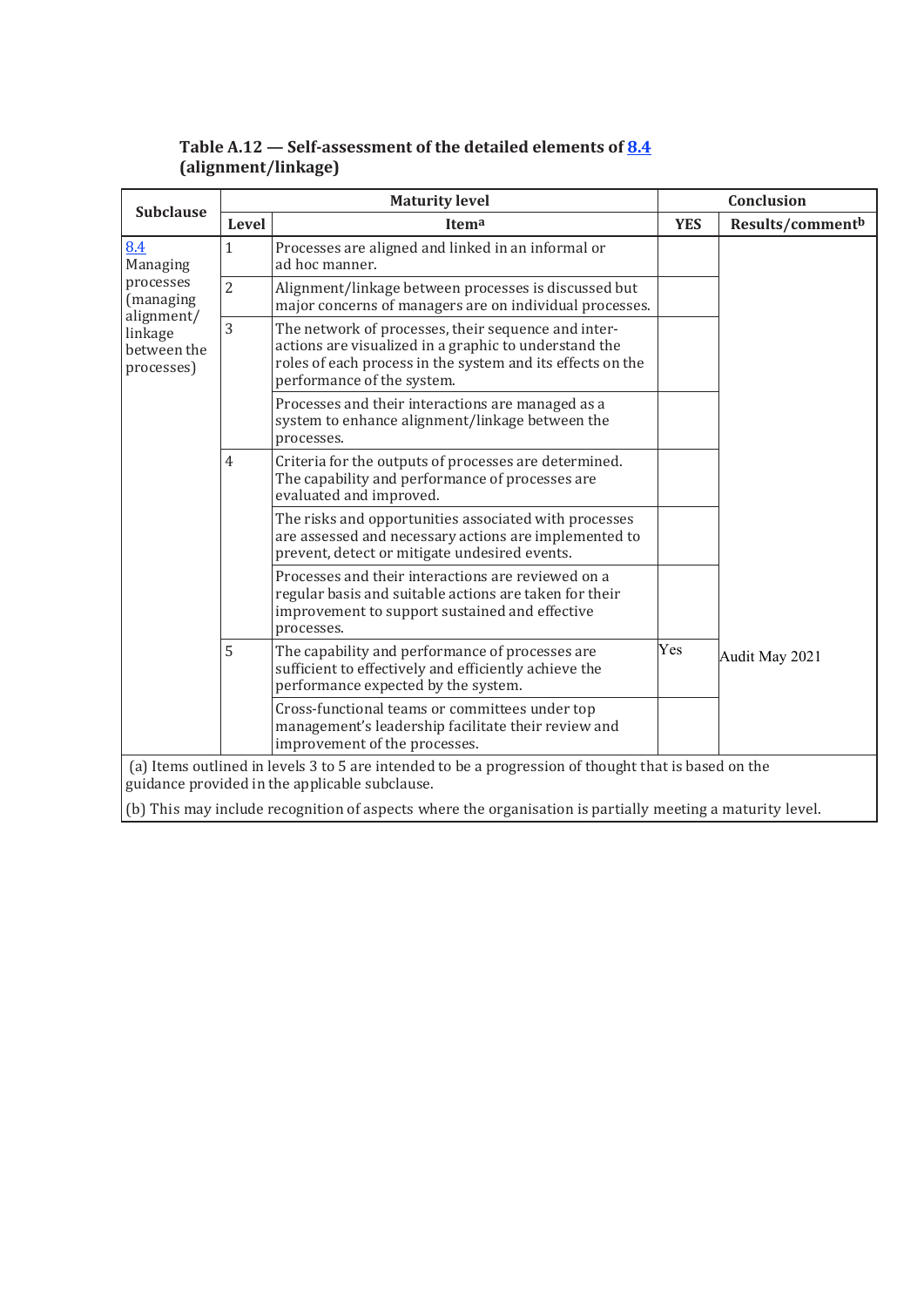| <b>Subclause</b>                                |                     | <b>Maturity level</b>                                                                                                                                                                                                                                         | Conclusion |                  |  |
|-------------------------------------------------|---------------------|---------------------------------------------------------------------------------------------------------------------------------------------------------------------------------------------------------------------------------------------------------------|------------|------------------|--|
|                                                 | Level               | Itema                                                                                                                                                                                                                                                         | <b>YES</b> | Results/commentb |  |
| 8.4<br>Managing                                 | $\mathbf{1}$        | Processes and their interactions are improved in an<br>informal or ad hoc manner.                                                                                                                                                                             |            |                  |  |
| processes<br>(attaining<br>a higher<br>level of | $\overline{2}$      | Improvement of processes and their interactions are<br>loosely related with the organisation's policies, strategy<br>and objectives.                                                                                                                          |            |                  |  |
| performance)                                    | $\sqrt{3}$          | Processes and their interactions are improved based on<br>the organisation's policies, strategy and objectives.                                                                                                                                               |            |                  |  |
|                                                 |                     | The achievement of the objectives for improvement of<br>processes and their interactions are reviewed on a<br>regular basis.                                                                                                                                  |            |                  |  |
|                                                 | $\overline{4}$<br>5 | Processes and their interactions are systematically<br>improved to achieve the organisation's policies, strategy<br>and objectives.                                                                                                                           |            |                  |  |
|                                                 |                     | The action plans for attaining the objectives are<br>determined, taking into account the resources needed<br>and their availability.                                                                                                                          |            |                  |  |
|                                                 |                     | People are motivated to engage in the improvement<br>activities and propose opportunities for improvement<br>in the processes for which they are in charge.                                                                                                   |            |                  |  |
|                                                 |                     | Improvement of processes and their interaction are<br>dynamically managed through the organisation's<br>policies, strategy and objectives.                                                                                                                    |            |                  |  |
|                                                 |                     | The need to develop or acquire new technologies, or<br>develop new products and services or their features, for<br>added value, are considered.                                                                                                               | Yes        | Audit May 2021   |  |
|                                                 |                     | The achievement of the objectives for improvement,<br>the progress of the action plans, and the effects on the<br>related organisation's policies, strategy and objectives<br>are reviewed on a regular basis, and necessary corrective<br>actions are taken. |            |                  |  |
|                                                 |                     | (a) Items outlined in levels 3 to 5 are intended to be a progression of thought that is based on the guidance<br>provided in the applicable subclause.                                                                                                        |            |                  |  |
|                                                 |                     | (b) This may include recognition of aspects where the organisation is partially meeting a maturity level.                                                                                                                                                     |            |                  |  |

## **Table A.13 — Self-assessment of the detailed elements of 8.4 (attaining a higher level of performance)**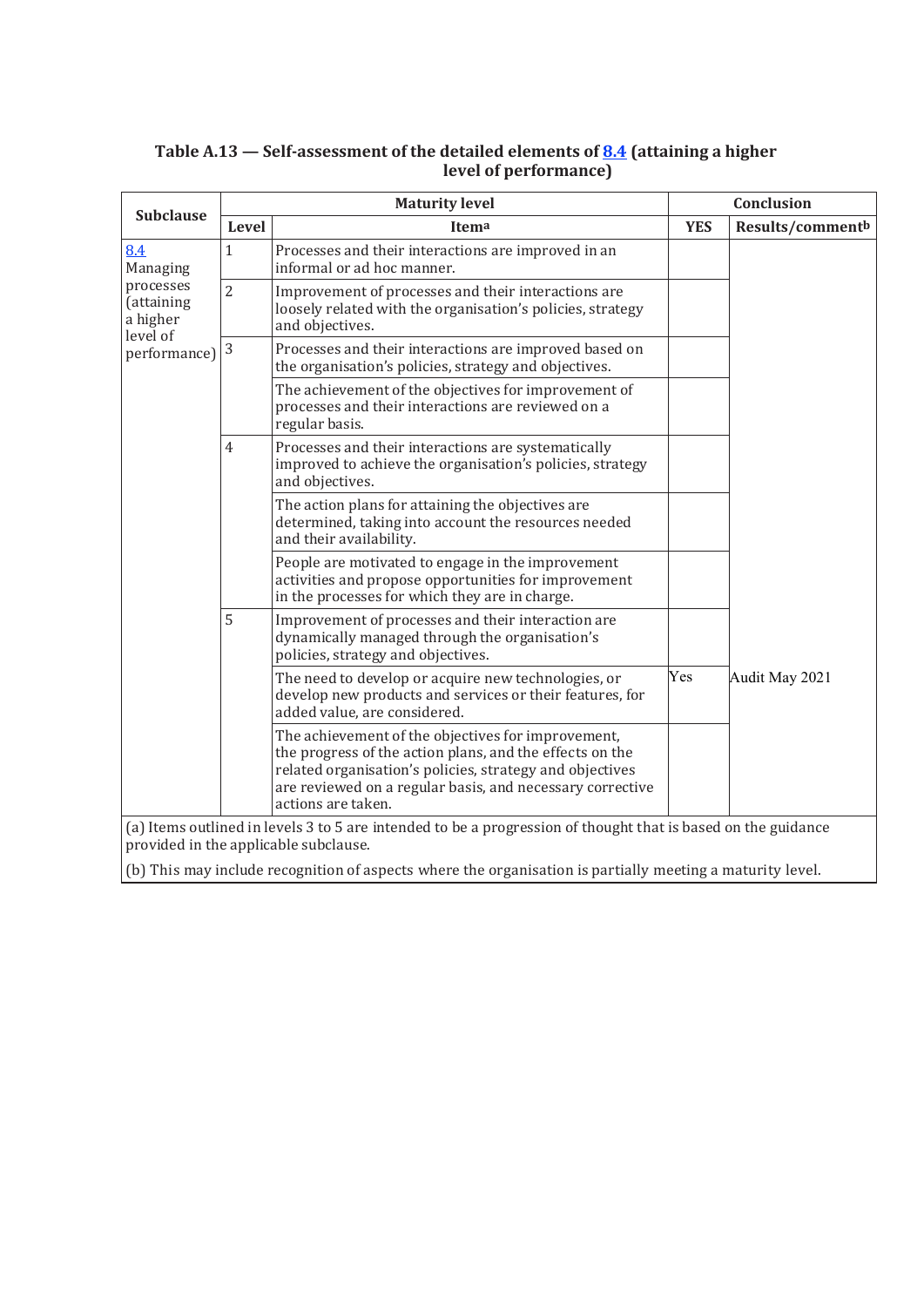| <b>Subclause</b>                       |                | <b>Maturity level</b>                                                                                                                                                                                                                                                                   | Conclusion |                  |
|----------------------------------------|----------------|-----------------------------------------------------------------------------------------------------------------------------------------------------------------------------------------------------------------------------------------------------------------------------------------|------------|------------------|
|                                        | Level          | Itema                                                                                                                                                                                                                                                                                   | <b>YES</b> | Results/commentb |
| 8.4<br>Managing                        | 1              | Processes and their interactions are operated in an<br>informal or ad hoc manner.                                                                                                                                                                                                       |            |                  |
| processes<br>(maintaining<br>the level | $\overline{2}$ | Procedures are determined for relevant processes but<br>not well followed.                                                                                                                                                                                                              |            |                  |
| attained)                              |                | Deviations are no concern of process owners.                                                                                                                                                                                                                                            |            |                  |
|                                        | 3              | Procedures are determined for each process, including<br>the criteria for its outputs and operational conditions.                                                                                                                                                                       |            |                  |
|                                        |                | Consideration is given to education and training.                                                                                                                                                                                                                                       |            |                  |
|                                        |                | Managers take necessary corrective actions when the<br>procedures are not followed.                                                                                                                                                                                                     |            |                  |
|                                        |                | Resources necessary for people to follow the procedures<br>are made available.                                                                                                                                                                                                          |            |                  |
|                                        |                | Processes are monitored on a regular basis to detect<br>deviations.                                                                                                                                                                                                                     |            |                  |
|                                        | 4<br>5         | Procedures ensure conformance of the outputs to the<br>criteria.                                                                                                                                                                                                                        |            |                  |
|                                        |                | People have sufficient knowledge and skills to follow the<br>procedures and understand the impacts of not following<br>the procedures.                                                                                                                                                  |            |                  |
|                                        |                | Consideration is given to motivation and human error<br>prevention.                                                                                                                                                                                                                     | Yes        |                  |
|                                        |                | Check points and related performance indicators are<br>determined to detect deviations (which are mainly<br>caused by changes in people, equipment, methods,<br>material, measurement and environment for operation<br>of processes) and to take appropriate actions when<br>necessary. |            |                  |
|                                        |                | A system for determining the knowledge and skills need-Yes<br>ed for each process, evaluating the knowledge and skills<br>of the process operators and, providing qualifications for<br>operating the process is established.                                                           |            | Audit May 2021   |
|                                        |                | People are engaged in the development or revision of the<br>procedures.                                                                                                                                                                                                                 |            |                  |
|                                        |                | Risks and opportunities in the procedures are identified,<br>assessed and reduced by improving the procedures.                                                                                                                                                                          |            |                  |
|                                        |                | Changes in processes are clarified and shared to prevent<br>deviations.                                                                                                                                                                                                                 |            |                  |
|                                        |                | (a) Items outlined in levels 3 to 5 are intended to be a progression of thought that is based on the<br>guidance provided in the applicable subclause.                                                                                                                                  |            |                  |

**Table A.14 — Self-assessment of the detailed elements of 8.4 (maintaining the level)**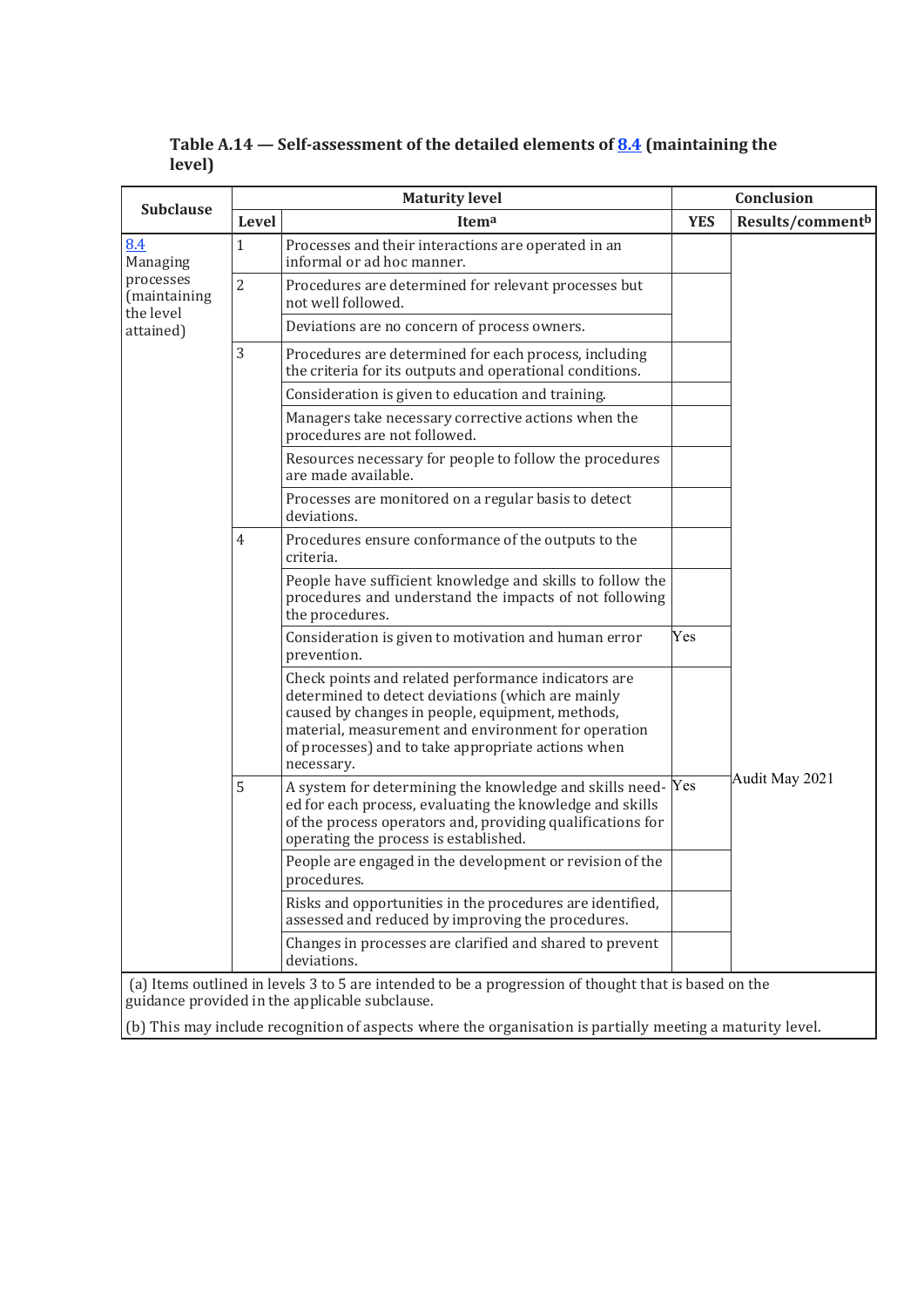## **Table A.15 — Self-assessment of the detailed elements of 9.1**

| <b>Subclause</b>                      |                | <b>Maturity level</b>                                                                                                                                                                                                                   | Conclusion |                              |
|---------------------------------------|----------------|-----------------------------------------------------------------------------------------------------------------------------------------------------------------------------------------------------------------------------------------|------------|------------------------------|
|                                       | Level          | Itema                                                                                                                                                                                                                                   | <b>YES</b> | Results/comment <sup>b</sup> |
| 9.1<br>Resource<br>management         | $\mathbf{1}$   | Processes to manage the resources to support the<br>operation in an organisation are performed in an<br>informal and ad hoc manner.                                                                                                     |            |                              |
| — General                             |                | Some of the resource management processes to<br>support the achievement of objectives are determined.                                                                                                                                   |            |                              |
|                                       | $\overline{2}$ | Support for the effective and efficient use of resources<br>is defined in a limited manner.                                                                                                                                             |            |                              |
|                                       |                | A basic approach for considering risks and<br>opportunities, including the effects of not having<br>sufficient resources in a timely manner, is in place.                                                                               |            |                              |
|                                       |                | Key processes to determine and manage the<br>resources needed for the achievement of its<br>objectives are determined.                                                                                                                  |            |                              |
|                                       |                | The efficient and effective uses of resources are not<br>well defined.                                                                                                                                                                  |            |                              |
|                                       |                | Resource management processes and the interactions<br>for getting and assigning resources, aligned with the<br>organisational objectives, are present.                                                                                  |            |                              |
|                                       | 3              | Some processes include an approach for effectively and<br>efficiently applying resources.                                                                                                                                               |            |                              |
|                                       |                | Resource management processes and the interactions<br>for getting and assigning resources, aligned with the<br>organisational objectives, are<br>systematically implemented.                                                            |            |                              |
|                                       | $\overline{4}$ | Controls to support the effective and efficient use of<br>resources in all processes are established.                                                                                                                                   | Yes        | Audit May 2021               |
|                                       |                | The accessibility of externally provided resources is<br>confirmed by the organisation.                                                                                                                                                 |            |                              |
|                                       |                | External providers are encouraged by the organisation<br>to implement improvements on the efficient and<br>effective use of resources.                                                                                                  |            |                              |
|                                       |                | A strategic planning process for getting and assigning<br>resources is in place and is aligned with the<br>organisational objectives in order to achieve effective<br>and efficient performance in support of the sustained<br>success. |            |                              |
|                                       | 5              | The use of externally provided resources shows<br>continual improvement.                                                                                                                                                                |            |                              |
|                                       |                | There are joint initiatives with external providers to<br>evaluate and incorporate improvements and promote<br>innovations on the use of resources.                                                                                     |            |                              |
|                                       |                | (a) Items outlined in levels 3 to 5 are intended to be a progression of thought that is based on the guidance                                                                                                                           |            |                              |
| provided in the applicable subclause. |                |                                                                                                                                                                                                                                         |            |                              |
|                                       |                | (b) This may include recognition of aspects where the organisation is partially meeting a maturity level.                                                                                                                               |            |                              |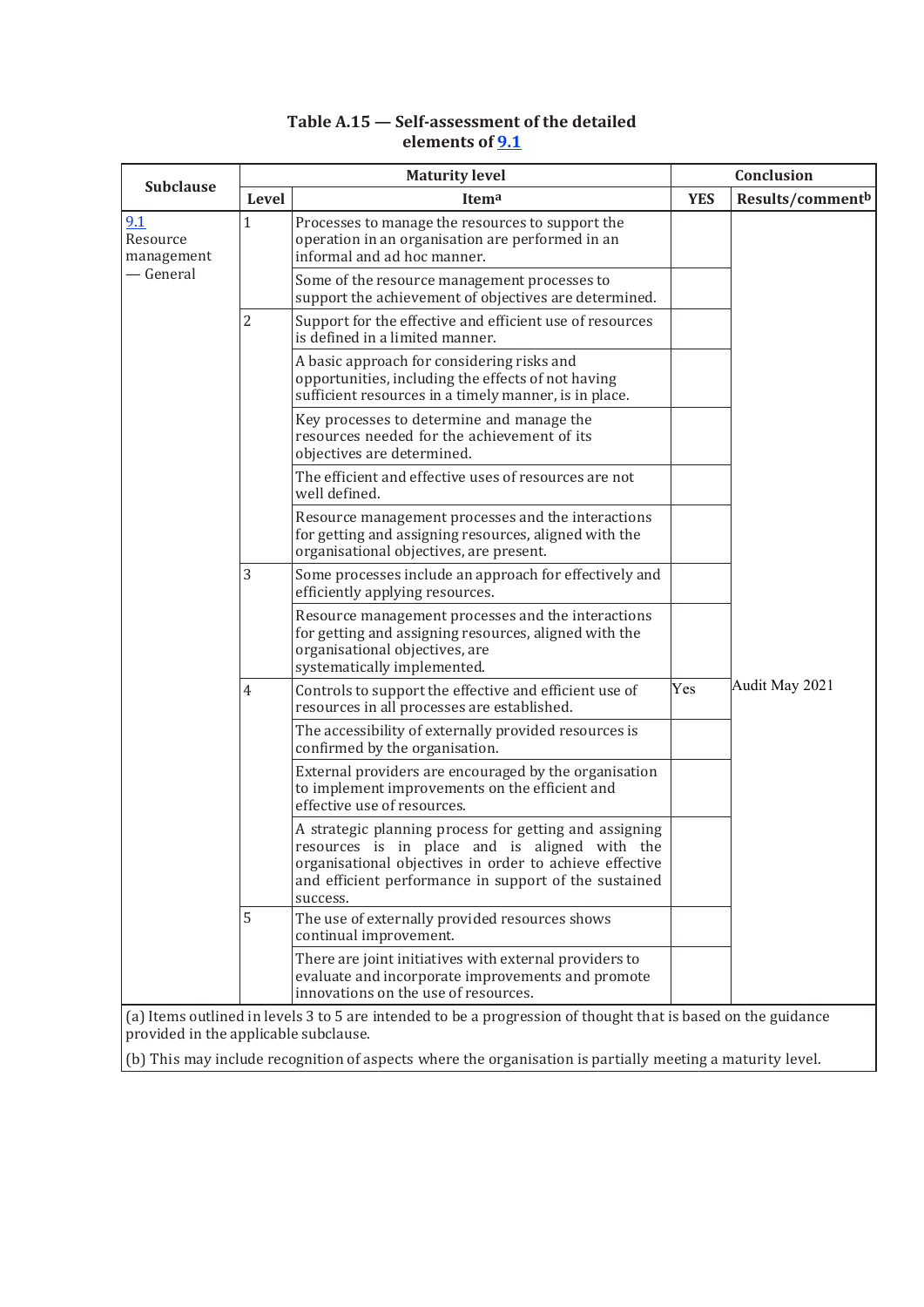| <b>Subclause</b> |                | <b>Maturity level</b>                                                                                                                                                                                              | Conclusion |                              |
|------------------|----------------|--------------------------------------------------------------------------------------------------------------------------------------------------------------------------------------------------------------------|------------|------------------------------|
|                  | Level          | Itema                                                                                                                                                                                                              | <b>YES</b> | Results/comment <sup>b</sup> |
| 9.2<br>People    | $\mathbf{1}$   | Competent, engaged, empowered and motivated<br>people are considered to be a resource in an informal<br>or ad hoc manner.                                                                                          |            |                              |
|                  |                | Competence development is provided in an informal or<br>ad hoc manner.                                                                                                                                             |            |                              |
|                  | $\overline{2}$ | Processes to attract competent, engaged, empowered<br>and motivated people are implemented.                                                                                                                        |            |                              |
|                  |                | Processes for determining, developing, evaluating and<br>improving resources are evident in some cases.                                                                                                            |            |                              |
|                  |                | Some competence reviews have been implemented.                                                                                                                                                                     |            |                              |
|                  | 3              | A planned, transparent, ethical and socially<br>responsible approach is applied at all levels<br>throughout the organisation.                                                                                      |            |                              |
|                  |                | Reviews and evaluations of the effectiveness of actions<br>taken ensure the personal competences and capability<br>(in both the short and long term) are in accordance<br>with the mission, vision and objectives. |            |                              |
|                  | 4              | Information, knowledge and experience are shared to<br>provide personal growth.                                                                                                                                    |            |                              |
|                  |                | Learning, knowledge transfer, teamwork and<br>empowerment within the organisation are evident.                                                                                                                     |            |                              |
|                  |                | Competence development is provided to develop skills<br>and capability for creativity and improvement.                                                                                                             |            |                              |
|                  |                | People are aware of their personal competences and<br>capabilities and where they can best contribute to the<br>organisation's improvement.                                                                        |            |                              |
|                  |                | Career planning is well developed.                                                                                                                                                                                 | Yes        | Audit May 2021               |
|                  | 5              | The results achieved for competent, engaged,<br>empowered and motivated people are shared and<br>compare well with other organisations.                                                                            |            |                              |
|                  |                | People across the organisation participate and empower<br>in the development of new processes.                                                                                                                     |            |                              |
|                  |                | Best practices are recognized.                                                                                                                                                                                     |            |                              |

# **Table A.16 — Self-assessment of the detailed elements of 9.2**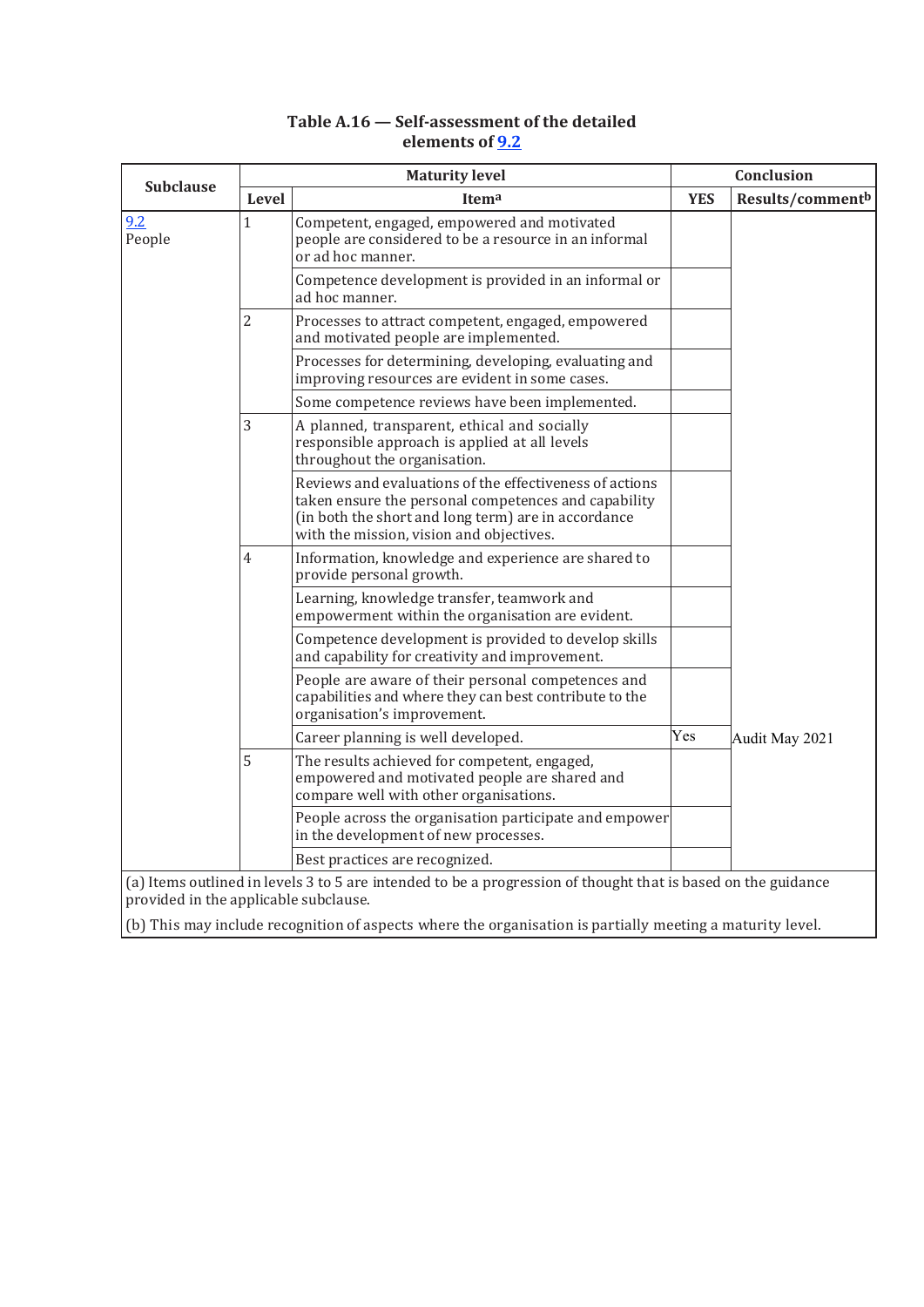# **Table A.17 — Self-assessment of the detailed elements of 9.3**

| <b>Subclause</b>                      |                | <b>Maturity level</b>                                                                                                                                                                         |            | Conclusion                   |  |
|---------------------------------------|----------------|-----------------------------------------------------------------------------------------------------------------------------------------------------------------------------------------------|------------|------------------------------|--|
|                                       | Level          | Itema                                                                                                                                                                                         | <b>YES</b> | Results/comment <sup>b</sup> |  |
| 9.3<br>Organisational<br>knowledge    | $\mathbf{1}$   | Processes to capture the current baseline of<br>organisational knowledge are informal or ad hoc.                                                                                              |            |                              |  |
|                                       |                | Processes to develop organisational knowledge are<br>informal or ad hoc.                                                                                                                      |            |                              |  |
|                                       | 2              | Some processes for maintaining and protecting<br>documented organisational knowledge are in place.                                                                                            |            |                              |  |
|                                       | 3              | Activities to determine whether explicit or tacit<br>knowledge exists are in place and some are<br>documented.                                                                                |            |                              |  |
|                                       |                | Processes for identifying important information and<br>ensuring the effective distribution of such information<br>throughout the life cycle(s) of relevant products and/or<br>services exist. |            |                              |  |
|                                       | $\overline{4}$ | Processes exist for gathering and analysing<br>competitive data.                                                                                                                              |            |                              |  |
|                                       |                | Processes to evaluate staff understanding of relevant<br>organisational knowledge are present.                                                                                                |            |                              |  |
|                                       |                | Methods for process owners to evaluate the<br>competencies of utilizing processes exist.                                                                                                      |            |                              |  |
|                                       |                | Methods for determining and communicating the roles<br>of process owners in managing staff are present.                                                                                       | Yes        | Audit May 2021               |  |
|                                       | 5              | There are processes for gathering and analysing data<br>from interested parties.                                                                                                              |            |                              |  |
| provided in the applicable subclause. |                | (a) Items outlined in levels 3 to 5 are intended to be a progression of thought that is based on the guidance                                                                                 |            |                              |  |
|                                       |                | (b) This may include recognition of aspects where the organisation is partially meeting a maturity level.                                                                                     |            |                              |  |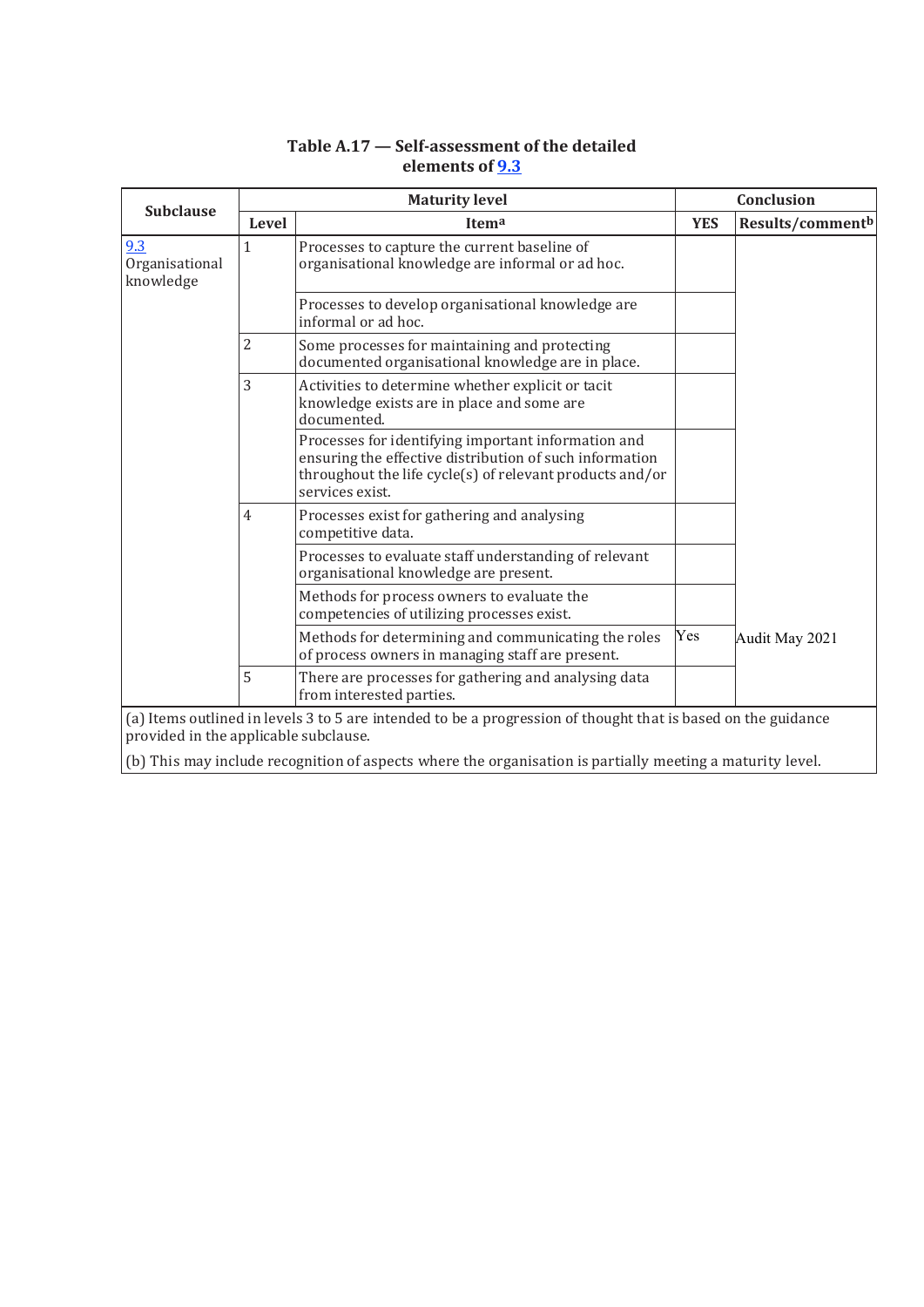# **Table A.18 — Self-assessment of the detailed elements of 9.4**

| <b>Subclause</b>                      |                | <b>Maturity level</b>                                                                                                                                                                                           | Conclusion |                  |
|---------------------------------------|----------------|-----------------------------------------------------------------------------------------------------------------------------------------------------------------------------------------------------------------|------------|------------------|
|                                       | Level          | <b>Itema</b>                                                                                                                                                                                                    | <b>YES</b> | Results/commentb |
| 9.4<br>Technology                     | $\mathbf{1}$   | Advances in current technology are done in an informal<br>or ad hoc manner.                                                                                                                                     |            |                  |
|                                       | $\overline{2}$ | Some of the processes for identifying the latest<br>innovations and technological developments exist<br>within the organisation or the sectors to which it<br>directly or indirectly relates.                   |            |                  |
|                                       | 3              | Processes for evaluating the benefits, risks and<br>opportunities for the identified innovations and<br>emergent technologies are in place and support the<br>suitability of product and/or service strategies. |            |                  |
|                                       |                | Processes for estimating the cost/benefits for adopting<br>suitable innovations and/or emergent technologies are<br>in place.                                                                                   |            |                  |
|                                       |                | Processes for evaluating the marketability of selected<br>innovations and/or emerging technologies are in place.                                                                                                |            |                  |
|                                       | $\overline{4}$ | The organisational knowledge and resource capability<br>needed to adapt to the innovations and/or technological<br>changes or advancements are in place.                                                        |            |                  |
|                                       |                | Processes for evaluating the risks and opportunities for<br>adopting the selected innovations and/or technological<br>changes or advancements are in place.                                                     |            |                  |
|                                       | 5              | Processes for considering the needs of interested parties<br>and offering a suite of innovations as solutions to meet<br>customer expectations are in place.                                                    | Yes        | Audit May 2021   |
|                                       |                | The organisation takes measures to keep informed of<br>new technologies and methodologies and their possible<br>benefits.                                                                                       |            |                  |
|                                       |                | The impact of new technologies and new practices is<br>monitored and evaluated regularly, taking into account<br>internal and external effects, including interested<br>parties and the environment.            |            |                  |
| provided in the applicable subclause. |                | (a) Items outlined in levels 3 to 5 are intended to be a progression of thought that is based on the guidance                                                                                                   |            |                  |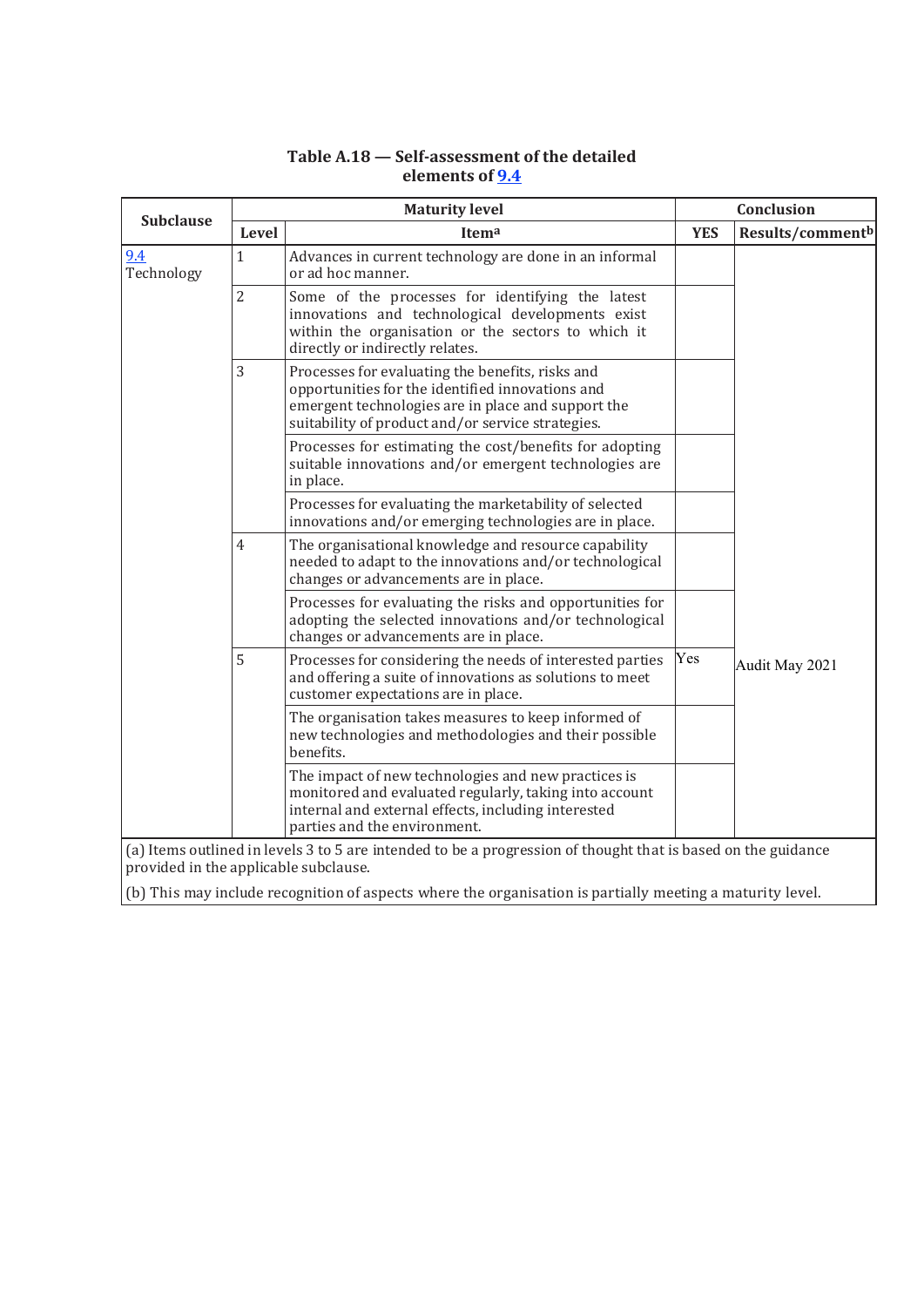| <b>Subclause</b>                      | <b>Maturity level</b> |                                                                                                                                                                                                                                                                                  | Conclusion |                  |
|---------------------------------------|-----------------------|----------------------------------------------------------------------------------------------------------------------------------------------------------------------------------------------------------------------------------------------------------------------------------|------------|------------------|
|                                       | Level                 | Itema                                                                                                                                                                                                                                                                            | <b>YES</b> | Results/commentb |
| 9.5<br>Infrastructure                 | $\mathbf{1}$          | Infrastructure and work environment needs are<br>addressed in an informal or ad hoc manner.                                                                                                                                                                                      |            |                  |
| and work<br>environment               | $\overline{2}$        | Some processes for addressing infrastructure and work<br>environment needs are in place.                                                                                                                                                                                         |            |                  |
|                                       | 3                     | Processes that address applicable risks and<br>opportunities and that implement activities for the<br>determination, allocation, provision, measurement or<br>monitoring, improvement, maintenance and<br>protection of the infrastructure and work environment<br>are in place. |            |                  |
|                                       | $\overline{4}$        | Processes implementing advanced techniques to<br>improve performance and ensure the maximum<br>efficiency in the use of infrastructure and work<br>environment resources are in place.                                                                                           |            |                  |
|                                       |                       | These processes operate in a proactive manner and<br>contribute to the achievement of the organisation's<br>objectives, including the fulfilment of statutory and<br>regulatory requirements.                                                                                    | Yes        | Audit May 2021   |
|                                       | 5                     | The way in which infrastructure and the work<br>environment are managed becomes a key contributor in<br>the achievement of desired results.                                                                                                                                      |            |                  |
| provided in the applicable subclause. |                       | (a) Items outlined in levels 3 to 5 are intended to be a progression of thought that is based on the guidance                                                                                                                                                                    |            |                  |

# **Table A.19 — Self-assessment of the detailed elements of 9.5**

(b) This may include recognition of aspects where the organisation is partially meeting a maturity level.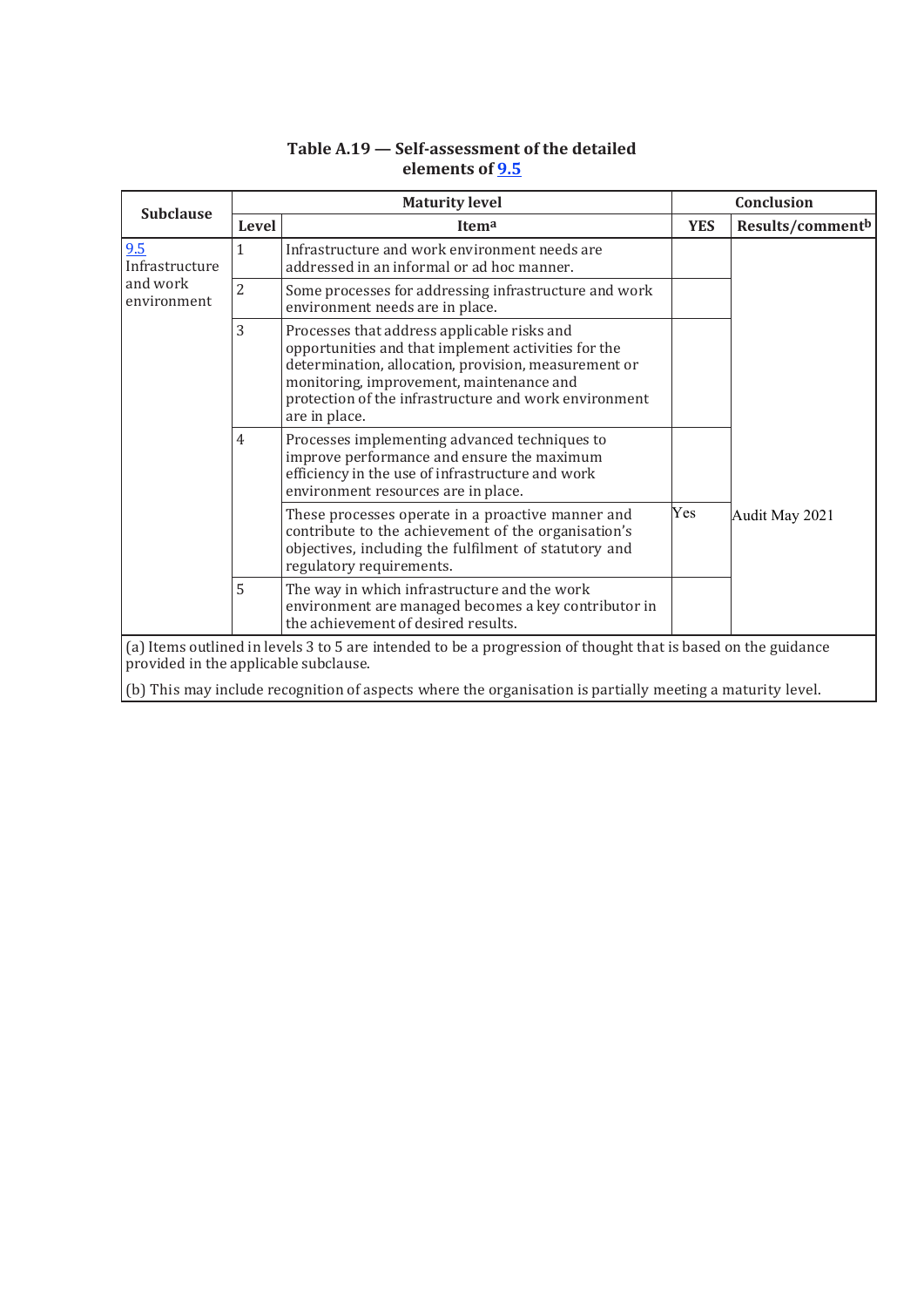| Table A.20 – Self-assessment of the detailed |
|----------------------------------------------|
| elements of 9.6                              |

|                       | <b>Maturity level</b> |                                                                                                                                                                                                         |            | Conclusion       |  |  |
|-----------------------|-----------------------|---------------------------------------------------------------------------------------------------------------------------------------------------------------------------------------------------------|------------|------------------|--|--|
| <b>Subclause</b>      | Level                 | Itema                                                                                                                                                                                                   | <b>YES</b> | Results/commentb |  |  |
| 9.6<br>Externally     | $\mathbf{1}$          | The concept of partnership with external providers is<br>informal or ad hoc.                                                                                                                            |            |                  |  |  |
| provided<br>resources |                       | External providers are seen as transient and the<br>organisation sees no value in developing relationships.                                                                                             |            |                  |  |  |
|                       | 2                     | There is a limited understanding regarding the value in<br>having regular external providers that will deliver a<br>consistent supply.                                                                  |            |                  |  |  |
|                       | 3                     | There is a good working relationship between the<br>organisation and its suppliers, with regular<br>communications about issues relating to the product<br>or service provided taking place.            |            |                  |  |  |
|                       | $\overline{4}$        | The Leadership Team is committed to developing a close<br>relationship with external providers, with action to<br>develop this at the level of Leadership, where close co-<br>operation is carried out. |            |                  |  |  |
|                       |                       | Some project coordination is carried out as it relates to<br>specific product and or service realisation processes.                                                                                     |            |                  |  |  |
|                       | 5                     | Both the organisation and suppliers fully appreciate the<br>value of the relationship.                                                                                                                  |            |                  |  |  |
|                       |                       | There is close interaction between the Leadership Team<br>and staff of both the organisation and its suppliers.                                                                                         | Yes        | Audit May 2021   |  |  |
|                       |                       | There is sharing of some relevant sensitive commercial<br>information.                                                                                                                                  |            |                  |  |  |
|                       |                       | Both the organisation and its suppliers engage in business<br>development projects of common interest.                                                                                                  |            |                  |  |  |
|                       |                       | (a) Items outlined in levels 3 to 5 are intended to be a progression of thought that is based on the guidance<br>provided in the applicable subclause.                                                  |            |                  |  |  |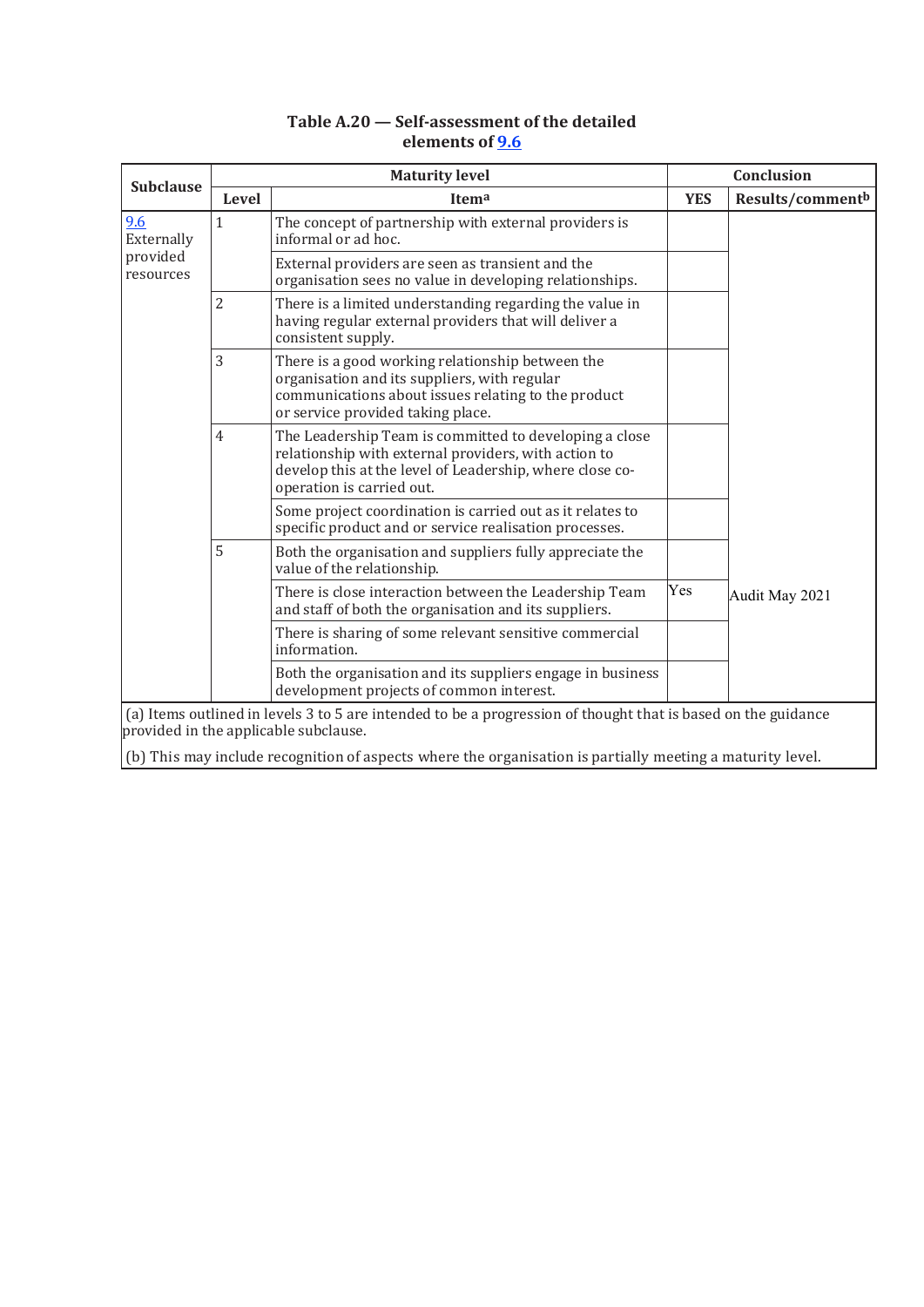|                      |                | <b>Maturity level</b>                                                                                                                                                                                                                            | <b>Conclusion</b> |                  |  |
|----------------------|----------------|--------------------------------------------------------------------------------------------------------------------------------------------------------------------------------------------------------------------------------------------------|-------------------|------------------|--|
| <b>Subclause</b>     | <b>Level</b>   | Itema                                                                                                                                                                                                                                            | <b>YES</b>        | Results/commentb |  |
| 9.7                  | $\mathbf{1}$   | There is no managing of natural resources.                                                                                                                                                                                                       |                   |                  |  |
| Natural<br>resources |                | The organisation uses natural resources as required by<br>their processes without considering the potential impacts<br>on their products and services in the future.                                                                             |                   |                  |  |
|                      | $\overline{2}$ | The organisation implements some good practices in its<br>current application and use of natural resources.                                                                                                                                      |                   |                  |  |
|                      | 3              | The managing of natural resources is aligned within the<br>organisation's management system strategy. There is<br>some evidence of improving the actual use of, and<br>minimization of the potential impact of the use of, natural<br>resources. |                   |                  |  |
|                      | $\overline{4}$ | The organisation recognizes its responsibility to society<br>for managing natural resources.                                                                                                                                                     |                   |                  |  |
|                      |                | The organisation has implemented some best practices in<br>its current application of natural resources.                                                                                                                                         |                   |                  |  |
|                      | 5              | The organisation recognizes its responsibility to society<br>for managing natural resources related to the life cycle of<br>products and services.                                                                                               |                   |                  |  |
|                      |                | The managing of natural resources is widespread in all<br>the areas of the organisation.                                                                                                                                                         | Yes               | Audit May 2021   |  |
|                      |                | The organisation addresses both current and future use<br>of natural resources required by its processes.                                                                                                                                        |                   |                  |  |
|                      |                | The organisation is aware of new trends and technologies<br>for the efficient use of natural resources, and in relation<br>to the needs and expectations of interested parties.                                                                  |                   |                  |  |
|                      |                | (a) Items outlined in levels 3 to 5 are intended to be a progression of thought that is based on the guidance<br>provided in the applicable subclause.                                                                                           |                   |                  |  |
|                      |                | (b) This may include recognition of aspects where the organisation is partially meeting a maturity level.                                                                                                                                        |                   |                  |  |

# **Table A.21 — Self-assessment of the detailed elements of 9.7**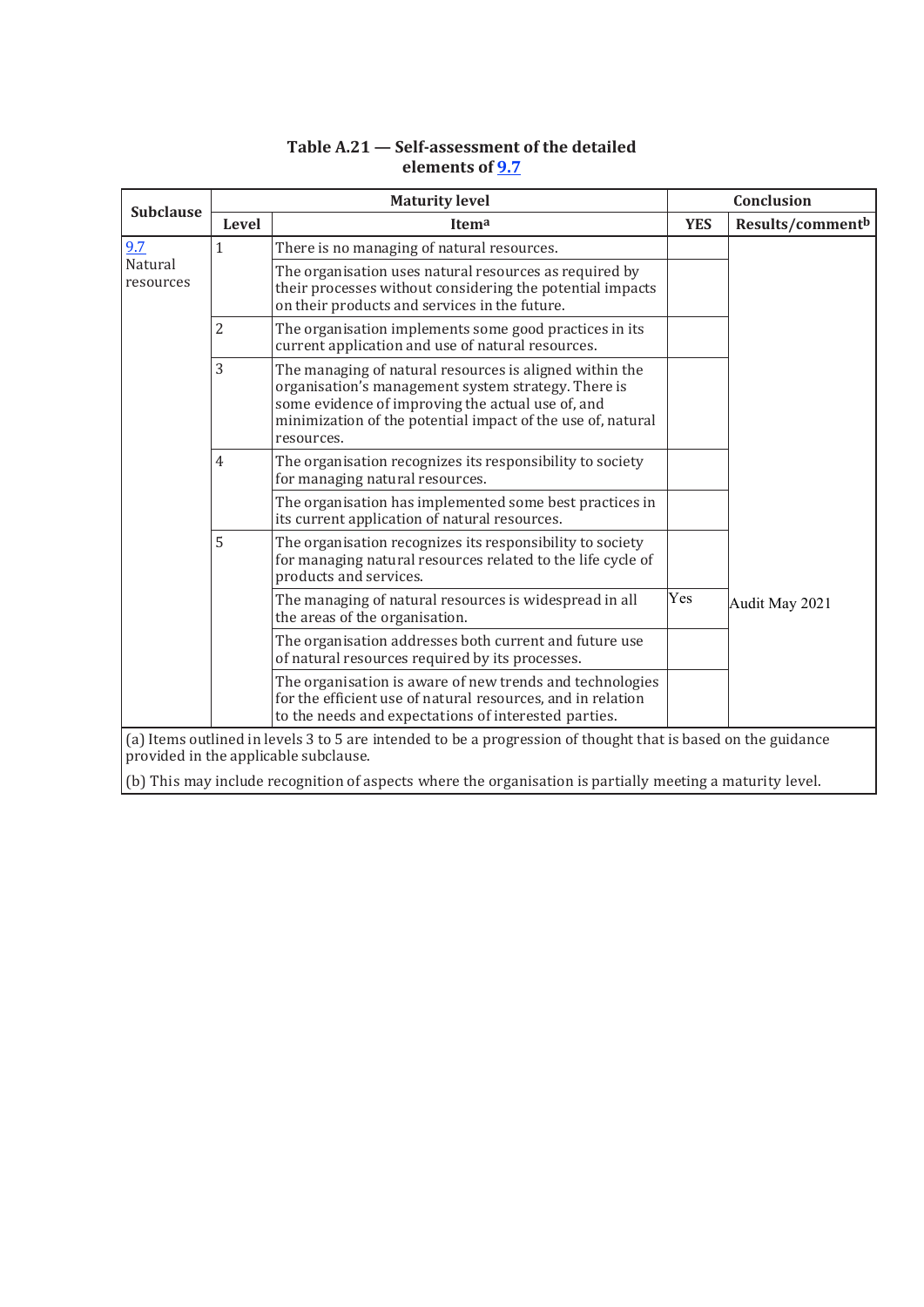# **Table A.22 — Self-assessment of the detailed elements of 10.1**

| <b>Subclause</b>                                                                                                                                       | <b>Maturity level</b> |                                                                                                                                                                                                                                                                                                                                                                 |            | Conclusion       |  |
|--------------------------------------------------------------------------------------------------------------------------------------------------------|-----------------------|-----------------------------------------------------------------------------------------------------------------------------------------------------------------------------------------------------------------------------------------------------------------------------------------------------------------------------------------------------------------|------------|------------------|--|
|                                                                                                                                                        | Level                 | Itema                                                                                                                                                                                                                                                                                                                                                           | <b>YES</b> | Results/commentb |  |
| <b>10.1</b><br>Analysis and<br>evaluation of an<br>organisation's<br>performance -<br>General                                                          | 1                     | The necessity for updating and understanding the<br>organisation's context, policies, strategy and objectives is<br>determined in an informal or ad hoc manner.                                                                                                                                                                                                 |            |                  |  |
|                                                                                                                                                        | $\overline{2}$        | Some information on the organisation's performance, the<br>status of its internal activities and resources, changes in<br>its external and internal issues, and the needs and<br>expectations of the interested parties is collected and<br>analysed to update and understand the organisation's<br>context, policies, strategy and objectives.                 |            |                  |  |
|                                                                                                                                                        | 3                     | Available information is collected to update and under-<br>stand the organisation's context, policies, strategy and<br>objectives in a planned manner.                                                                                                                                                                                                          |            |                  |  |
|                                                                                                                                                        | 4                     | Based on comprehensive analysis and reviews of avail-<br>able information, the necessity for updating and under-<br>standing of the organisation's context, policies, strategy<br>and objectives is determined.                                                                                                                                                 | Yes        | Audit May 2021   |  |
|                                                                                                                                                        | 5                     | A systematic approach is established to collect, analyse<br>and review available information and to determine the<br>necessity for updating and understanding of the<br>organisation's context, policies, strategy and objectives,<br>and to identify opportunities for improvement, learning<br>and innovation of the organisation's leadership<br>activities. |            |                  |  |
| (a) Items outlined in levels 3 to 5 are intended to be a progression of thought that is based on the guidance<br>provided in the applicable subclause. |                       |                                                                                                                                                                                                                                                                                                                                                                 |            |                  |  |
|                                                                                                                                                        |                       | (b) This may include recognition of aspects where the organisation is partially meeting a maturity level.                                                                                                                                                                                                                                                       |            |                  |  |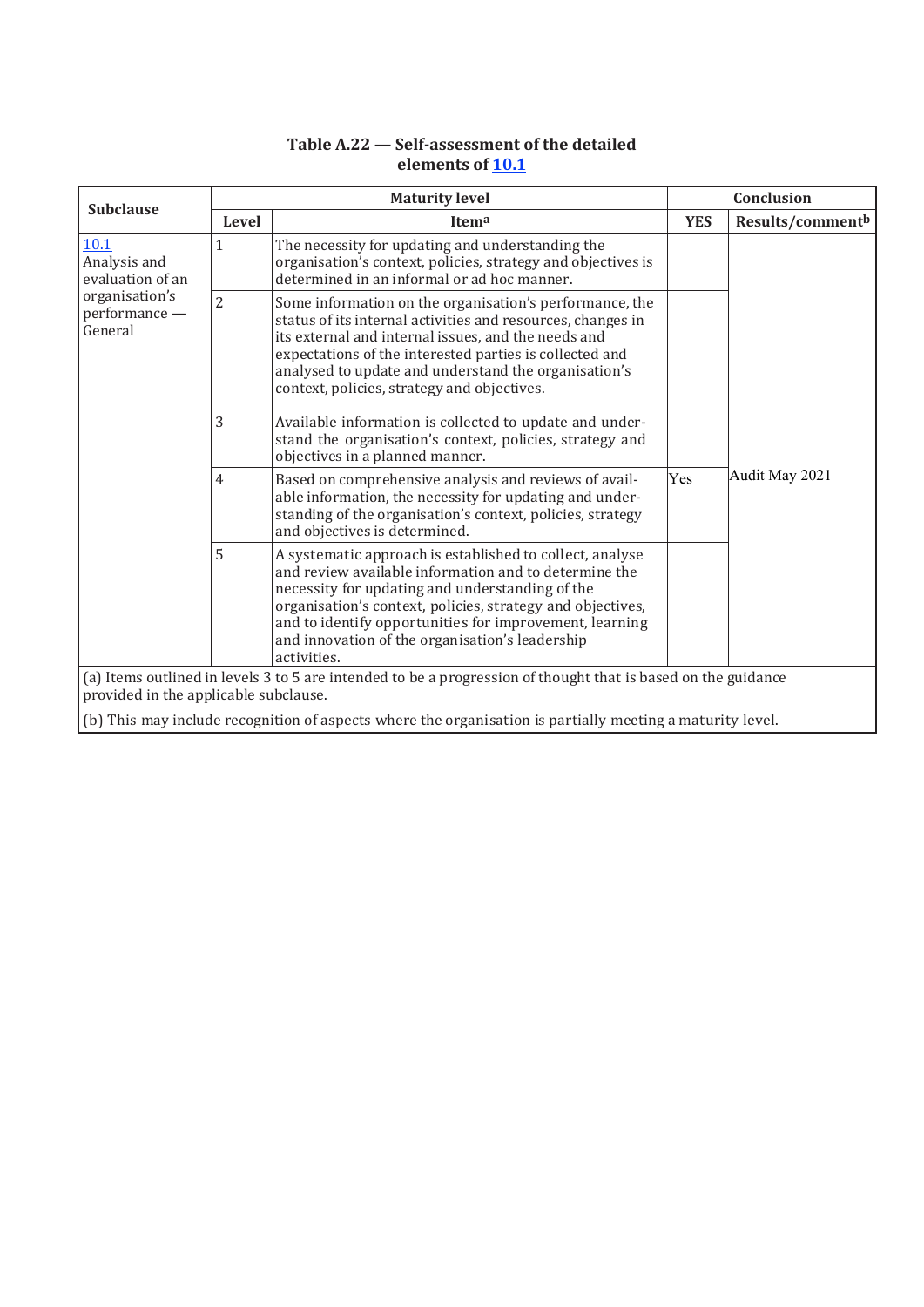# **Table A.23 — Self-assessment of the detailed elements of 10.2**

| <b>Subclause</b>                                                                                          | <b>Maturity level</b> |                                                                                                                                                                                                                                                                                                                                                                          |            | <b>Conclusion</b>            |  |
|-----------------------------------------------------------------------------------------------------------|-----------------------|--------------------------------------------------------------------------------------------------------------------------------------------------------------------------------------------------------------------------------------------------------------------------------------------------------------------------------------------------------------------------|------------|------------------------------|--|
|                                                                                                           | Level                 | Itema                                                                                                                                                                                                                                                                                                                                                                    | <b>YES</b> | Results/comment <sup>b</sup> |  |
| 10.2<br>Performance<br>indicators                                                                         | $\mathbf 1$           | Only basic performance indicators (e.g. financial<br>criteria, on-time deliveries, number of customer<br>complaints, legal warnings, fines) are used.                                                                                                                                                                                                                    |            |                              |  |
|                                                                                                           |                       | Data is not always reliable.                                                                                                                                                                                                                                                                                                                                             |            |                              |  |
|                                                                                                           | $\overline{2}$        | There is a limited set of performance indicators related<br>to the organisation's policies, strategy and objectives,<br>and main processes.                                                                                                                                                                                                                              |            |                              |  |
|                                                                                                           |                       | Performance indicators are mostly based on the use of<br>internal data.                                                                                                                                                                                                                                                                                                  |            |                              |  |
|                                                                                                           |                       | Decisions are partially supported by measurable key<br>performance indicators (KPIs).                                                                                                                                                                                                                                                                                    |            |                              |  |
|                                                                                                           | 3                     | Progress in achieving planned results against the<br>policies, strategy and objectives in relevant processes<br>and functions is identified and tracked by practical<br>performance indicators.                                                                                                                                                                          |            |                              |  |
|                                                                                                           |                       | The needs and expectations of customers and other<br>interested parties are taken into account when selecting<br>measurable KPIs.                                                                                                                                                                                                                                        |            |                              |  |
|                                                                                                           |                       | Decisions are adequately supported by reliable, usable<br>and measurable KPIs.                                                                                                                                                                                                                                                                                           |            |                              |  |
|                                                                                                           | 4                     | Measurable KPIs are systematically selected to monitor<br>progress in achieving planned results against the<br>mission, vision, policies, strategy and objectives, at all<br>levels and in all relevant processes and functions in the<br>organisation, to gather and provide the information<br>necessary for performance evaluations and effective<br>decision making. | Yes        | Audit May 2021               |  |
|                                                                                                           |                       | Measurable KPIs provide information that is accurate,<br>reliable and usable, in order to implement action plans<br>when performance does not conform to objectives, or<br>to improve and innovate process efficiency and<br>effectiveness.                                                                                                                              |            |                              |  |
|                                                                                                           | 5                     | A process has been established to monitor progress in<br>achieving planned results and make decisions using<br>measurable KPIs.                                                                                                                                                                                                                                          |            |                              |  |
|                                                                                                           |                       | Measurable KPIs contribute to good strategic and<br>tactical decisions.                                                                                                                                                                                                                                                                                                  |            |                              |  |
|                                                                                                           |                       | Information relating to risks and opportunities is<br>considered when selecting measurable KPIs.                                                                                                                                                                                                                                                                         |            |                              |  |
|                                                                                                           |                       | (a) Items outlined in levels 3 to 5 are intended to be a progression of thought that is based on the guidance                                                                                                                                                                                                                                                            |            |                              |  |
| provided in the applicable subclause.                                                                     |                       |                                                                                                                                                                                                                                                                                                                                                                          |            |                              |  |
| (b) This may include recognition of aspects where the organisation is partially meeting a maturity level. |                       |                                                                                                                                                                                                                                                                                                                                                                          |            |                              |  |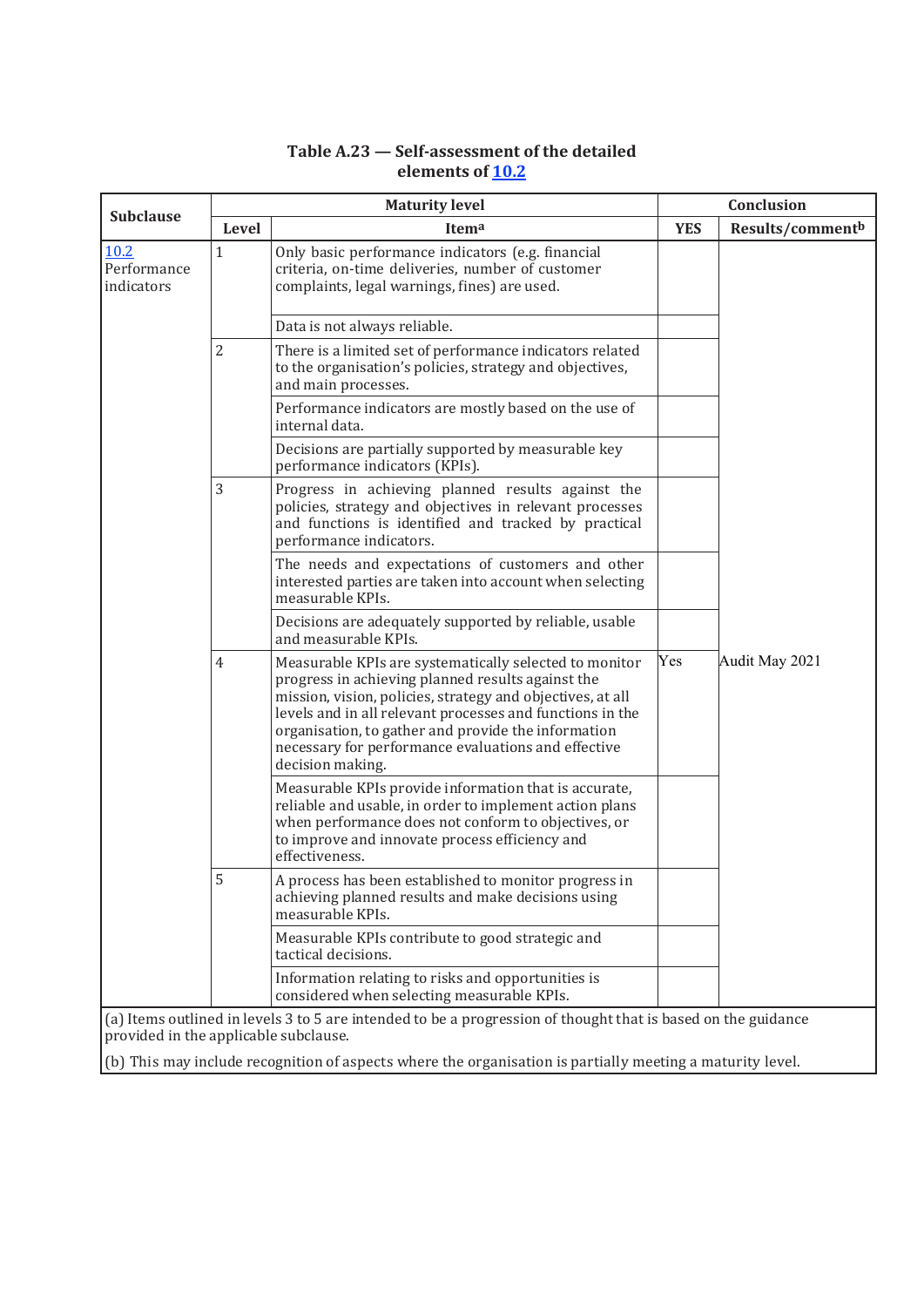| <b>Subclause</b>                | <b>Maturity level</b>                                                                                                                                  |                                                                                                                                                                                                                                                                      |            | Conclusion       |  |  |  |
|---------------------------------|--------------------------------------------------------------------------------------------------------------------------------------------------------|----------------------------------------------------------------------------------------------------------------------------------------------------------------------------------------------------------------------------------------------------------------------|------------|------------------|--|--|--|
|                                 | Level                                                                                                                                                  | Itema                                                                                                                                                                                                                                                                | <b>YES</b> | Results/commentb |  |  |  |
| 10.3<br>Performance<br>analysis | $\mathbf{1}$                                                                                                                                           | The organisation's performance is analysed in an<br>informal or ad hoc manner.                                                                                                                                                                                       |            |                  |  |  |  |
|                                 | $\overline{2}$                                                                                                                                         | There is limited analysis of the organisation's<br>performance.                                                                                                                                                                                                      |            |                  |  |  |  |
|                                 |                                                                                                                                                        | Some basic statistical tools are used.                                                                                                                                                                                                                               |            |                  |  |  |  |
|                                 | 3                                                                                                                                                      | The organisation's performance is analysed to identify<br>issues and potential opportunities.                                                                                                                                                                        |            |                  |  |  |  |
|                                 |                                                                                                                                                        | A systematic analysis process is supported by the wide<br>use of statistical tools.                                                                                                                                                                                  |            |                  |  |  |  |
|                                 | 4                                                                                                                                                      | The organisation's performance is analysed:<br>to identify insufficient resources;<br>b                                                                                                                                                                              |            |                  |  |  |  |
|                                 |                                                                                                                                                        | to identify insufficient or ineffective competences,<br>$\mathsf C$<br>organisational knowledge and inappropriate behaviour;                                                                                                                                         |            |                  |  |  |  |
|                                 |                                                                                                                                                        | d<br>to determine the new organisational knowledge<br>needed;                                                                                                                                                                                                        |            |                  |  |  |  |
|                                 |                                                                                                                                                        | e<br>to identify processes and activities showing out-<br>standing performance that could be used as a model to<br>improve other processes.                                                                                                                          |            |                  |  |  |  |
|                                 |                                                                                                                                                        | The effectiveness of the analysis process is enhanced<br>by the sharing of the analysis results with interested<br>parties.                                                                                                                                          | Yes        | Audit May 2021   |  |  |  |
|                                 | 5                                                                                                                                                      | The organisation's performance is comprehensively<br>analysed to identify potential strengths to be fostered<br>with regard to the organisation's leadership activities, as<br>well as weakness in the organisation's leadership roles<br>and activities, including: |            |                  |  |  |  |
|                                 |                                                                                                                                                        | - policy establishment and<br>communication;                                                                                                                                                                                                                         |            |                  |  |  |  |
|                                 |                                                                                                                                                        | management of processes;                                                                                                                                                                                                                                             |            |                  |  |  |  |
|                                 |                                                                                                                                                        | - management of resources;                                                                                                                                                                                                                                           |            |                  |  |  |  |
|                                 |                                                                                                                                                        | improvement, learning and innovation.                                                                                                                                                                                                                                |            |                  |  |  |  |
|                                 |                                                                                                                                                        | For the analysis, a clear framework to demonstrate the<br>interrelations between its leadership roles, activities and<br>their effects on the organisation's performance is used.                                                                                    |            |                  |  |  |  |
|                                 | (a) Items outlined in levels 3 to 5 are intended to be a progression of thought that is based on the guidance<br>provided in the applicable subclause. |                                                                                                                                                                                                                                                                      |            |                  |  |  |  |

# **Table A.24 — Self-assessment of the detailed elements of 10.3**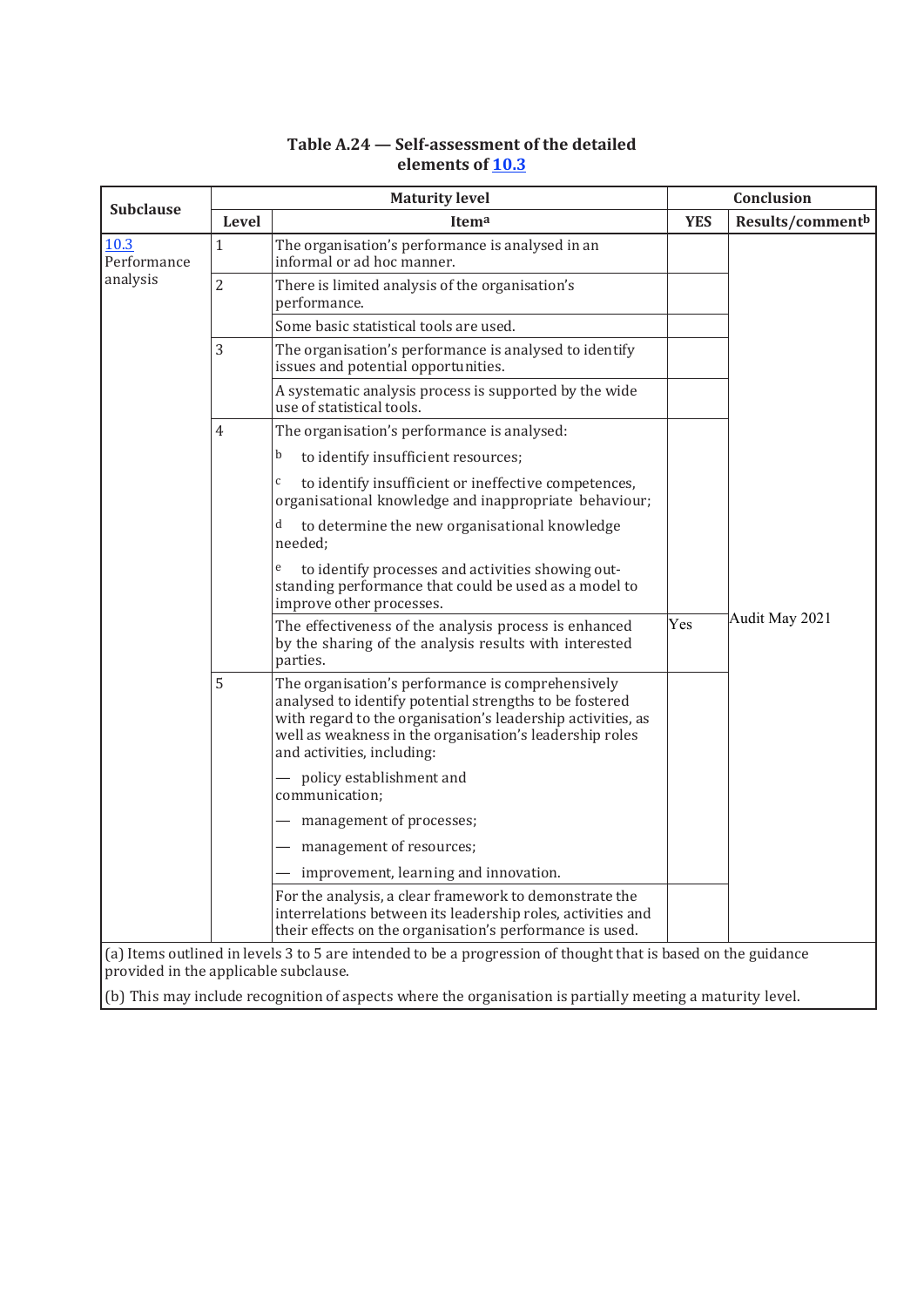|                     | <b>Maturity level</b> |                                                                                                                                                                                                                                      |            | Conclusion       |  |
|---------------------|-----------------------|--------------------------------------------------------------------------------------------------------------------------------------------------------------------------------------------------------------------------------------|------------|------------------|--|
| <b>Subclause</b>    | <b>Level</b>          | Itema                                                                                                                                                                                                                                | <b>YES</b> | Results/commentb |  |
| 10.4<br>Performance | $\mathbf{1}$          | The organisation's performance is evaluated in an<br>informal or ad hoc manner.                                                                                                                                                      |            |                  |  |
| evaluation          | $\overline{2}$        | There is limited evaluation of the organisation's<br>performance.                                                                                                                                                                    |            |                  |  |
|                     |                       | Top management supports the identification and<br>promulgation of best practices.                                                                                                                                                    |            |                  |  |
|                     |                       | Some products from key competitors are evaluated<br>and compared.                                                                                                                                                                    |            |                  |  |
|                     | 3                     | The results achieved on the organisation's<br>performance are evaluated against the<br>applicable objectives.                                                                                                                        |            |                  |  |
|                     |                       | The organisation's performance is evaluated from the<br>viewpoint of the needs and expectations of customers.                                                                                                                        |            |                  |  |
|                     |                       | The organisation's performance is evaluated using<br>comparisons to be established or agreed benchmarks.                                                                                                                             |            |                  |  |
|                     | 4                     | Where the objectives have not been attained, the<br>causes are investigated with appropriate review of<br>the deployment of the organisation's policies, strategy<br>and objectives and the organisation's managing of<br>resources. |            |                  |  |
|                     |                       | The results of evaluation are understood<br>comprehensively, and resolution of any identified<br>gaps is prioritised based on their impacts on the<br>organisation's policies, strategy and objectives.                              |            |                  |  |
|                     |                       | Improvement achieved on the organisation's<br>performance is evaluated from a long-term<br>perspective.                                                                                                                              | Yes        | Audit May 2021   |  |
|                     |                       | The organisation's performance is evaluated from the<br>viewpoint of the needs and expectations of all<br>interested parties.                                                                                                        |            |                  |  |
|                     | 5                     | Benchmarking is used systematically as a tool for<br>identifying opportunities for improvement, learning<br>and innovation.                                                                                                          |            |                  |  |
|                     |                       | The organisation is frequently solicited by external<br>entities to be a benchmark partner.                                                                                                                                          |            |                  |  |
|                     |                       | (a) Items outlined in levels 3 to 5 are intended to be a progression of thought that is based on the guidance<br>provided in the applicable subclause.                                                                               |            |                  |  |

## **Table A.25 — Self-assessment of the detailed elements of 10.4**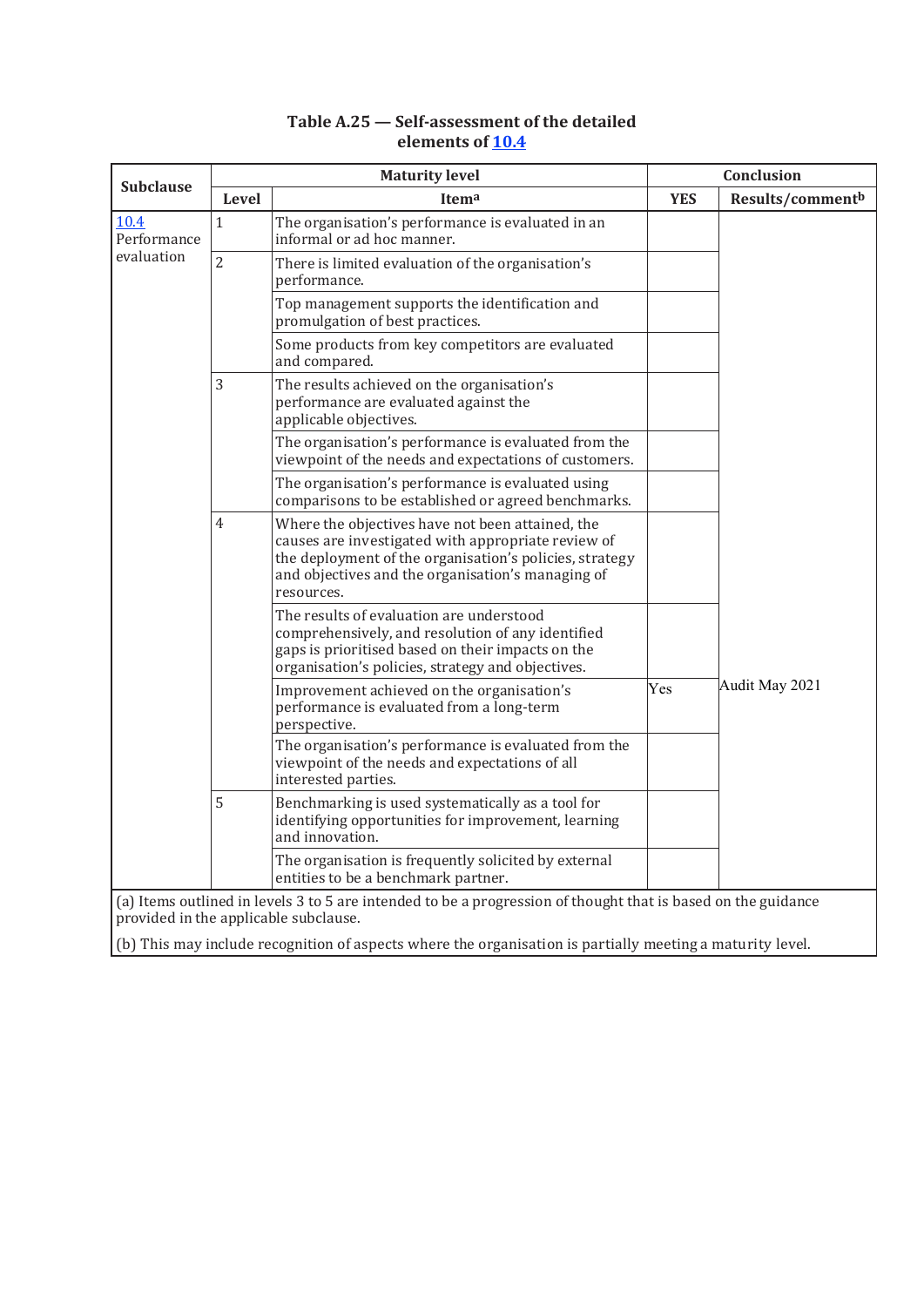| <b>Subclause</b>          |                | <b>Maturity level</b>                                                                                                                                                                     | Conclusion |                  |
|---------------------------|----------------|-------------------------------------------------------------------------------------------------------------------------------------------------------------------------------------------|------------|------------------|
|                           | Level          | Itema                                                                                                                                                                                     | <b>YES</b> | Results/commentb |
| 10.5<br>Internal<br>audit | $\mathbf{1}$   | Internal audits are reactively performed in response to<br>problems, customer complaints, etc.                                                                                            |            |                  |
|                           |                | Collected data are mostly used to resolve problems with<br>products and services.                                                                                                         |            |                  |
|                           | $\overline{2}$ | Internal audits for key processes are performed on a<br>regular basis.                                                                                                                    |            |                  |
|                           |                | Collected data are used systematically to review the<br>managing of processes.                                                                                                            |            |                  |
|                           |                | Collected data are beginning to be used in a preventive<br>way.                                                                                                                           |            |                  |
|                           | 3              | Internal audits are performed in a consistent manner, by<br>competent personnel who are not involved in the activity<br>being examined, in accordance with an audit plan.                 |            |                  |
|                           |                | Internal auditing identifies problems, nonconformities<br>and risks, as well as monitoring progress in closing<br>previously identified problems, nonconformities and<br>risks.           |            |                  |
|                           | $\overline{4}$ | Problems, nonconformities and risks identified are<br>analysed comprehensively to determine weaknesses<br>in the management system.                                                       |            |                  |
|                           |                | Internal auditing focuses on the identification of good<br>practices (which can be considered for use in other areas<br>of the organisation) as well as on improvement<br>opportunities.  | Yes        | Audit May 2020   |
|                           | 5              | A process is established for the review of all internal<br>audit reports to identify trends that can require<br>organisation-wide corrective actions or<br>opportunities for improvement. |            |                  |
|                           |                | The organisation involves other interested parties in its<br>audits, in order to help identify additional opportunities<br>for improvement.                                               |            |                  |
|                           |                | (a) Items outlined in levels 3 to 5 are intended to be a progression of thought that is based on the guidance<br>provided in the applicable subclause.                                    |            |                  |
|                           |                | (b) This may include recognition of aspects where the organisation is partially meeting a maturity level.                                                                                 |            |                  |

# **Table A.26 — Self-assessment of the detailed elements of 10.5**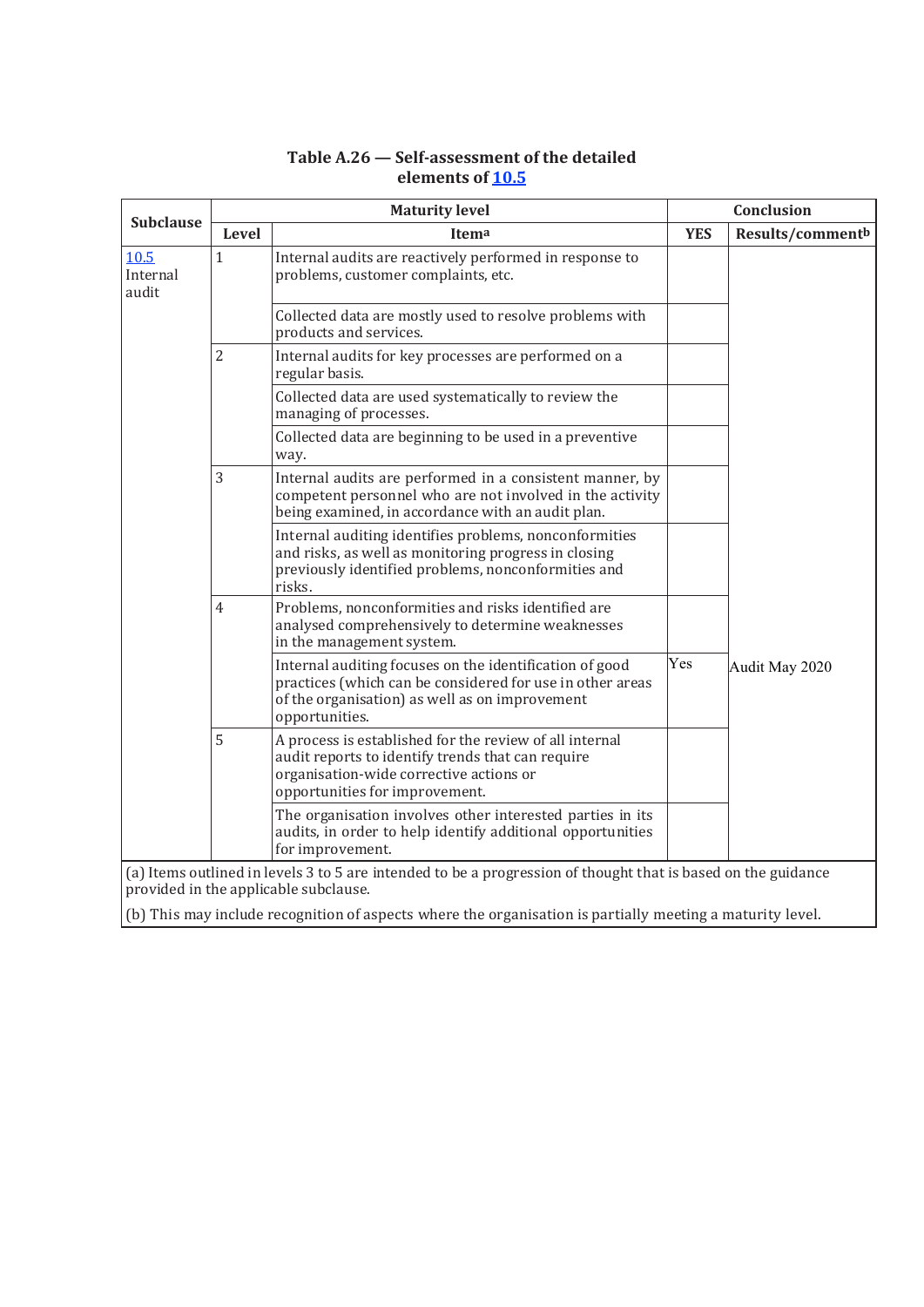| <b>Subclause</b>                                                                                                                                       |                | <b>Maturity level</b>                                                                                                                                                                                 |            | Conclusion       |
|--------------------------------------------------------------------------------------------------------------------------------------------------------|----------------|-------------------------------------------------------------------------------------------------------------------------------------------------------------------------------------------------------|------------|------------------|
|                                                                                                                                                        | Level          | Itema                                                                                                                                                                                                 | <b>YES</b> | Results/commentb |
| 10.6                                                                                                                                                   | $\mathbf{1}$   | Self-assessment is not implemented.                                                                                                                                                                   |            |                  |
| Self-assessment                                                                                                                                        | $\overline{2}$ | Self-assessment is limited, informal or ad hoc.                                                                                                                                                       |            |                  |
|                                                                                                                                                        | 3              | Self-assessment is conducted in a consistent manner and<br>the results are used to determine the organisation's<br>maturity and to improve its overall performance.                                   |            |                  |
|                                                                                                                                                        | 4              | Self-assessment is used to determine the strengths and<br>weaknesses of the organisation, as well as its best<br>practices, both at an overall level and at the level of<br>individual processes.     |            |                  |
|                                                                                                                                                        |                | Self-assessment assists the organisation to prioritize,<br>plan and implement improvements and/or innovations.                                                                                        |            |                  |
|                                                                                                                                                        | 5              | Self-assessment is performed by the organisation at<br>all levels.                                                                                                                                    | Yes        | Audit May 2021   |
|                                                                                                                                                        |                | The elements of a management system are understood<br>comprehensively, based on the relations between the<br>elements and their impacts on the organisation's<br>mission, vision, values and culture. |            |                  |
|                                                                                                                                                        |                | The results of self-assessment are communicated to<br>relevant people in the organisation and used to share<br>understanding about the organisation and its future<br>direction.                      |            |                  |
| (a) Items outlined in levels 3 to 5 are intended to be a progression of thought that is based on the guidance<br>provided in the applicable subclause. |                |                                                                                                                                                                                                       |            |                  |
|                                                                                                                                                        |                | $(b)$ This may include recognition of aspects where the organisation is partially meeting a maturity level.                                                                                           |            |                  |

# **Table A.27 — Self-assessment of the detailed elements of 10.6**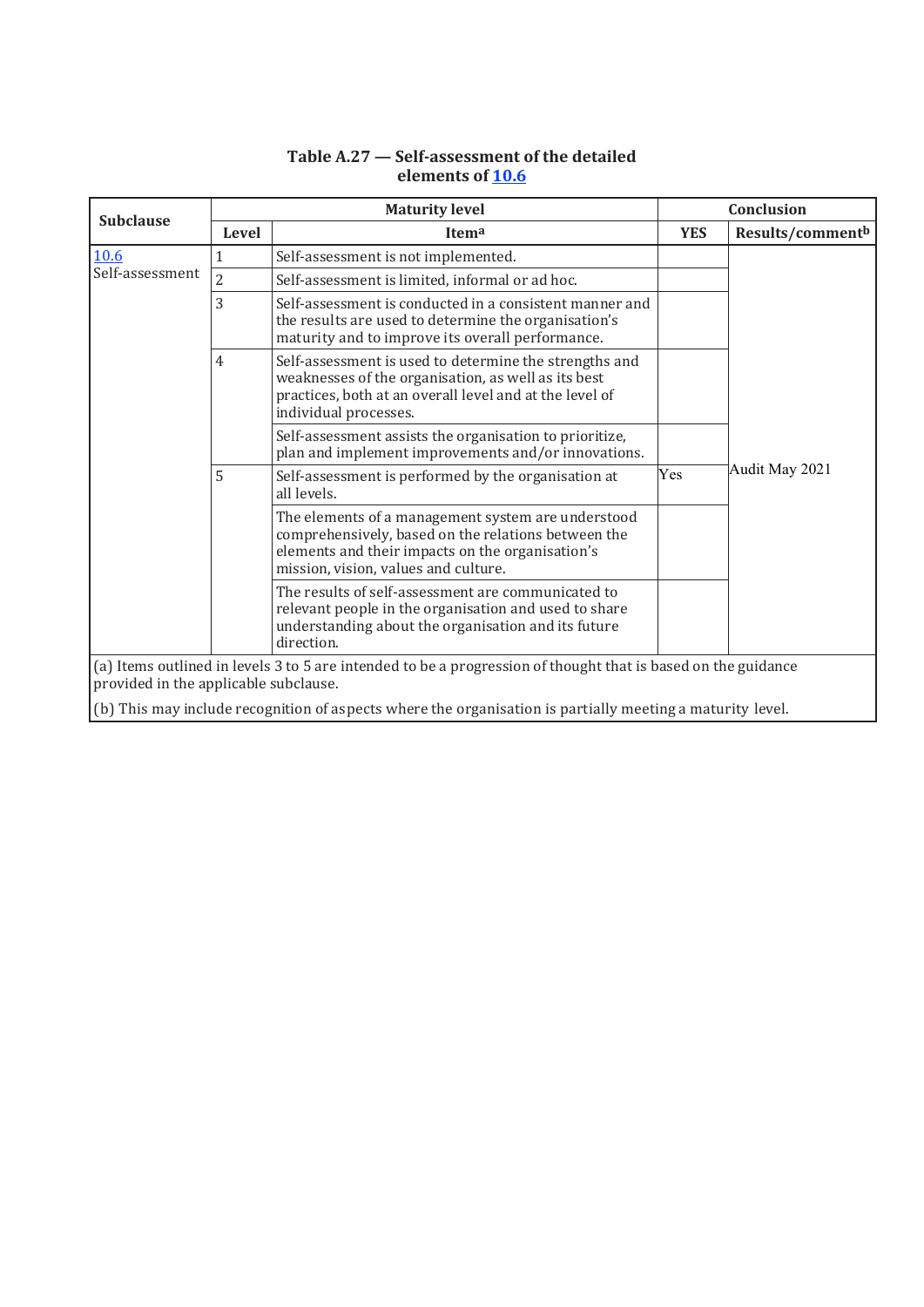## **Table A.28 — Self-assessment of the detailed elements of 10.7**

| <b>Subclause</b> | <b>Maturity level</b> |                                                                                                                                                                                                                                                                                                                                                             |            | Conclusion           |  |
|------------------|-----------------------|-------------------------------------------------------------------------------------------------------------------------------------------------------------------------------------------------------------------------------------------------------------------------------------------------------------------------------------------------------------|------------|----------------------|--|
|                  | <b>Level</b>          | Itema                                                                                                                                                                                                                                                                                                                                                       | <b>YES</b> | Results/commentb     |  |
| 10.7<br>Review   | $\mathbf{1}$          | There is an ad hoc approach to reviews.<br>When a review is performed, it is often reactive.                                                                                                                                                                                                                                                                |            |                      |  |
|                  | $\overline{2}$        | Reviews are conducted to assess progress in the<br>achievement of policies, strategy and objectives, and to<br>assess the performance of the management system.                                                                                                                                                                                             |            |                      |  |
|                  |                       | Relevant projects and improvement actions are assessed<br>during reviews, in order to evaluate progress against<br>their plans and objectives.                                                                                                                                                                                                              |            |                      |  |
|                  | 3                     | Systematic reviews of measurable KPIs and related<br>objectives are undertaken at planned and periodic<br>intervals, to enable trends to be determined, as well as to<br>evaluate the organisation's progress towards achieving its<br>policies, strategy and objectives.                                                                                   |            |                      |  |
|                  |                       | Where adverse trends are identified, they are acted upon.                                                                                                                                                                                                                                                                                                   |            | Audit conducted July |  |
|                  |                       | Reviews enable evidence-based decision making.                                                                                                                                                                                                                                                                                                              | Yes        | 2020                 |  |
|                  | 4                     | The information, resulting from performance<br>measurement, benchmarking, analysis and evaluations,<br>internal audits and self-assessments, is comprehensively<br>reviewed to identify opportunities for improvement,<br>learning and innovation, as well as for identifying any<br>need to adapt the organisation's policies, strategy and<br>objectives. |            |                      |  |
|                  |                       | The outputs from the reviews are shared with interested<br>parties, as a way of facilitating collaboration and learning.                                                                                                                                                                                                                                    |            |                      |  |
|                  | 5                     | Systematic reviews are used to identify opportunities<br>for improvement, learning and innovation of the<br>organisation's leadership activities.                                                                                                                                                                                                           |            |                      |  |
|                  |                       | (a) Items outlined in levels 3 to 5 are intended to be a progression of thought that is based on the guidance                                                                                                                                                                                                                                               |            |                      |  |
|                  |                       | provided in the applicable subclause.                                                                                                                                                                                                                                                                                                                       |            |                      |  |
|                  |                       | (b) This may include recognition of aspects where the organisation is partially meeting a maturity level.                                                                                                                                                                                                                                                   |            |                      |  |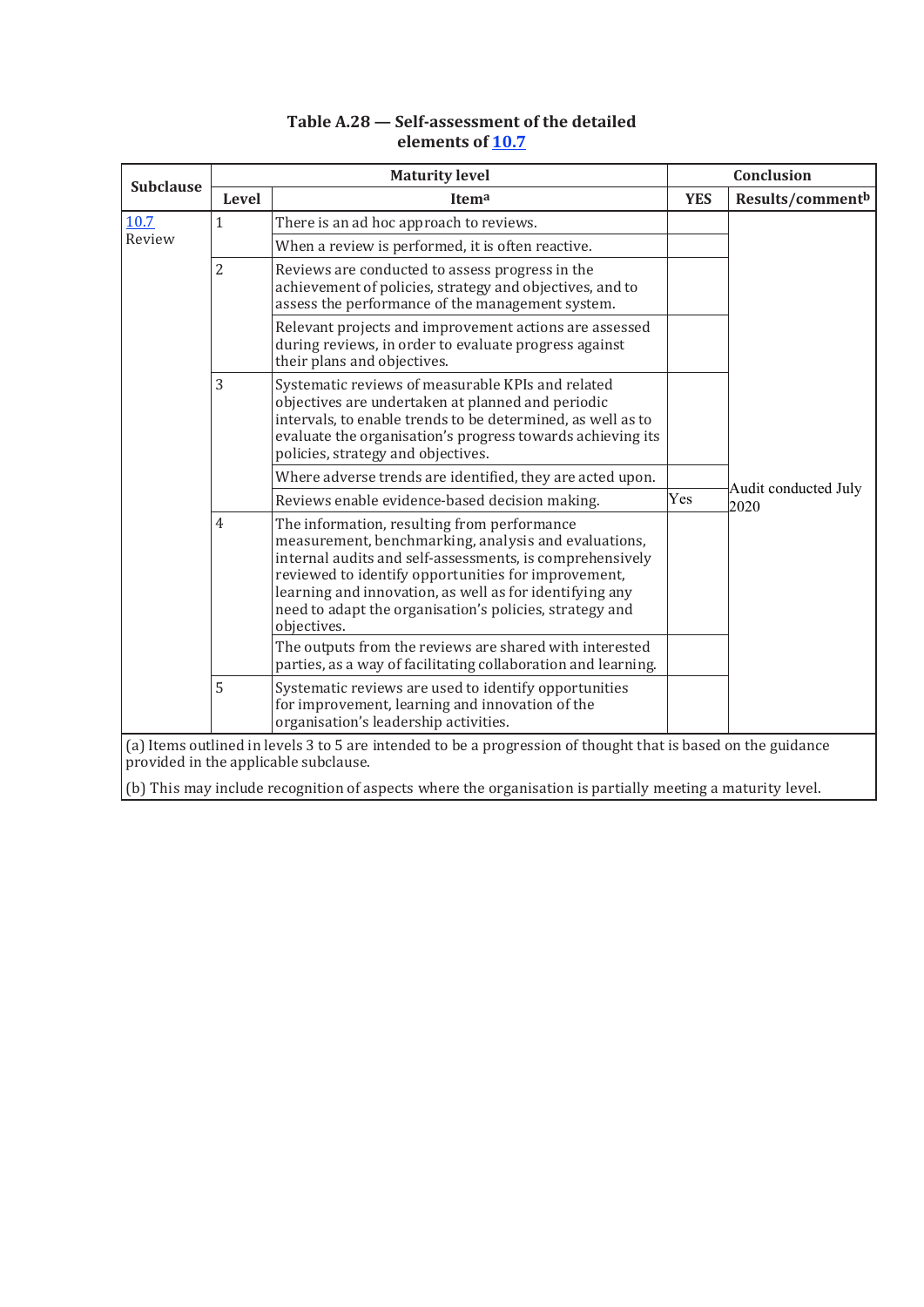| <b>Subclause</b>                                                                                                                                       | <b>Maturity level</b> |                                                                                                                                                                                                |            | Conclusion                                                                                                |  |  |  |  |  |
|--------------------------------------------------------------------------------------------------------------------------------------------------------|-----------------------|------------------------------------------------------------------------------------------------------------------------------------------------------------------------------------------------|------------|-----------------------------------------------------------------------------------------------------------|--|--|--|--|--|
|                                                                                                                                                        | <b>Level</b>          | Itema                                                                                                                                                                                          | <b>YES</b> | Results/commentb                                                                                          |  |  |  |  |  |
| 11.1<br>Improvement,<br>learning and<br>innovation -<br>General                                                                                        | 1                     | Improvement activities are done in an informal or ad<br>hoc manner.                                                                                                                            |            | Audit conducted July<br>2020                                                                              |  |  |  |  |  |
|                                                                                                                                                        | $\overline{2}$        | Basic improvement processes, including corrections and<br>corrective actions are in place, based on complaints from<br>interested parties.                                                     |            |                                                                                                           |  |  |  |  |  |
|                                                                                                                                                        | 3                     | Improvement, learning and innovation efforts can be<br>demonstrated in most products and some key processes.                                                                                   |            |                                                                                                           |  |  |  |  |  |
|                                                                                                                                                        | 4                     | Processes are implemented for the ongoing monitoring of<br>external and internal issues that could lead to<br>improvement, learning and innovation, which are aligned<br>with strategic goals. | Yes        |                                                                                                           |  |  |  |  |  |
|                                                                                                                                                        | 5                     | Improvement, learning and innovation are embedded as<br>routine activities across the whole organisation and are<br>evident in relationships with interested parties.                          |            |                                                                                                           |  |  |  |  |  |
| (a) Items outlined in levels 3 to 5 are intended to be a progression of thought that is based on the guidance<br>provided in the applicable subclause. |                       |                                                                                                                                                                                                |            |                                                                                                           |  |  |  |  |  |
|                                                                                                                                                        |                       |                                                                                                                                                                                                |            | (b) This may include recognition of aspects where the organisation is partially meeting a maturity level. |  |  |  |  |  |

# **Table A.29 — Self-assessment of the detailed elements of 11.1**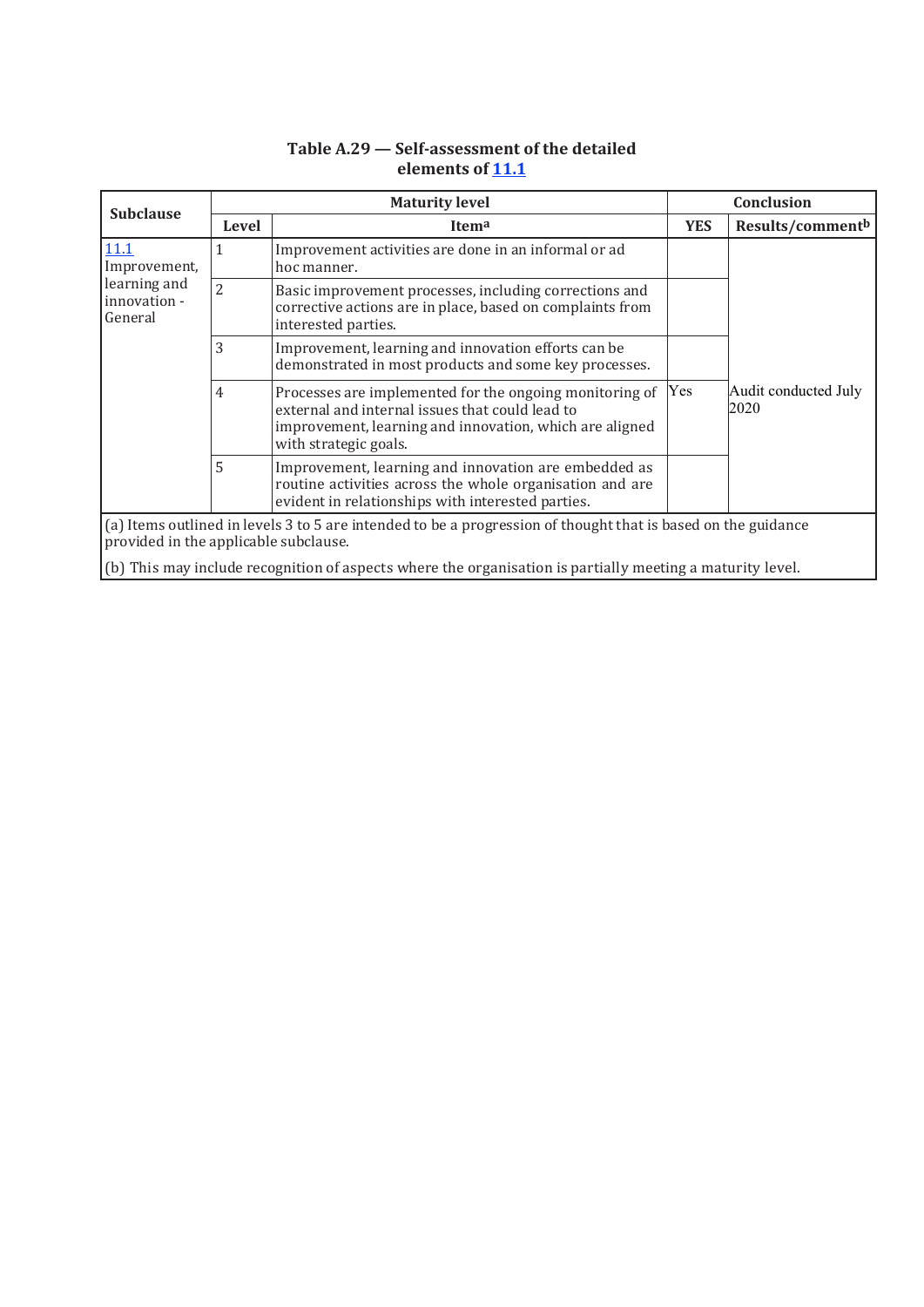| <b>Subclause</b>                                                                                                                                       | <b>Maturity level</b> |                                                                                                                                                         |                                     | Conclusion       |  |
|--------------------------------------------------------------------------------------------------------------------------------------------------------|-----------------------|---------------------------------------------------------------------------------------------------------------------------------------------------------|-------------------------------------|------------------|--|
|                                                                                                                                                        | Level                 | Itema                                                                                                                                                   | <b>YES</b>                          | Results/commentb |  |
| 11.2<br>Improvement                                                                                                                                    | $\mathbf{1}$          | Improvement activities are done in an informal or ad<br>hoc manner.                                                                                     |                                     |                  |  |
|                                                                                                                                                        |                       | Necessary resources to achieve improvement are<br>provided.                                                                                             |                                     |                  |  |
|                                                                                                                                                        | $\overline{2}$        | Objectives for the improvement of products or<br>services and processes are provided.                                                                   |                                     |                  |  |
|                                                                                                                                                        |                       | A structured approach is applied consistently.                                                                                                          |                                     |                  |  |
|                                                                                                                                                        | 3                     | The focus of improvement processes is aligned with<br>the strategy and objectives, and top management is<br>visibly involved in improvement activities. |                                     |                  |  |
|                                                                                                                                                        |                       | Schemes are in place to empower teams and<br>individuals to generate strategically relevant<br>improvements.                                            |                                     |                  |  |
|                                                                                                                                                        |                       | Continual improvement processes include relevant<br>interested parties.                                                                                 | Audit conducted July<br>Yes<br>2020 |                  |  |
|                                                                                                                                                        | 4                     | Improvements and innovation result in learning and<br>further improvements.                                                                             |                                     |                  |  |
|                                                                                                                                                        | 5                     | The focus of performance improvement is the<br>sustained ability to learn, change and achieve<br>long-term success.                                     |                                     |                  |  |
| (a) Items outlined in levels 3 to 5 are intended to be a progression of thought that is based on the guidance<br>provided in the applicable subclause. |                       |                                                                                                                                                         |                                     |                  |  |
| (b) This may include recognition of aspects where the organisation is partially meeting a maturity level.                                              |                       |                                                                                                                                                         |                                     |                  |  |

# **Table A.30 — Self-assessment of the detailed elements of 11.2**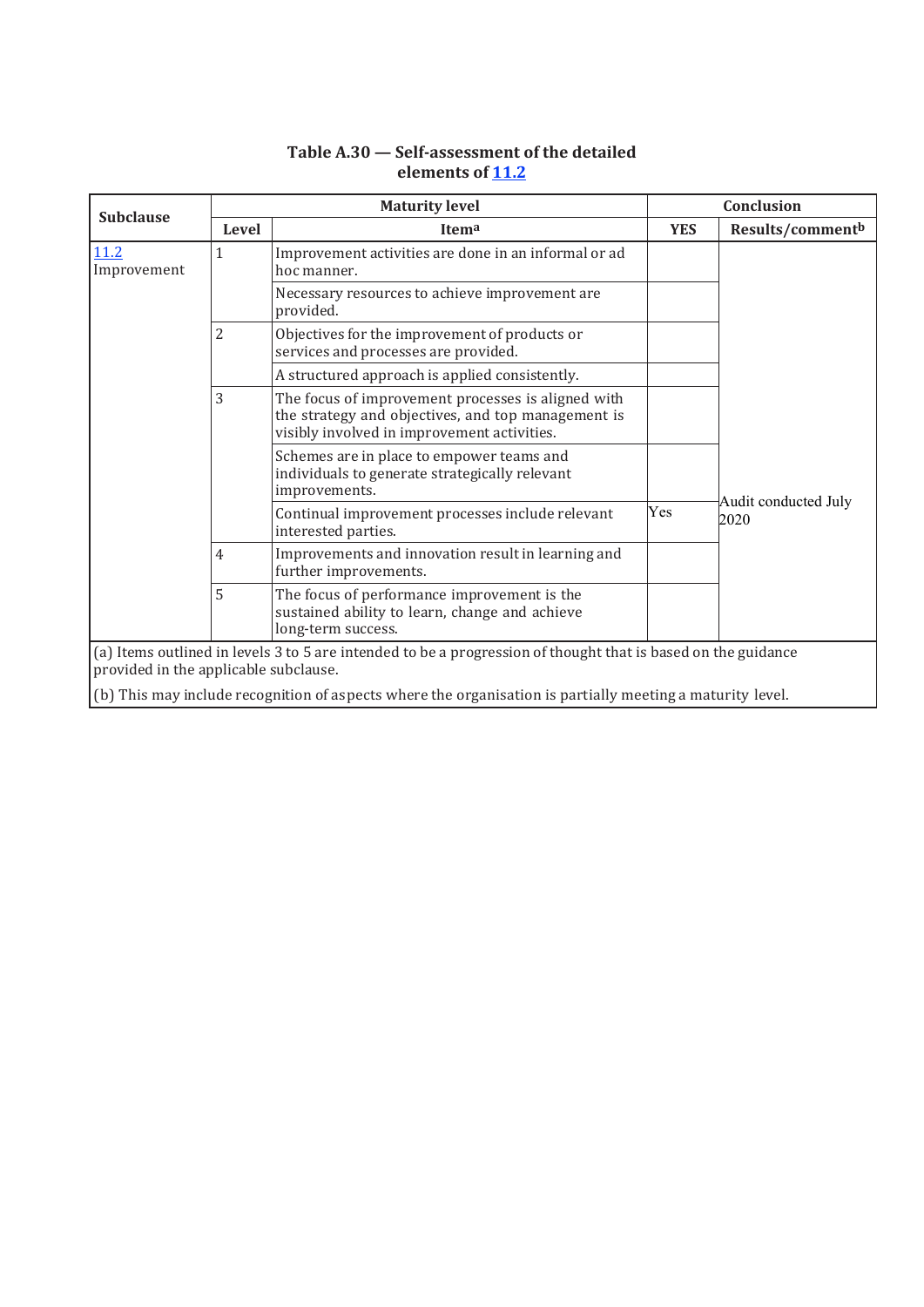|                  | <b>Maturity level</b> |                                                                                                                                                        |            | Conclusion                   |  |
|------------------|-----------------------|--------------------------------------------------------------------------------------------------------------------------------------------------------|------------|------------------------------|--|
| <b>Subclause</b> | Level                 | Itema                                                                                                                                                  | <b>YES</b> | Results/commentb             |  |
| 11.3<br>Learning | $\mathbf{1}$          | Some lessons are learned as a result of complaints.                                                                                                    |            |                              |  |
|                  |                       | Learning is on an individual basis, without the sharing of<br>knowledge.                                                                               |            |                              |  |
|                  | $\overline{2}$        | Learning is generated in a reactive way from the<br>systematic analysis of problems and other information.                                             |            |                              |  |
|                  |                       | Processes exist for the sharing of information and<br>knowledge, but still in a reactive manner.                                                       |            |                              |  |
|                  | 3                     | The Leadership Team supports initiatives for learning<br>and leads by example and empowerment.                                                         |            |                              |  |
|                  |                       | There are planned activities, events and forums for<br>sharing information.                                                                            |            |                              |  |
|                  |                       | Processes are implemented to determine knowledge<br>gaps and to provide the necessary resources for learning<br>to occur.                              | Yes        | Audit conducted July<br>2020 |  |
|                  |                       | Systems are in place for recognizing positive results from<br>suggestions and lessons learned.                                                         |            |                              |  |
|                  | $\overline{4}$        | Learning is addressed in the strategy and policies.                                                                                                    |            |                              |  |
|                  |                       | Learning is recognised as a key issue.                                                                                                                 |            |                              |  |
|                  |                       | Networking, connectivity and interactivity are<br>stimulated by the leadership team to share knowledge.                                                |            |                              |  |
|                  | 5                     | The organisation's learning ability integrates personal<br>competence and capability and the organisation's overall<br>maturity level.                 |            |                              |  |
|                  |                       | Learning is fundamental to the improvement and<br>innovation processes.                                                                                |            |                              |  |
|                  |                       | The organisation's culture permits the taking of risks and<br>learning from the mistakes.                                                              |            |                              |  |
|                  |                       | There are external engagements for the purpose of<br>learning.                                                                                         |            |                              |  |
|                  |                       | (a) Items outlined in levels 3 to 5 are intended to be a progression of thought that is based on the guidance<br>provided in the applicable subclause. |            |                              |  |

# **Table A.31 — Self-assessment of the detailed elements of 11.3**